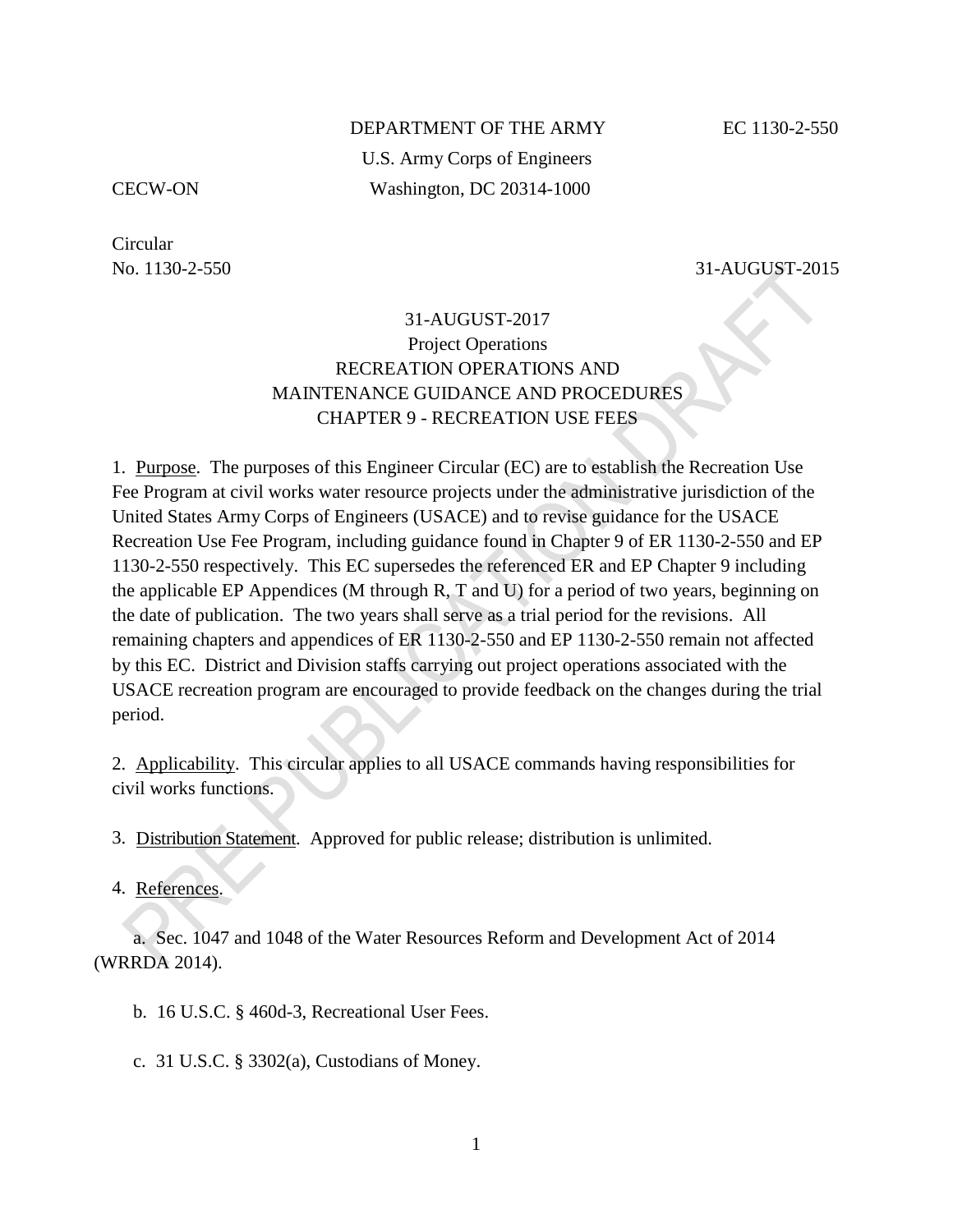EC 1130-2-550 31 Aug 15

d. DoDFMR 7000.14-R, Department of Defense Financial Management Regulation, Volume 5: "Disbursing Policy."

e. ER 1130-2-550, Recreation Operations and Maintenance Policies.

f. EP 1130-2-550, Recreation Operations and Maintenance Guidance and Procedures.

g. ER 37-1-30, Financial Administration - Accounting and Reporting.

5. Authority.

a. Recreation Use Fees. Section 210 of the Flood Control Act of 1968 (Pub. L. 90-483, as amended; codified at 16 U.S.C. § 460d-3) authorizes the USACE to establish and collect fees for the use of developed recreation sites and facilities, including campsites, swimming beaches, and boat launching ramps. Fees collected under this authority shall be deposited into the Treasury account for the USACE established by section 4(i) of the Land and Water Conservation Fund Act of 1965 (LWCA) (Pub. L. 88-578, as amended; formerly codified at 16 U.S.C. § 460l-6a(i)) and, subject to the availability of appropriations, the funds are available for the purposes specified in section 4(i)(3) of the LWCA at the water resources development project at which the fees were collected.

b. Federal Lands Recreation Enhancement Act of 2004 (FLREA). (Pub. L. 108-447, Div. J, Title VIII) Section 805 of FLREA provides the authority for Federal Land Management Agencies (FLMA), except the USACE, to establish the America the Beautiful - National Parks and Federal Recreational Lands Pass Program, to cover entrance fees and standard amenity recreation fees for all Federal recreational lands and waters for which an entrance fee or standard amenity recreation fee is charged. FLREA also authorized the FLMA to sell interagency passes and retain the revenue from those pass sales.

c. The Water Resource Reform and Development Act of 2014 (WRRDA 2014) (Pub. L. 113-121) grants the Secretary of the Army (SecArmy) the authority to establish and collect fees for Special Use Permits and the provision of outdoor recreation equipment associated with activities that require Special Use Permits. WRRDA 2014 further authorizes the SecArmy to participate in the America the Beautiful National Parks and Federal Recreational Lands Pass Program (established by FLREA) in the same manner as the National Park Service, the Bureau of Land Management, the United States Fish and Wildlife Service, the United States Forest Service, and the Bureau of Reclamation.

(1) Special Use Permit Fees and Fees for Provision of Outdoor Recreation Equipment and Services.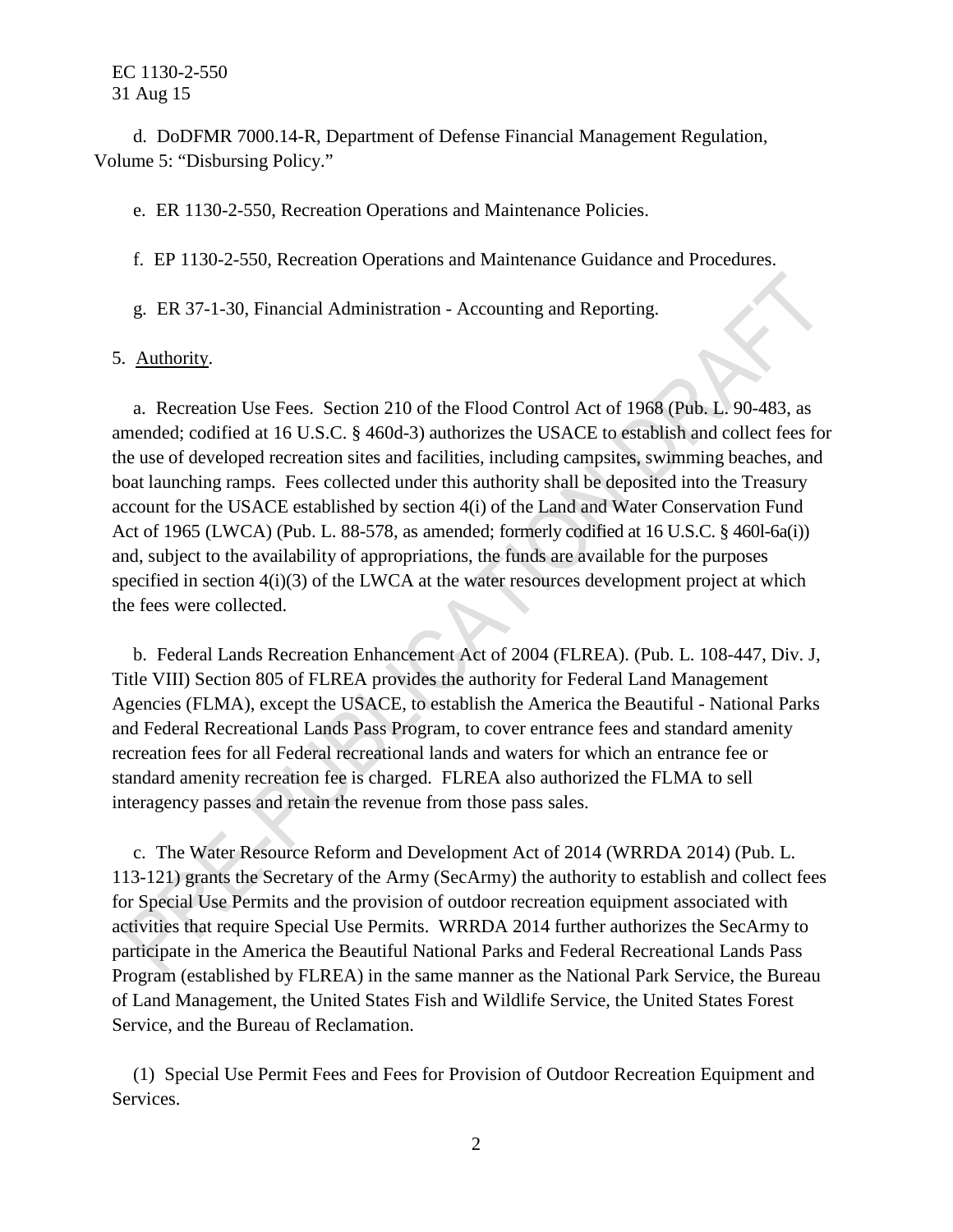(a) Section 1047 (a)(1) of WRRDA 2014 authorizes the SecArmy to issue Special Use Permits for uses such as group activities, recreation events, motorized recreation vehicles, and such other specialized recreation uses as the SecArmy determines to be appropriate, subject to such terms and conditions as the SecArmy determines to be in the best interest of the Federal Government.

(b) Section  $1047(a)(2)(A)$  authorizes the SecArmy to establish and collect fees associated with the issuance of Special Use Permits; or accept in-kind services in lieu of those fees.

(c) Section 1047(a)(2)(B) authorizes the SecArmy to establish and collect fees for the provision of outdoor recreation equipment and services for activities that require Special Use Permits at public recreation areas located at lakes and reservoirs operated by the Corps of Engineers.

(d) Section  $1047(a)(2)(C)$  provides that any fees generated pursuant to this subsection shall be retained at the site collected; and available for use, without further appropriation, solely for administering the special use permits under this subsection and carrying out related operation and maintenance activities at the site at which the fees are collected.

(2) Interagency Pass Program. Section 1048 of WRRDA 2014 authorizes the SecArmy to participate in the America the Beautiful National Parks and Federal Recreational Lands Pass Program (Interagency Pass Program) in the same manner as the National Park Service, the Bureau of Land Management, the United States Fish and Wildlife Service, the United States Forest Service, and the Bureau of Reclamation, including the provision of free annual passes to active duty military personnel and dependents.

(3) Entrance Fees. The USACE is prohibited from collecting entrance or admission fees at public recreation areas located at lakes and reservoirs under its administrative jurisdiction. (See 16 U.S.C. § 460d-3(a)). Furthermore, the USACE does not sell or accept any State or local park passes.

6. Background. The policy and guidance contained in this circular implements new authorities for the USACE as a result of the passage of WRRDA 2014 Section 1047, Special Use Permits and Section 1048, America the Beautiful National Parks and Federal Recreational Lands Pass Program.

7. Future Revisions. Future revisions to the Interagency Pass Program shall be incorporated into USACE policy.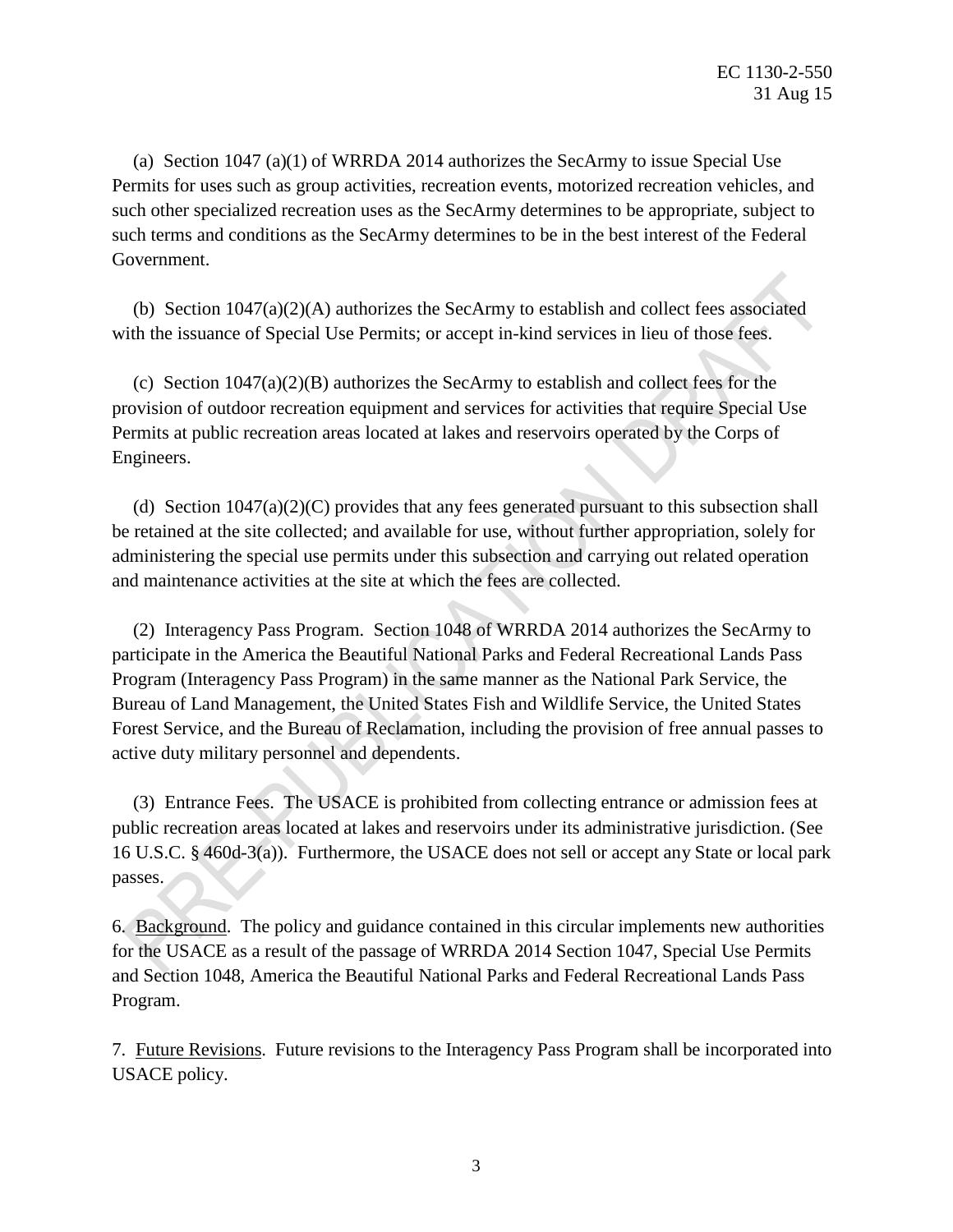8. Goals. The goals of the recreation use fee program are:

a. To recover a portion of the cost of administering, operating, maintaining and improving specialized recreation facilities, services, or supplies;

b. To distribute public use more effectively, in turn preserving resources and reduce overcrowding;

c. To support the national economy through the provision of quality recreational experiences;

d. To control facility use to deter incidences of vandalism and other disruptive behavior; and,

e. To foster a responsible user ethic among recreation users.

9. Policy. It is USACE policy that fees shall be charged for the use of specialized recreation sites, facilities, and services provided by the Corps.

10. Types of Fees/Revenues. The USACE Recreation Use Fee Program is composed of fees derived from three statutory authorities: 16 U.S.C. § 460d-3 and section 1047 and 1048 of WRRDA 2014. As provided in this section, section 22 and Appendix A of this Circular, it is imperative that USACE personnel understand the distinctions between the differing types of fees/revenues authorized under these authorities to ensure proper accounting and use of fees/revenues collected. There are three primary types of fees/revenues authorized under these authorities:

a. "Recreation Use Fees," as used in this Circular, are those fees established and collected pursuant to the authority provided under 16 U.S.C. § 460d-3. Recreation Use Fees include camping fees, day use fees (other than revenues receives from Interagency ATB Pass sales), revenues from USACE Annual Passes for Day Use, and fees for the provision of equipment, facilities and services (see section 13 of this Circular) that are not provided in conjunction with activities that require Special Use Permits.

b. "Interagency ATB Pass Revenues" are those revenues received from the sale of America the Beautiful Interagency Passes as authorized under section 1048 of WRRDA 2014, and section 805(a) of FLREA (16 U.S.C. 6804(a)).

c. "Special Use Permit Fees" are those fees established and collected for specialized recreational uses pursuant to section 1047 of WRRDA 2014. As provided in section 15 of this Circular, Special Use Permit Fees include fees for Special Activity Permits, Special Facility Permits, Special Event Permits, and the provision of outdoor recreation equipment and services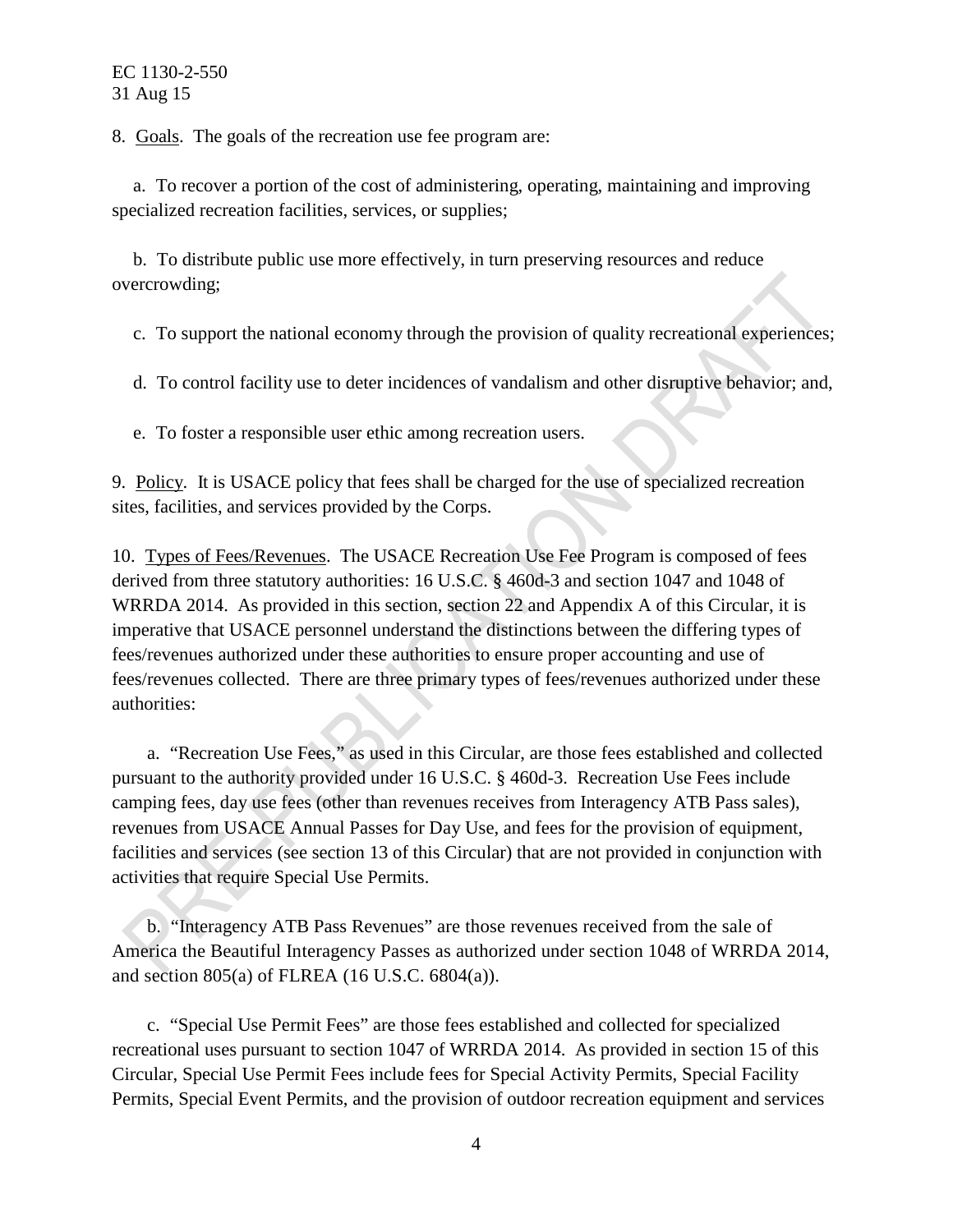for activities that require Special Use Permits.

#### 11. Recreation Use Fees-Camping.

a. Applicability. A fee shall be charged and a permit issued for single user unit campsites, group camp areas, and specialized facilities in accordance with Appendix A. Camping/use fees shall be charged on a per-site basis for use of the site including all site amenities, utilities and costs to participate in the National Recreation Reservation Service (NRRS)/Recreaton.gov. Each campsite shall be rented to a single user/unit party. Funds will be remitted in accordance with section 23 of this Circular.

b. Payment. Acceptable forms of payment include: personal check, traveler's check, cashier's check, credit card, debit card, money order, or cash (US currency only). For security reasons the preferred method of payment is by credit card.

c. Carrying Capacity. Using a comparison of all components necessary, the Operations Project Manager shall determine the carrying capacity, in numbers of persons, vehicles, and camping equipment, for each campsite under their management. Except in unusual circumstances, this carrying capacity shall not be exceeded.

d. Variable Pricing. Variable pricing of fee campsites within a single campground shall be permitted based on documented differences in the quality or desirability of certain sites due to location or campsite amenities. Variable pricing for camping use shall also be permitted based on time differences, such as different days of the week, different seasons, or holidays.

e. Utilities. At sites with utility hookups, a separate utility fee shall not be charged. The cost for the utilities shall be included in the use fee regardless of whether they are used.

f. Visitors. Visitors of registered campers in fee campgrounds may be charged use fees for use of specialized facilities. If charged, the fee shall not exceed 50 percent of the single user unit campsite fee and shall entitle the holder to use any or all Corps-operated day use facilities without paying additional use fees at the same project, on any day for which the permit is valid.

g. Camping Permit. The camping permit entitles the holder to use a designated campsite and recreation facilities within the boundaries of the camping area where the designated campsite is located. It shall also entitle the holder to use any or all Corps-operated day use facilities without paying additional use fees at the same project, on any day for which the permit is valid.

h. NRRS/Recreation.gov. At sites participating in the NRRS/Recreation.gov, a separate fee for participating in the reservation service will not be charged. The cost of participation shall be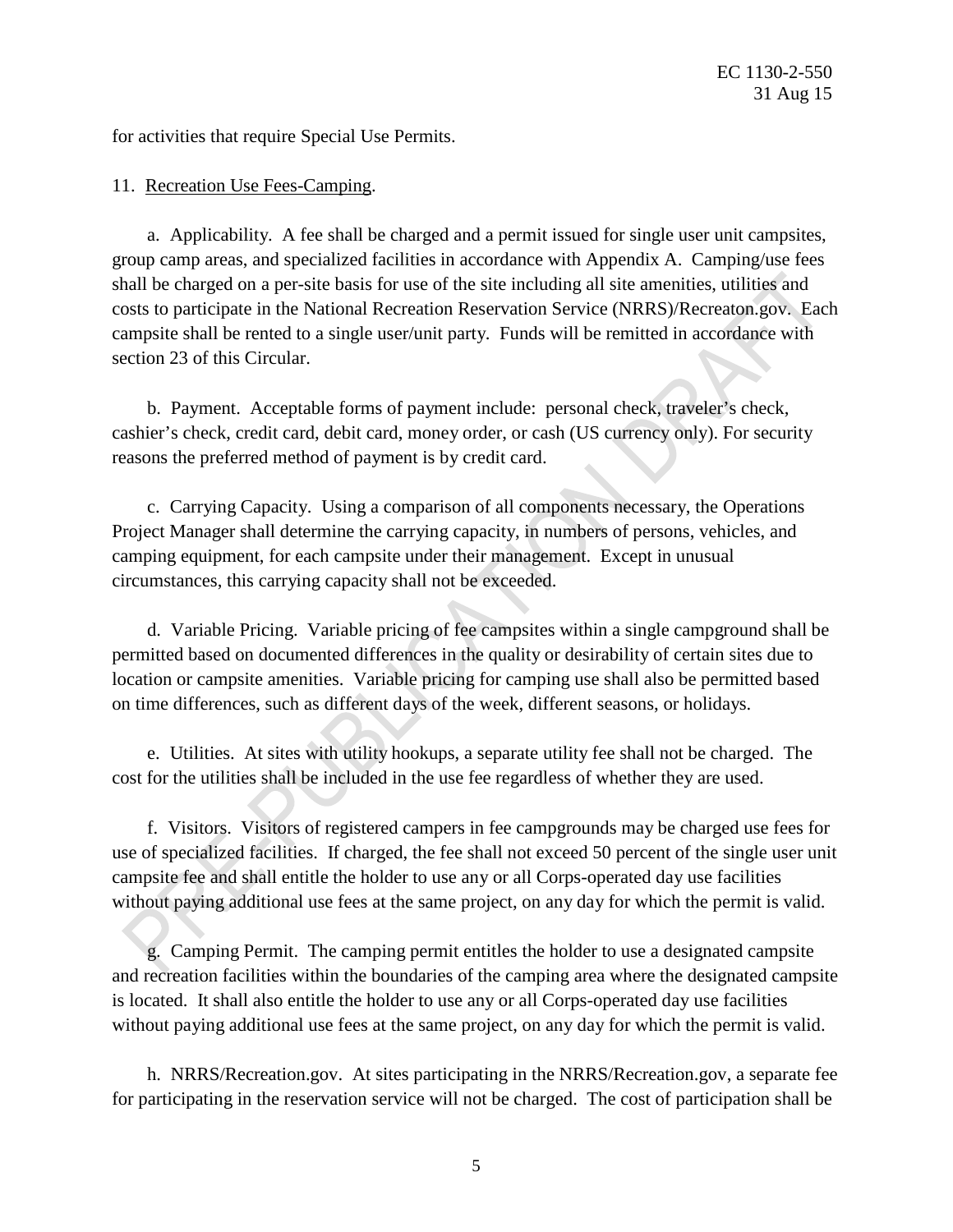considered in the comparability analysis when establishing annual fee schedules. See section 16, "Establishing Fees and Rates."

(4) All Class A campgrounds shall offer reservable campsites utilizing NRRS/Recreation.gov.

(5) All campgrounds that offer reservable campsites shall utilize NRRS/Recreation.gov.

(6) All other recreation areas that offer reservable facilities (e.g., campsites, shelters, etc.) may utilize NRRS/Recreation.gov. 

(7) A minimum of 60 percent of the campsites within an individual campground that offers reservable campsites shall be made available for reservations in NRRS/Recreation.gov. The percentage of reservable campsites may not be increased at one campground for the purpose of reducing the percentage below 60 percent at another campground.

## 12. Recreation Use Fees-Day Use.

a. Applicability. Day use fees may be charged for developed recreation sites and facilities pursuant to Section 210 of the Flood Control Act of 1968, as amended (16 U.S.C. 460d-3) for developed recreation sites and facilities and shall be remitted in accordance with section 23 of this Circular. Developed recreation sites and facilities are defined as swimming beaches, boat ramps, and/or other developed day use facilities (e.g., shooting ranges, disc golf courses, etc.). Fees shall not be charged for the use or provision of visitor centers, drinking water, wayside exhibits, roads, scenic drives, overlook sites, picnic tables, toilet/restroom facilities, surface water areas, undeveloped or lightly developed shoreline, or general visitor information.

b. Day use fees shall be charged where there is reasonable expectation that revenue shall exceed costs of collection, to include implementation costs. Operations Project Managers may choose to assess their fee collections programs, revenue and collection costs on a per project basis rather than a per park basis. The cost to collect includes direct on-project costs incurred for fee collection and remittance; and implementation costs amortized over the design life of the improvements. Cost and revenue estimates shall be reviewed periodically by the District Chief of Operations to assist in determining appropriate adjustments to the project fee collection program.

c. No day use fee shall be charged for children under the age of 16.

d. Native American Indian Tribes. The District Commander may waive all day use fees for boat launching or swimming beaches for federally recognized Native American Indian Tribal members consistent with rights reserved to the Tribes under law or treaties.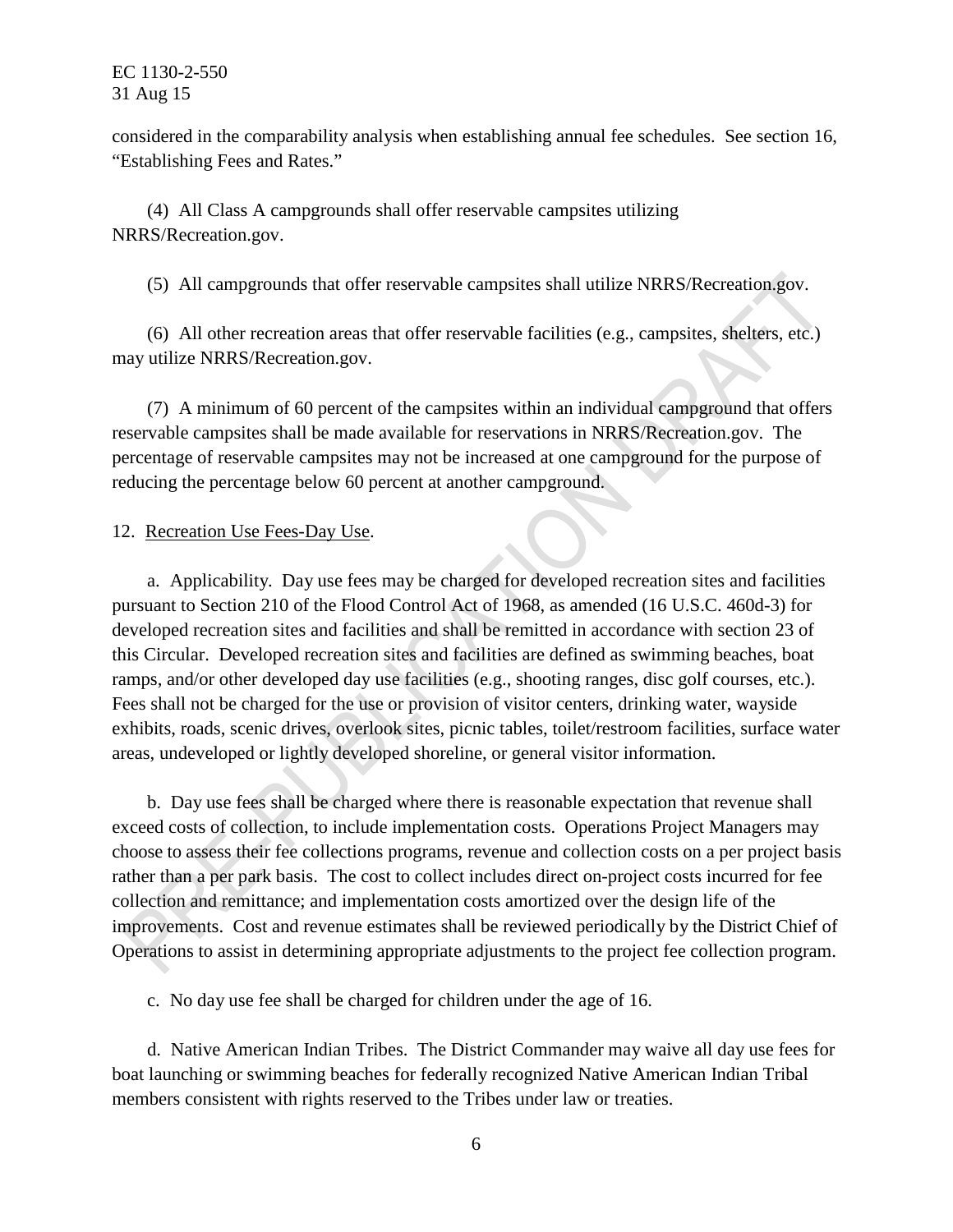e. Day Use Fee Structure

(1) Minimum day use fee that shall be charged to use USACE operated day use recreation areas:

(a) \$5.00 per private non-commercial vehicle;

(b) \$20.00 per bus or commercial vehicle

(c) \$2.00 per adult for walk-in or bike-in (Number of individuals in the private vehicle/bus/commercial vehicle does not apply. Children under the age of 16 are admitted free) See Appendix A.

(2) Day use fees are based on biennial comparability studies conducted by the USACE NRM project staff in accordance section 16 of this Circular. Exceptions to the minimum fee may be approved by the District Chief of Operations if the comparability study warrants a lesser fee. All exceptions to the minimum fee must be justified in writing.

(3) Day use fees shall be charged at recreation areas having a boat ramp and/or developed swimming beach and one or more of the following facilities: restroom, picnicking facilities, change house, or other developed recreation facilities (See section 12 b. Recreation Use Fees-Day Use and section 18 Collection Costs for more information).

(a) A designated, developed swimming beach is a beach that is properly signed, buoyed and delineated in accordance with established design and safety requirements.

(b) Day use fees shall not be charged at boat ramps or developed swimming beaches located in recreation areas which are exclusively campgrounds and reserved exclusively for the use of campers, or in recreation areas which provide only a boat ramp and courtesy dock.

(c) Payment of this fee entitles the user to launch a boat or use any developed swimming beach at any USACE-operated recreation area on that day, with the exception of boat ramps and swimming beaches located within a fee campground and reserved exclusively for the use of campers.

13. Recreation Use Fees-Other Equipment, Facilities and Services.

a. Applicability. Fees may be charged for outdoor recreation related equipment and services provided at government expense for visitor use. Examples include firewood, ice,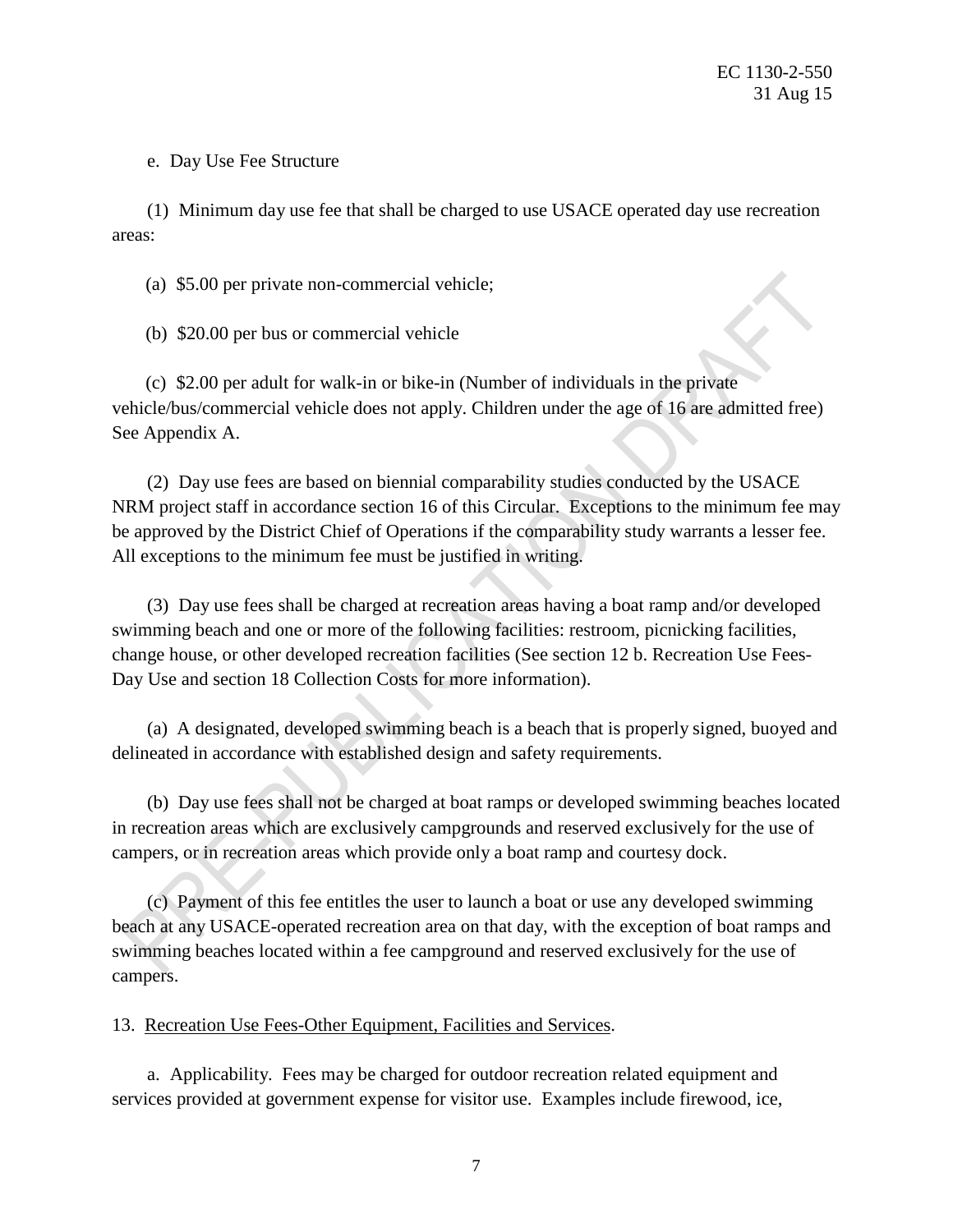EC 1130-2-550 31 Aug 15

laundry machine use, shower use, dump station use, parking, and equipment rentals, such as renta-tent.

b. Discretion should be used in charging fees for other equipment and services to assure visitors are not charged more than once for the same services. For instance, paying campers using services such as showers and dump stations should not be charged separate fees for these services. In such cases, the availability of these services is appropriately considered when the camping fee is established. Separate shower or dump station fees may be charged for day users or transient visitors not paying camping fees.

c. Parking fees in campgrounds may be charged for users' vehicles parked in designated, improved parking spaces other than the campsite. Separate parking fees will not be charged for users' vehicles parked on the campsite in accordance with the established vehicle carrying capacity.

d. Fees should be established under this section only when a discrete, separate service is offered to visitors at government expense. This service must be directly and clearly related to the visitor's recreation experience.

e. Care should be taken to avoid a multiplicity of fees, to assure the costs to provide the service and collect the fees are not prohibitive, and to avoid the appearance of excessive fee collection.

# 14. America the Beautiful Interagency Passes and USACE Annual Day Use Passes.

a. An America the Beautiful Interagency Annual Pass (hereinafter "Interagency Annual Pass") shall be sold at a price agreed upon by the Interagency America the Beautiful Workgroup. The Interagency Annual Pass is valid for entrance fees and standard amenity recreation fees for all Federal recreational lands and waters for which an entrance fee or standard amenity recreation fee is charged. The Interagency Annual Pass shall be accepted by USACE for the use of developed recreation sites and facilities at which a standard day use fee is charged. For purposes of participating in the America the Beautiful National Parks and the Federal Recreational Lands Pass Program pursuant to section 1048 of WRRDA 2014, day use fees shall be equivalent to standard amenity recreation fee as defined pursuant to FLREA (16 U.S.C. 6802(f)).

b. The USACE Annual Day Use Pass shall continue to be offered. The pass shall be offered for \$40.00. The pass is valid only at USACE projects for which a day use fee is charged. The USACE Annual Day Use Pass is not valid for standard amenity recreation fees at other Federal agencies' recreational lands and waters.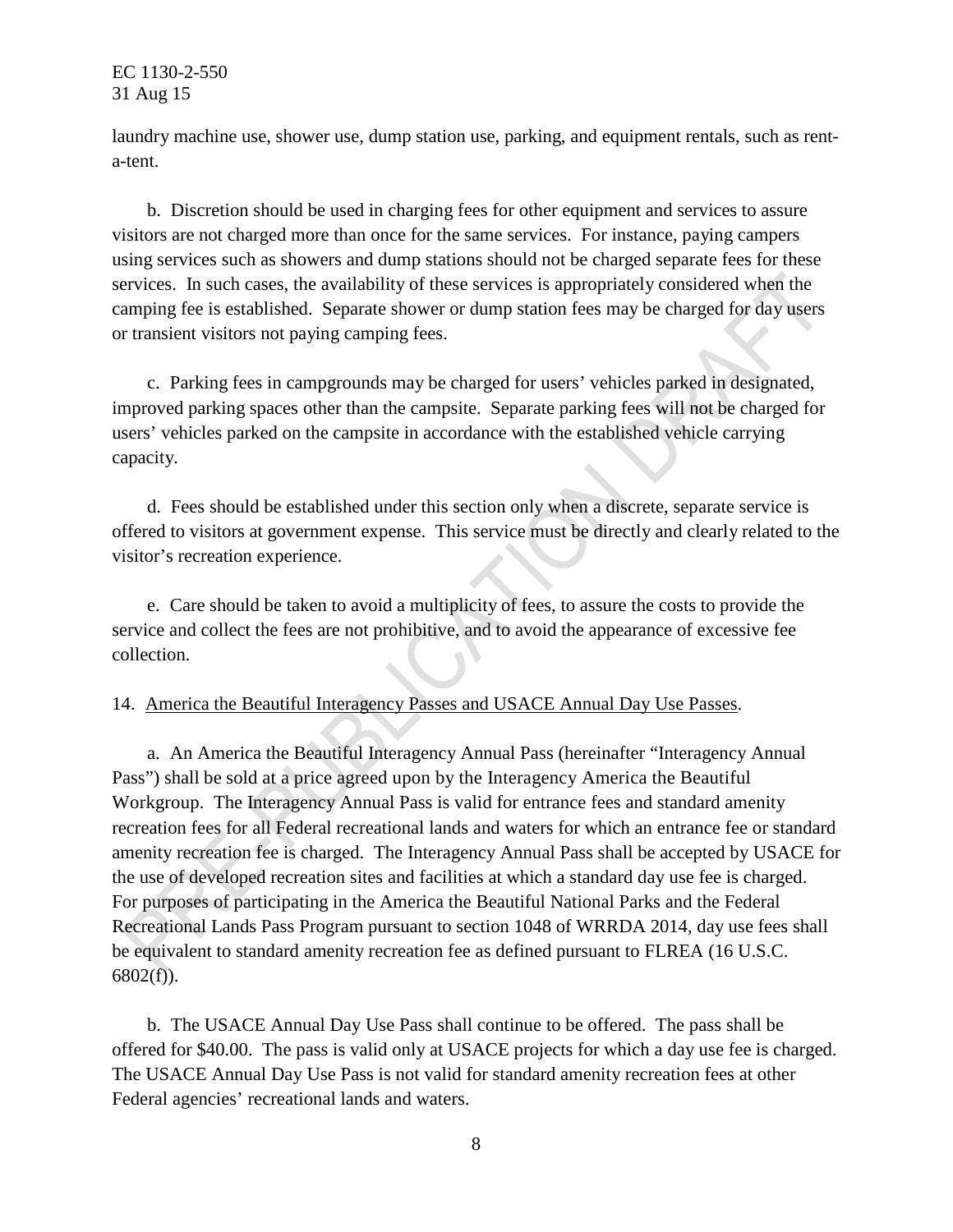c. Interagency Annual/Senior/Access/Volunteer/Military Passes and Golden Age/Access Passports are valid for covering standard amenity recreation fees for all USACE areas and recreational area of other Federal agencies participating in the America the Beautiful National Parks and the Federal Recreational Lands Pass Program. Interagency Senior/Access and Golden Age/Access Passports are also valid for a 50 percent reduction in single/family unit camping fees.

d. The selling of Interagency and/or USACE Annual Day Use Passes utilizing third party sales agreements, such as Challenge Partnerships with local businesses, Cooperative Associations or vendors is encouraged. Vendors are required to sell passes without markup. Accounting procedures for third party sales shall be established at the local level to account for all sold and unsold passes as well as fee collections. Sales of Interagency Passes and USACE Agency Annual Passes by USACE personnel and volunteers at outdoor recreation shows, special events, fairs, and other events is encouraged.

e. Interagency Passes and USACE Annual Day Use Passes may be sold through the mail using check or money order and over the telephone with currently accepted credit cards.

f. Damaged Interagency Passes and USACE Annual Day Use Passes shall be replaced if the visitor provides identification to validate ownership and presents the pass with at least a portion of the pass identifiable. The damaged pass must be kept for six years and three months along with other pass documents for accountability purposes. Each USACE recreation site shall keep a limited supply of prior year Interagency Passes on hand for these replacements, as applicable. Interagency Passes and USACE Annual Day Use Passes shall not be replaced if lost or stolen.

# 15. Special Use Permit Fees.

a. Applicability and Authority. Special Use Permit fees may be collected under the authority provided by Section 1047(a) of the WRRDA 2014. Fees collected under this section may be retained at the site at which the fees are collected. See section 23, "Accounting," for guidance on the retention of fees.

b. Special Activity Permit.

(1) Special Activity Permits may be issued for the specific use of project resources benefiting an individual or small group that may be recurring in nature or may occur frequently. Special Activity Permits serve to regulate these activities and promote environmental, safety, or security concerns; restrict numbers of visitors to an area; place restrictions on the recreational use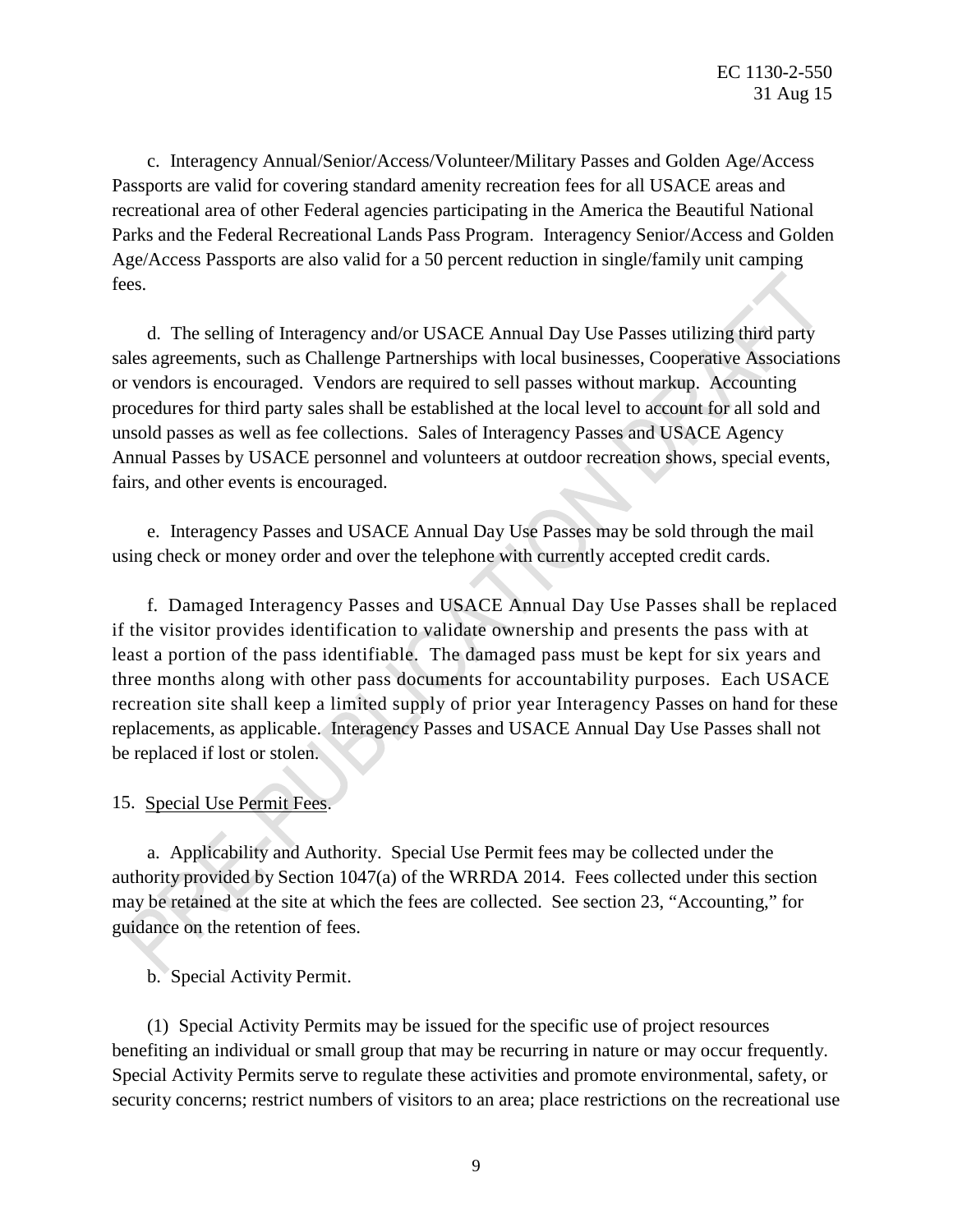# EC 1130-2-550 31 Aug 15

activity; or provide information to the user concerning their activity.

(2) Examples of Special Activities may include hunting, off-road vehicle use, academic research, backcountry use, limited access to closed areas, small weddings, small fishing tournaments, or any unique activity that requires administrative oversight. Special Activities are administered by issuing a permit in accordance with guidance in Appendix D.

(3) When issuing Special Activity Permits, Operations Project Managers must not establish conditions or criteria that are less stringent than applicable state laws. For examples, Operations Project Managers may not allow hunting in an area during a time period outside the state hunting season or may not increase specific bag limits to a number that exceed state limits.

(4) Special Activity Permit Fee. A Special Activity Permit Fee may be charged to cover the administrative cost of the program. In addition to the Permit Fee, a fee may be charged to recover cost incurred by the Corps, to manage the permit program, as determined by the Operations Project Manager. These costs may vary depending on the size and complexity of the permit that is issued, but may include: labor; physical overhead; vehicle costs; and other indirect costs, including material and supply costs, utilities and travel.

(5) A general plan for operating the Special Activity Permit program, including the fee structure, shall be maintained at the Project Management Office and approved by the District Chief of Operations.

c. Special Facility Permit.

(1) A fee may be charged for the use of specialized recreation facilities (e.g., group picnic shelters, multipurpose courts, amphitheaters, athletic complexes, etc.).

(2) Items that are classified and collected as Recreation Use Fees such as campsites, beaches, boat ramps, etc. would not be considered "Special Facilities" as it applies to this section.

(3) Facilities included within this section in which the project has the intent of charging a fee for use must be included in Operations and Maintenance Business Information Link (OMBIL) as a "facility."

(4) Permit fees proposed for special recreation facilities shall be comparable to fees charged by other Federal, non-Federal public agencies, or the private sector within the service area of the management unit. The Permit Fee Schedule shall be maintained at the Project Management Office and shall be approved by the District Chief of Operations.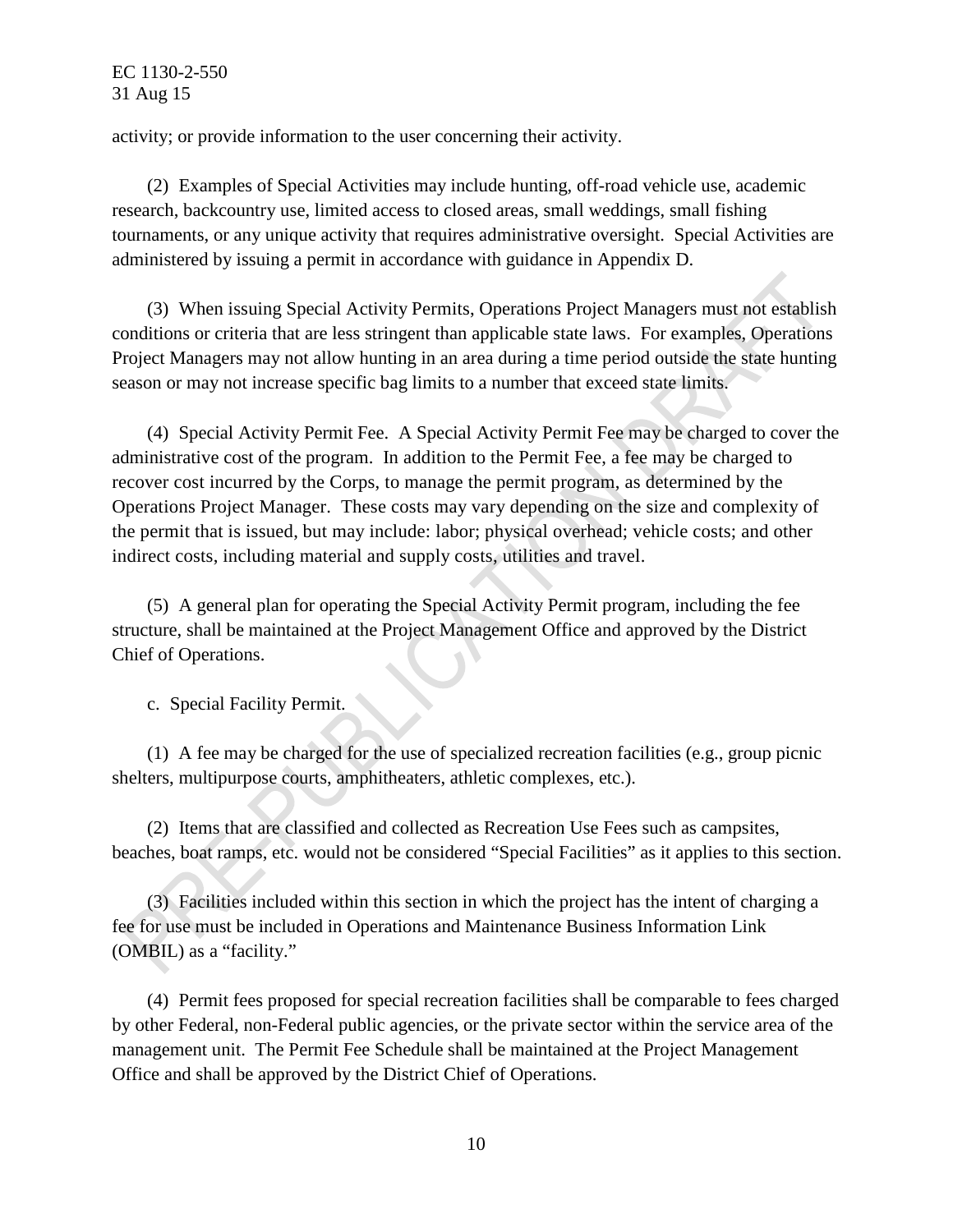d. Special Event Permit.

(1) A permit may be issued for the organized use of project resources for a specific purpose and limited duration, beyond that normally engaged in by individuals or groups on a day-to-day basis.

(2) A Special Event usually benefits the general public and may impact and/or restrict the intended use of the project for others. A Special Event often requires Corps support and/or oversight that convey special benefits to an identifiable recipient or recipients beyond those afforded to the general public.

(3) For permitting purposes, activities that have significant impacts may be treated as Special Events instead of Special Activities at the discretion of the Operations Project Manager.

(4) Special Events include, but are not limited to, water carnivals, boat regattas, large fishing tournaments, music festivals, dramatic presentations or other special recreation programs. Special Events are administered by issuing a permit in accordance with guidance in Appendix E.

(5) Special Event Permit Fee. An administrative fee of \$75.00 may be charged for each Special Event Permit. Additional fees may be assessed in accordance with Appendix E.

(6) Outdoor Recreation Equipment and Services. Projects may establish and collect fees for the provision of outdoor recreation equipment and services for activities authorized under this section, "Special Use Permit Fees," at public recreation areas located at lakes and reservoirs operated by the Corps of Engineers. The equipment and services provided under this section might be similar or identical to those described in section 13 of this Circular. The distinction, however, is that USACE is authorized under section 1047(a)(2)(B) of WRRDA 2014 to retain and expend fees collected for the provision of equipment and services made in conjunction with Special Use Permits, whereas USACE has no authority to retain funds for equipment/services provided under 16 U.S.C. § 460d-3. Thus, the distinction is necessary for fund accountability purposes. See section 23, "Accounting."

# 16. Establishing Fee Rates.

a. The following factors shall be given significant consideration in the setting of Recreation Use Fees and Special Use Permit Fees to ensure fee assessment is fair and equitable:

(1) Direct and indirect amount of Federal expenditure.

(2) Benefit to the recipient.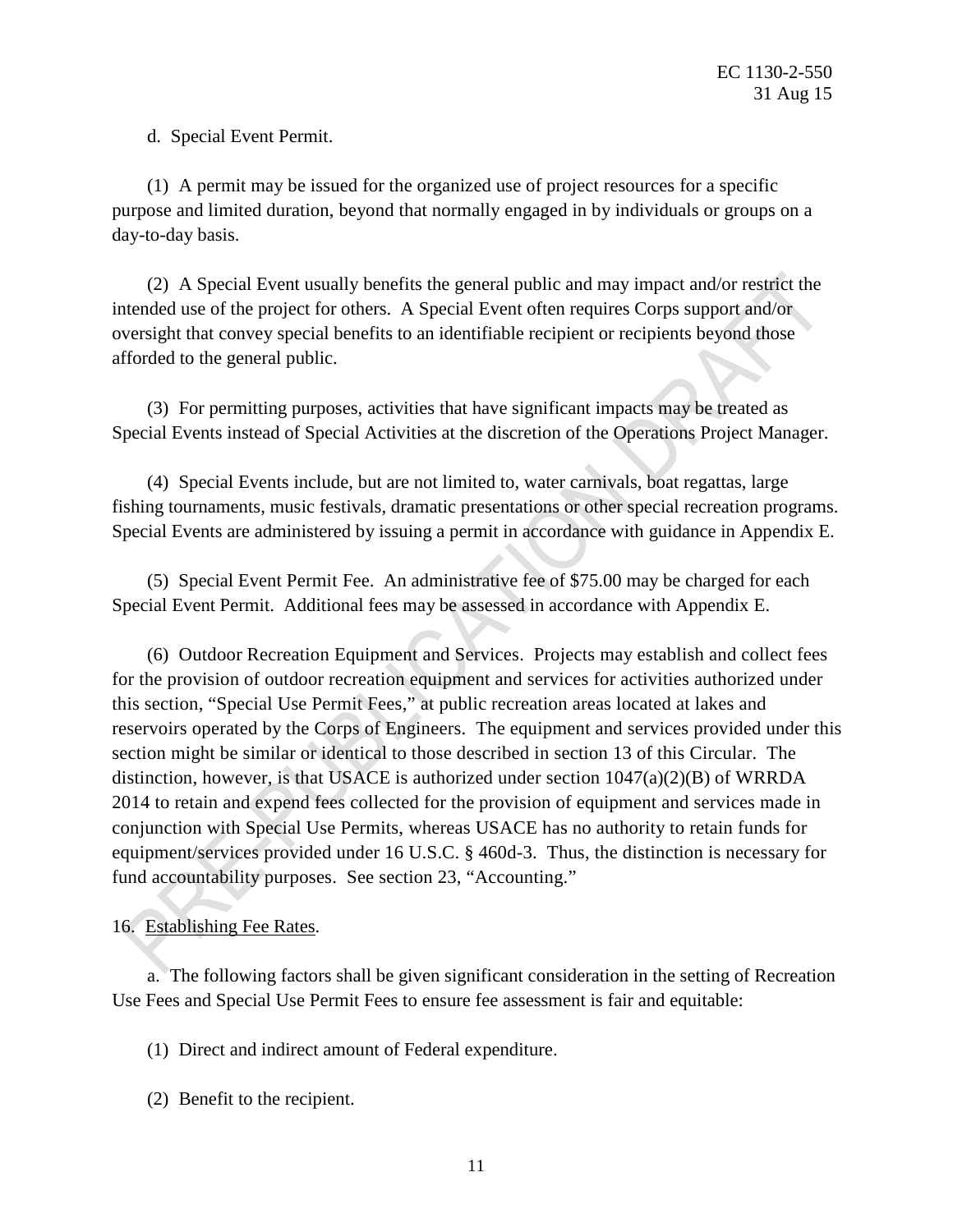(3) Public policy or interest served.

(4) Economic and administrative feasibility of fee collection.

(5) Improving security, reducing vandalism, protecting resources, and improving visitor contacts.

(6) Operation and maintenance costs of the facility.

(7) Costs of rehabilitation or constructing new facilities at existing parks.

b. Comparability studies shall be conducted biennially for camping and day use areas. Studies will include fees for boat ramps and designated swimming beaches charged by other Federal and non-Federal public agencies and the private sector within the service area of the management unit at which the fee is charged. As part of the comparability study, camping and day use fees shall be based on:

(1) Amenities offered at the facility including but not limited to; showers, restrooms, boat ramps, courtesy docks, swimming beaches, sports court, fish cleaning stations, picnic shelters, picnic sites, playground equipment, type of road access, level of security, and types of trails.

(2) Presence and quality of facilities.

- (3) Location of the facility, including proximity to water.
- (4) Advance reservation service.

(5) The comparability of the facility and its amenities to other facilities within 60 miles of the facility.

Where USACE facilities are of a higher quality than similar competing facilities, a higher fee should be commensurate with the higher quality experience offered. It is recognized that the fee structure resulting from this evaluation typically does not result in the recovery of the total cost to operate and maintain the facilities or recreation area.

c. Fee Schedules. Proposed Recreation Use Fee (e.g., camping, day use, Special Use Permit, Outdoor Recreation Equipment and Service, Interagency Pass Program, and others) schedules/rates for a two-year time period shall be submitted to the District Chief of Operations no later than 01 August biennially on even numbered years. The District Chief of Operations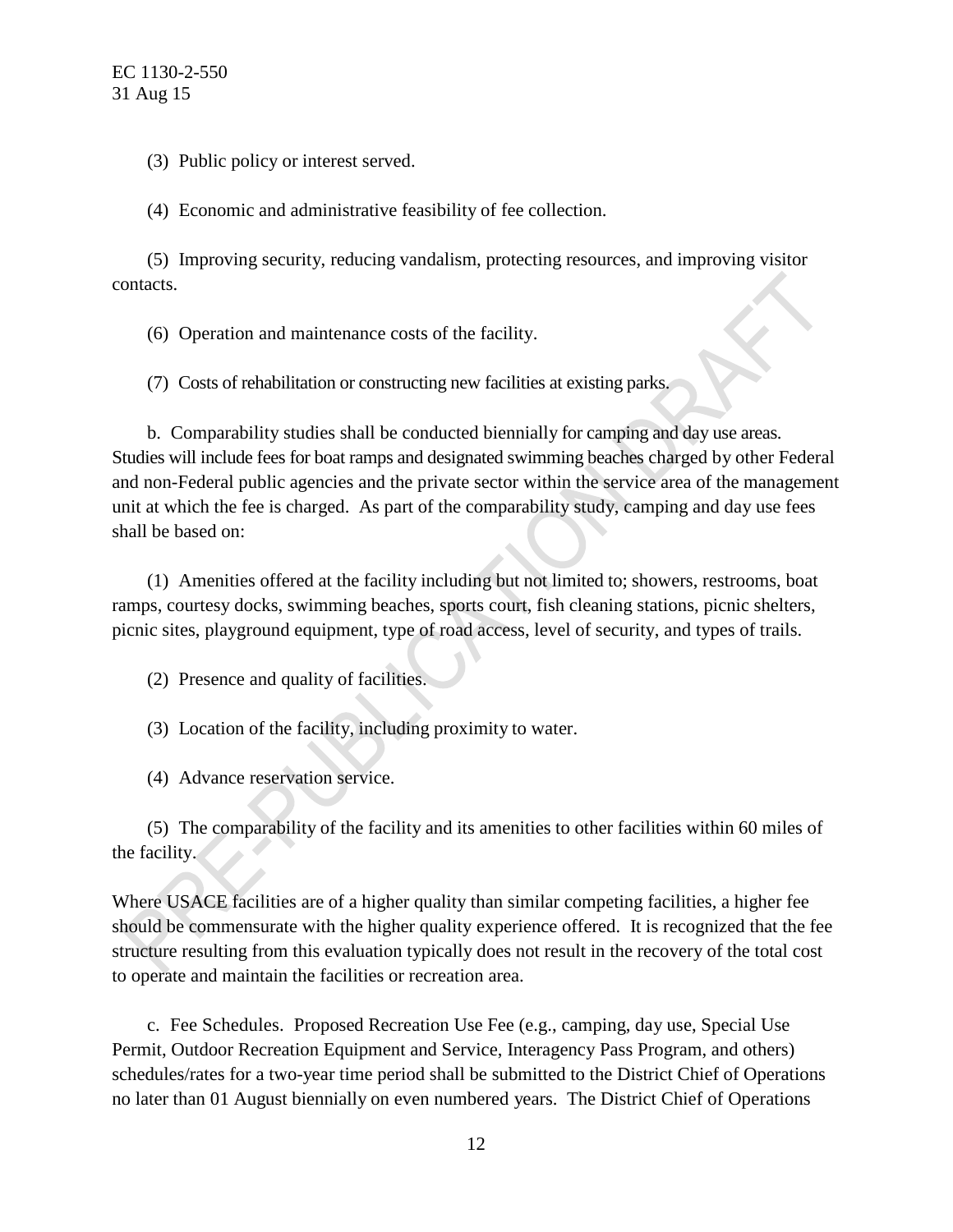shall assess seasonal visitation patterns of individual fee areas to determine the period during which a fee program shall be in effect. It is anticipated that fees shall be charged at some areas throughout the summer months, while at other areas fees shall be collected throughout the year. The District Chief of Operations shall review comparability studies and approve or disapprove the proposed use fees schedules/rates no later than 01 September. Submission of fees to the District Chief of Operations that are below the minimum fees defined in Appendix A must also contain a full justification for deviation from the proposed minimum fee. In order to assure consistency and sound business practices, approved fee schedules and comparability studies shall be submitted to the Major Subordinate Command (MSC) in order to conduct periodic review/audit of the Districts' fee schedules. Corps of Engineers Financial Management System (CEFMS) accounts shall be established to record fee receipts by type (e.g., camping, day use, Special Use Permit, Outdoor Recreation Equipment and Service, Interagency Pass Program, and others). Guidance regarding the establishment of these accounts is contained in ER 37-1-30.

d. New Fee Areas. If areas are recommended for inclusion in the fee program, a written justification for such action shall be submitted to the District Chief of Operations for approval. The justification shall explain:

(1) The management alternatives that were considered and the economic impact of each alternative.

(2) The cost to operate and maintain the area if there is no fee collection.

(3) An explanation as to why it is in the best interest of the Government or public to continue charging fees.

e. Supporting Data. Supporting data developed for the comparability study shall be documented and retained for four years. Data shall include details on fees and facilities for other Federal and non-Federal public agencies, as well as private entities in the service areas, so that an accurate comparison shall be made. Where USACE facilities are of higher quality than similar competing state, local, or private facilities, a higher fee should commensurate with the higher quality experience offered. It is recognized that the fee structure resulting from this evaluation typically does not result in the recovery of the total cost to operate and maintain the facilities or the recreation area.

17. Methods of Fee Collection. Recreation Day Use Fees, Camping, Interagency Pass Revenues, USACE Annual Day Use Pass Revenue and Special Use Permit Fees (collectively referred to as "fees" in this section) shall only be collected by either contract, volunteer, or authorized USACE personnel at the entrance to the area, entrance station, administration office, honor boxes, or other authorized locations. Fees may also be collected by roving authorized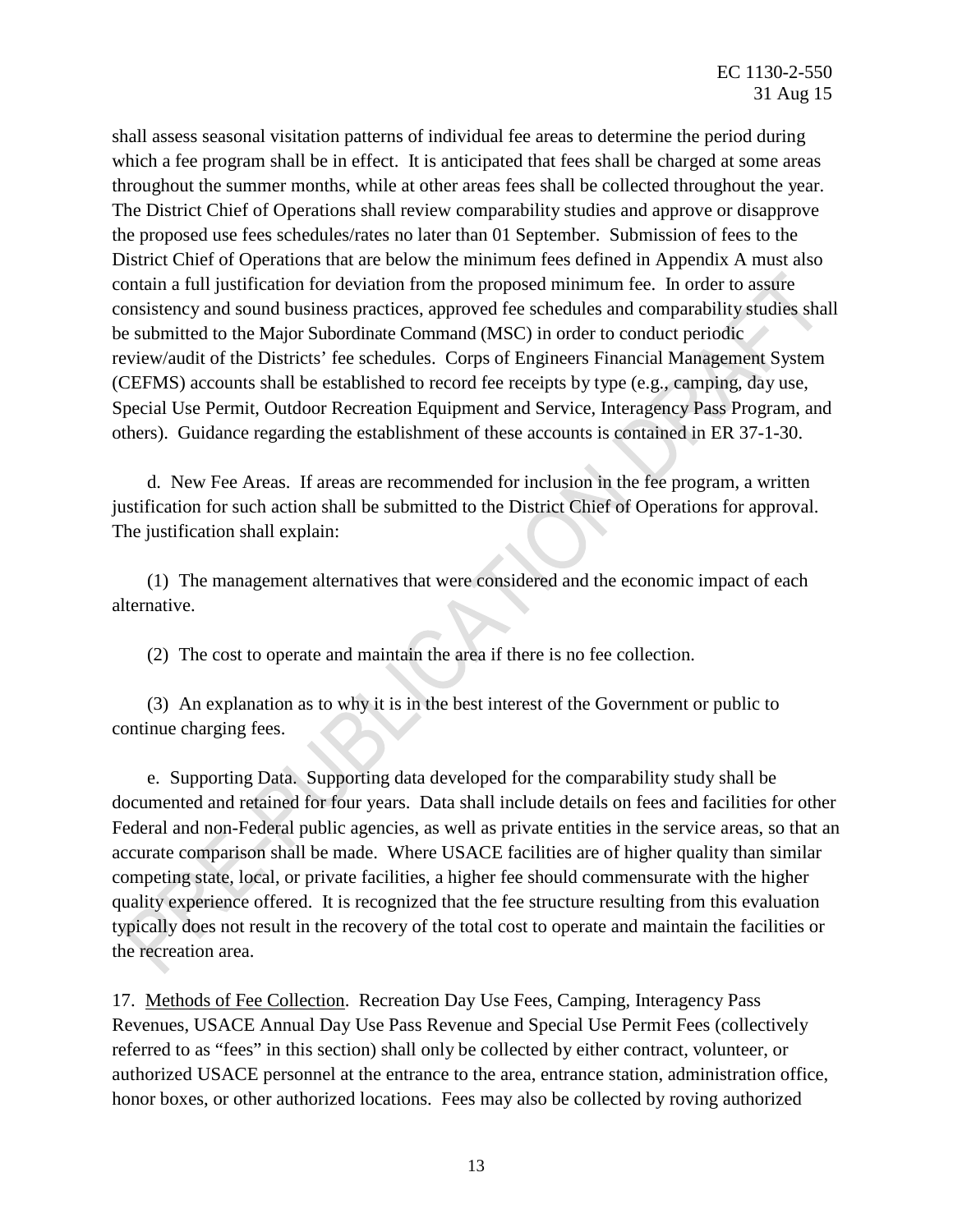EC 1130-2-550 31 Aug 15

personnel while on routine patrols through a fee area. Fees shall be collected by one of the following methods and in accordance with the USACE Recreation Use Fee Program Standard Operating Procedure (RUFP SOP) and Appendix B:

a. Fees may be collected by contract personnel (e.g., gate attendants, park attendants, fee collector, etc.). Contractors must be properly identified to preclude unauthorized personnel from collecting fees. Operations Project Managers shall arrange for frequent collections of fees from the contractor or frequent deposits by attendants to preclude a large buildup of cash at the gatehouse in accordance with ER 37-1-30. Collection of fees by contract gate attendants is the preferred method of collection.

b. Volunteers may be authorized to sell Special Use Permits, USACE Annual Day Use Passes and Interagency Passes and collect fees from the public at campgrounds, day use facilities, administration offices and other locations, including those off-site. Volunteers shall be properly identified to preclude unauthorized personnel from collecting fees. Volunteer fee collectors shall be bonded and appointed as an authorized fee collector in accordance with provisions of ER 37- 1-30.

c. A multi-area fee collection station may be used where several recreation areas are grouped in the same general location. Such stations shall have easy public access and be easy for the public to identify.

d. Self Deposit Vault System may be used at the discretion of the Operations Project Manager (See Appendix C).

e. The use of District-approved automated fee collection systems may be used and are encouraged when cost effective.

f. A cash register may be used in the fee collection process to issue receipts to users.

g. National Recreation Reservation Service (NRRS)/Recreation.gov may also be used to collect and remit fees.

(1) Only fees collected in areas participating in the NRRS/ Recreation.gov program shall be collected and remitted through the NRRS/ Recreation.gov. All collections using NRRS/Recreation.gov must follow the remittance requirements in section 23 of this Circular.

(2) Recreation areas with no reservable facilities shall not utilize NRRS/Recreation.gov for remitting fees collected in these areas. All fees collected in these areas shall be processed and remitted through CEFMS into the appropriate account as specified in section 23 of this Circular,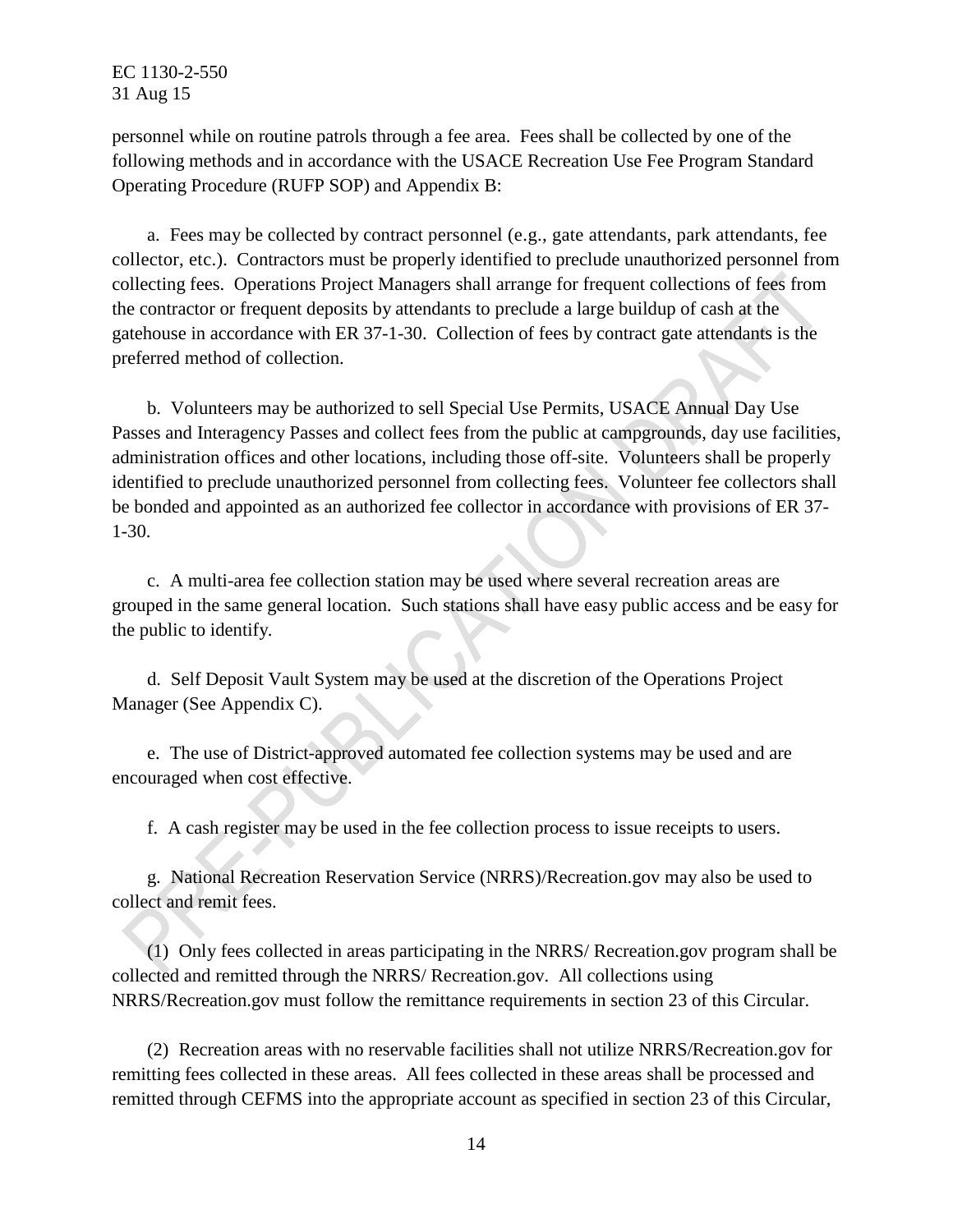and shall not be remitted utilizing NRRS/Recreation.gov.

18. Collection Costs. Normally, Recreation Day Use Fees, Camping, Interagency Pass Revenues, USACE Annual Day Use Pass, Honor Box and Special Use Permit Fees (collectively referred to as "fees" in this section) shall be collected only at those areas where revenue exceeds the administrative costs associated with such collection. As a general rule, the fee program for an area may be terminated if the sum of direct and indirect costs of collection exceeds revenue for two consecutive years. This policy does not preclude the control of access with manned gates at non-fee areas. In some cases, it may be in the best interest of the public and the government to charge fees at areas where the cost to collect fees has historically exceeded revenue collected.

19. Free-Night Camping Certificates. A limited number of "Free-Night Camping" certificates may be issued for the purpose of increasing awareness of recreation opportunities to potential users and for resolution of customer complaints.

a. These certificates shall not be redeemed for advanced camping reservations.

b. These certificates may be used for same day reservations and on non-reservable campsites.

c. Each certificate must be redeemed within one year from the date of issuance.

d. Each District may produce and distribute a camping certificate for projects located within the jurisdictional boundaries of the District. A camping certificate shall only be valid for use at the project where it is issued.

e. Each certificate shall be numbered, and the Operations Project Manager shall authorize in writing the number of camping certificates issued per season.

f. Appropriate staff at a project where camping certificates are issued must keep adequate and accurate records for all certificates issued, including the date, value, recipient, and reason for issuance, in accordance with ER 37-1-30.

g. Incoming certificates must be retained for end-of-season evaluation and for six years and three months for accounting purposes.

h. The certificate program shall be evaluated on an annual basis in order to determine the program's effectiveness in increasing campsite use.

20. Safety Certificates. A limited number of Safety certificates may be issued for both free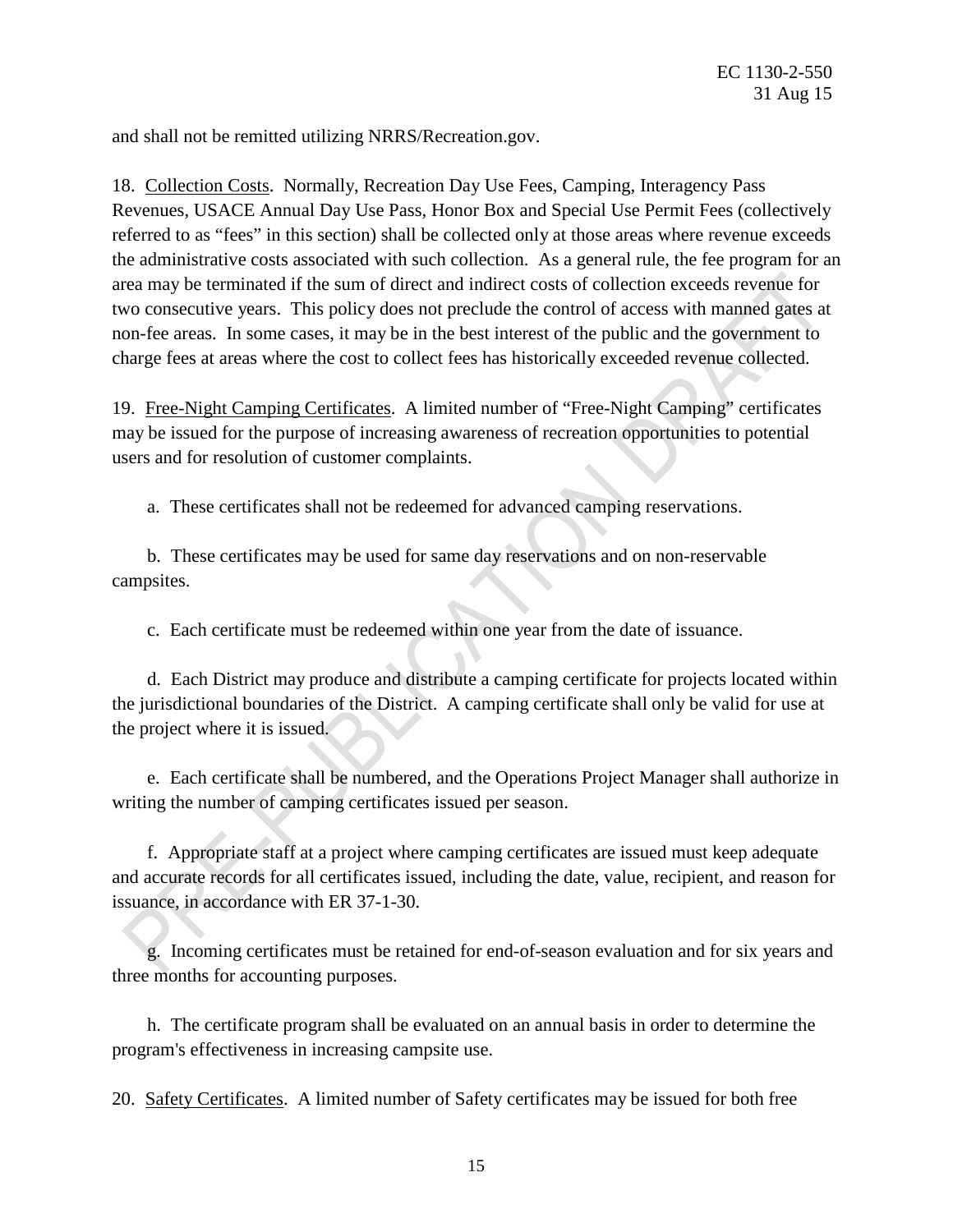EC 1130-2-550 31 Aug 15

camping and free day use for the purpose of rewarding recreation safety to potential users exhibiting a safety practice.

a. These certificates shall not be redeemed for advanced camping reservations.

b. These certificates may be used for same day reservations and on non-reservable campsites.

c. Each certificate must be redeemed within one year from the date of issuance.

d. Each District may produce and distribute a safety certificate for projects located within the jurisdictional boundaries of the District. A safety certificate shall only be valid for use at the project where it is issued.

e. Each certificate shall be numbered, and the Operations Project Manager shall authorize in writing the number of safety certificates issued per season.

f. Appropriate staff at a project where safety certificates are issued must keep adequate and accurate records for all certificates issued, including the date, value, recipient, and reason for issuance, in accordance with ER 37-1-30.

g. Incoming certificates must be retained for end-of-season evaluation and for six years and three months for accounting purposes.

h. The certificate program shall be evaluated on an annual basis in order to determine the program's effectiveness in increasing safety awareness and compliance at the project.

#### 21. Volunteers.

a. USACE Volunteers may be provided free campsites at projects where they are volunteering, per EP 1130-2-500, Chapter 10.

b. Interagency Volunteer Pass. After 250 volunteer hours have been accrued, volunteers may be issued an Interagency Volunteer Pass. These passes are valid for waiver of day use fees, but do not cover free camping. They are valid for one year. Volunteers are eligible to receive only one pass within a 12 month period. The Volunteer Pass will not be transferable and may be used only by the volunteer whose name will appear on the pass. Once the 250 hour threshold has been reached, the volunteer will be required to accrue an additional 250 hours to be awarded a pass for a subsequent year. Volunteers may accrue hours on a cumulative basis over an unlimited number of years.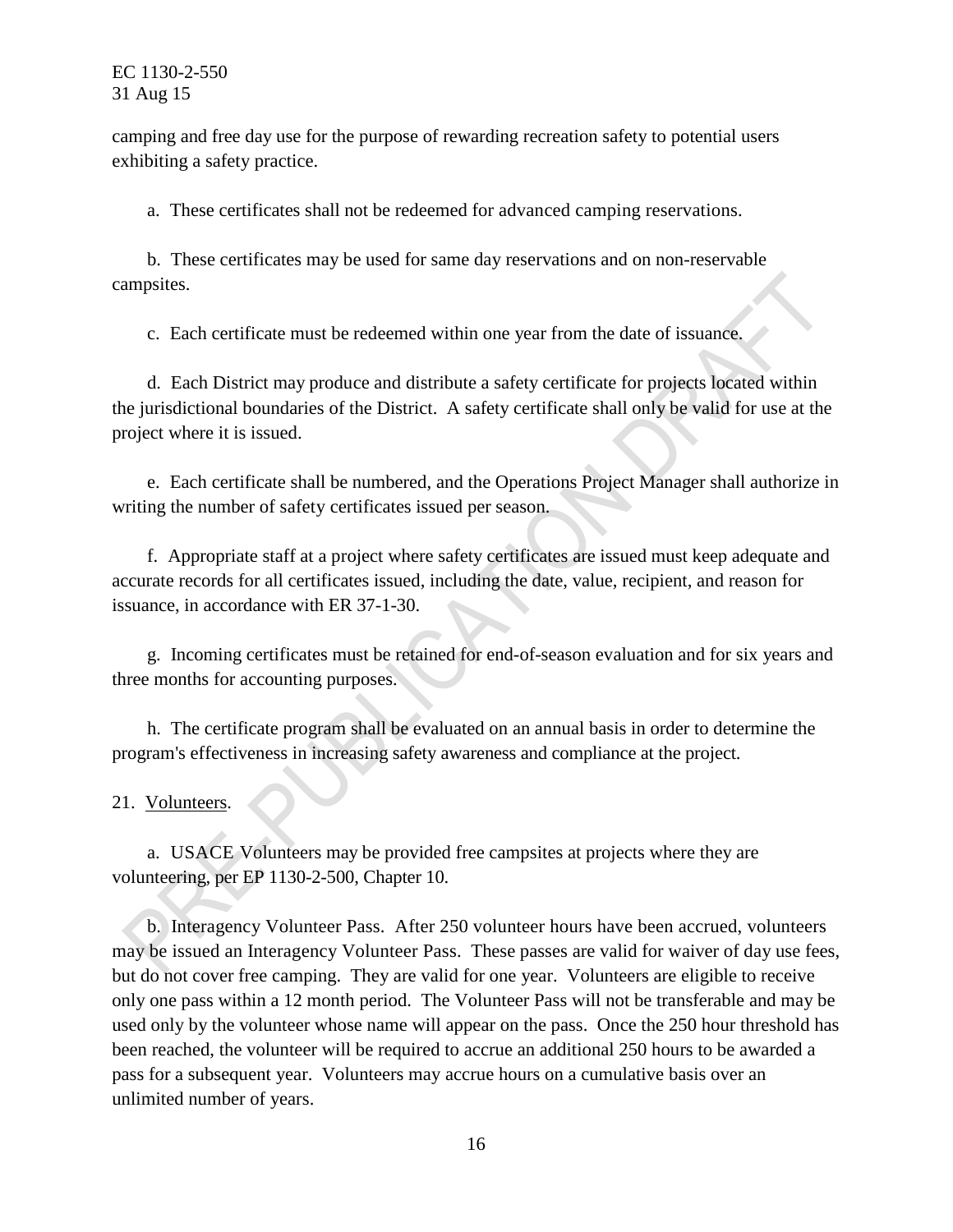# 22. Discounts.

a. Applicability. USACE has the authority to participate in the Interagency Pass Program; however, USACE shall continue to honor both Golden Age/Access Passports. Golden Age/Access Passports may be exchanged for the new Interagency Senior/Access Passes free of charge in order to facilitate future data collection. However, exchange is not a requirement.

b. Day Use.

(1) The Interagency Annual/Access/Senior/Military/Volunteer Pass and Golden Age/Access Passport shall entitle the pass holder and all occupants in a single, private, non-commercial vehicle free access to established recreation areas where day use fees are charged (e.g., swimming beach, boat launch, shooting range, disc golf course, etc).

(2) The USACE Annual Day Use Pass shall entitle the pass holder and all occupants in a single, private, non-commercial vehicle free access to only those recreation areas managed by the USACE where day use fees are charged (e.g., swimming beach, boat launch, shooting range, disc golf course, etc).

(3) The Interagency Military and Volunteer Pass shall be valid for one year from the month of issuance.

(4) The Interagency Access/Senior Pass and Golden Age/Access Passport are valid for the lifetime of the pass/passport holder. Passes and Passports are non-transferrable.

(5) The discount does not apply to group shelter fees.

(6) The discount does not apply to fees charged by leaseholders or concessionaires.

c. Camping.

(1) The Interagency Access/Senior Pass and Golden Age/Access Passport shall entitle the pass holder and accompanying party a 50 percent discount of camping use fees per site, and any miscellaneous fees for camping activities such as parking and dump station use at any USACE managed facility.

(2) The Interagency Access/Senior Pass and Golden Age/Access Passport shall entitle the pass holder, who is a visitor of a registered camper, a 50 percent reduction of fees, when applicable.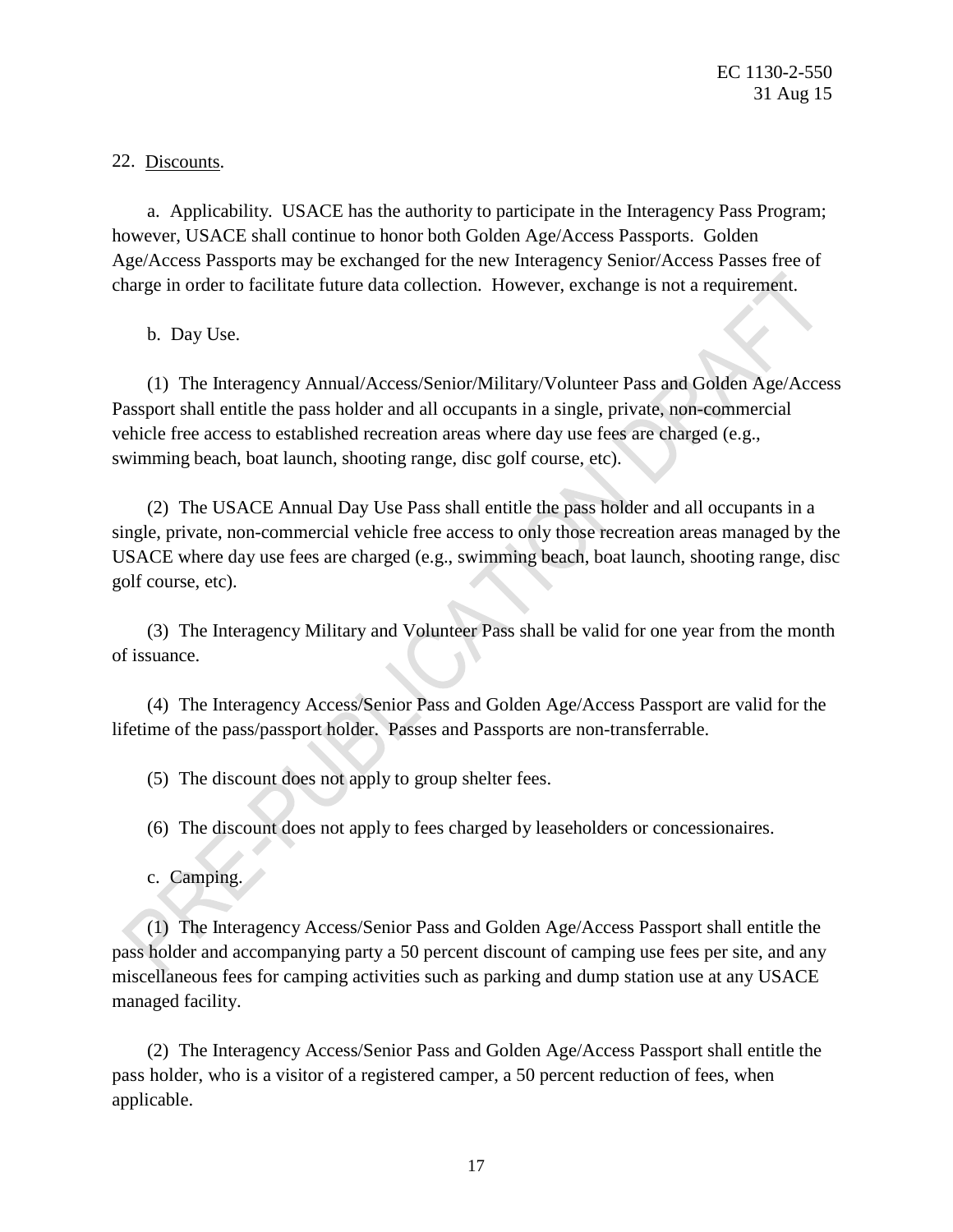(3) The discount does not apply to group use fees unless all members of a group have such passes.

(4) The discount does not apply to fees charged by leaseholders or concessionaires.

d. Special Use Permits. An Interagency Access/Senior/Military/Volunteer Pass and Golden Age/Access Passport holders are not eligible for discounts on special activity, equipment, facility and service fees.

## 23. Accounting.

a. Analysis of Administration Costs. An analysis of the cost, to include direct and indirect cost, of administering the program shall be carried out annually. This analysis shall be used to evaluate the effectiveness of the recreation use fee program and should be retained for two years.

(1) Direct costs of collection are those costs resulting solely from fee collection activities. Direct costs shall include the time USACE personnel or contract gate attendants are directly involved in fee collection. Personnel costs for duties other than fee collection shall not be charged to this account. The portion of contracts related to fee collections charged to direct costs shall depend on the language of the contract which delegates duties and responsibilities.

(2) Indirect costs of collection are efforts of Project Management Office and District office personnel associated with the program. Also, indirect costs should include district overhead distribution to the program.

b. Remitting Fee Collections. Recreation Use Fees, Interagency Pass Revenues, and Special Use Permit Fees will be remitted into separate accounts as required by the separate statutory authorities that authorize the collection of each form of fees/revenues. It is imperative that USACE personnel understand the distinction between the various types of fees/revenues to ensure that all funds are deposited in the appropriate accounts and, when permissible, used only for appropriate purposes. Corps of Engineers Financial Management System (CEFMS) accounts shall be established to record fee receipts by type (e.g., camping, day use, Special Use Permit, Outdoor Recreation Equipment and Service, Interagency Pass Program, and others). Guidance regarding the establishment of these accounts is contained in ER 37-1-30.

(1) "Recreation Use Fees," as defined in section 10 of this Circular, shall be remitted into a special account in the U.S. Treasury (i.e., the Land and Water Conservation Fund) as required by 16 U.S.C. § 460d-3(b)(4). Pursuant to section 460d-3(b)(4), these funds only become available upon further appropriations from Congress.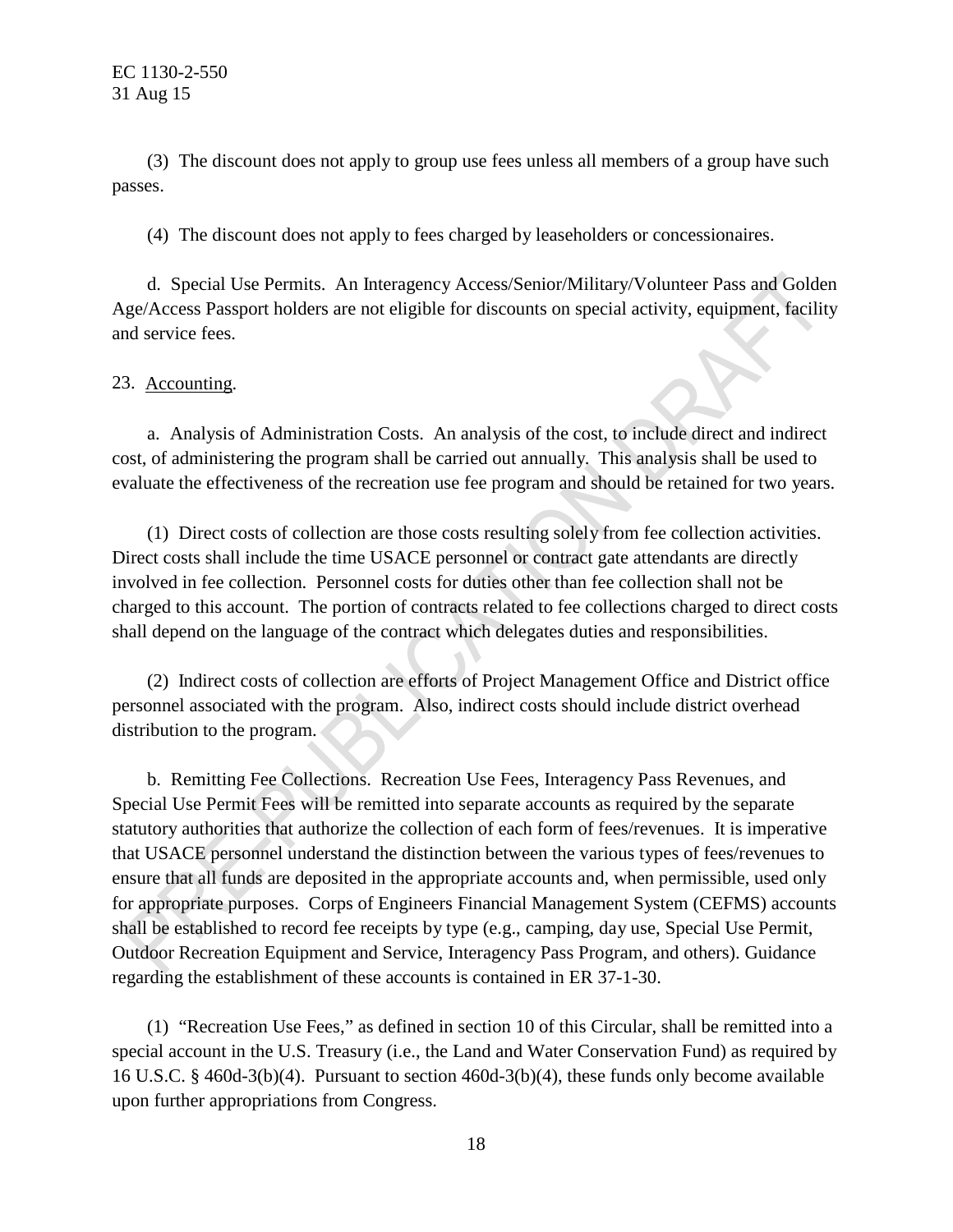(2) "Special Use Permit Fees," as defined in section 10 of this Circular, shall be remitted into a special account in the U.S. Treasury established by USACE Resource Management (RM) for the deposit of Special Use Permit fees into projects specific accounts for future uses. Exact procedures and guidelines will be established by USACE RM and provided to the MSC's. Pursuant to section  $1047(a)(2)(C)$  of WRRDA 2014, these funds shall be available for use, without further appropriation, solely for administering Special Use Permits and carrying out related operation and maintenance activities at the site at which the fees are collected.

(3) "Interagency Pass Sale Revenues," as defined in section 10 of this Circular, shall be remitted into a special account established by USACE RM in the U.S. Treasury as provided under section 807 of FLREA (16 U.S.C. § 6806). Subject to the interagency administrative guidelines referenced in section  $805(a)(7)$  of FLREA (16 U.S.C. §  $6804(a)(7)$ ), revenues will be distributed to USACE and shall remain available for expenditure, without further appropriation, until expended. At a minimum, 80 percent of the revenues USACE receives shall be returned to the site at which the fees were collected. The remaining 20 percent of the sale revenues shall be used for recreation projects as determined by HQUSACE. Funds must be expended for only the categories specified below:

(a) Repair, maintenance, and facility enhancement related directly to visitor enjoyment, visitor access, health and safety.

(b) Interpretation, visitor information, visitor service, visitor needs assessments, and signs.

(c) Habitat restoration directly related to wildlife-dependent recreation that is limited to hunting, fishing, wildlife observation, or photography.

(d) Law enforcement related to public use and recreation.

(e) Direct operating or capital costs associated with the recreation fee program.

(f) Administration of the recreation fee program, including overhead and indirect costs; however, these administrative expenditures shall not exceed 15 percent of the total pass fee revenue collected. These costs do not include any costs directly attributed to providing a specific service or executing a specific project.

(g) Funds cannot be used for biological monitoring on Federal recreational lands and waters under the Endangered Species Act of 1973 for listed or candidate species.

c. Remitting Cash Fee Collections. Cash shall be converted to a cashier's check or money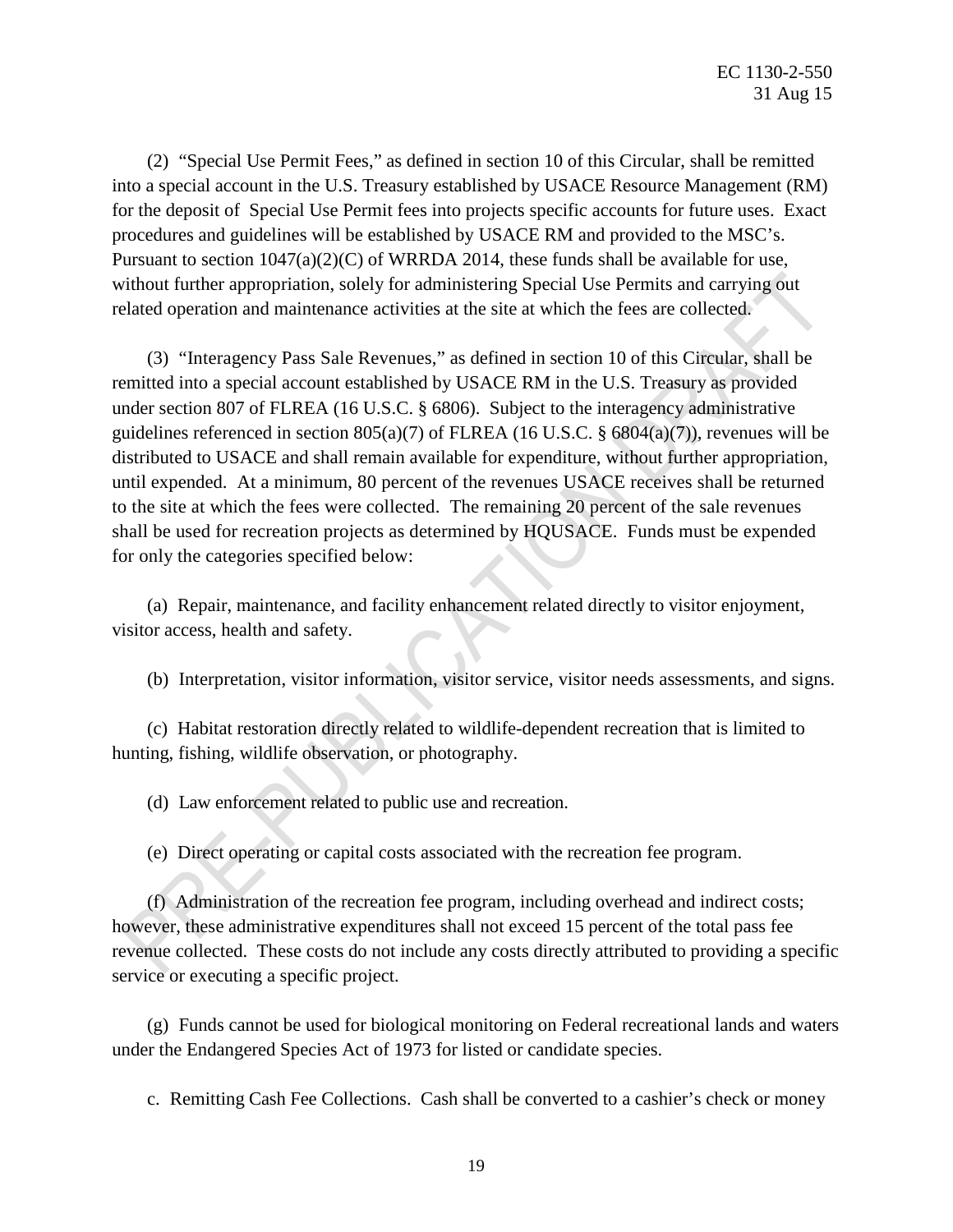EC 1130-2-550 31 Aug 15

order prior to remittance; or an authorized electronic deposit to the U.S. Treasury. The following options are available to cover the cost of conversion or electronic deposit to the U.S. Treasury (See Appendix B).

(1) Contract fee collectors may be responsible for remittance costs in accordance with the terms of their contract.

(2) Contractual arrangements through USACE Finance Center (UFC) with a local bank for authorized electronic deposit to the U.S. Treasury.

(3) Projects may use collections to purchase money orders, or cashier's checks to remit use fees. Projects shall maintain a register for all money orders, electronic transfer, or cashier's checks purchased during the month. The register should include the date purchased, money order, or cashier's check fee. Funds expended must be replaced from project O&M general funds at the end of each accounting period (month) to ensure gross recreation use fee collections are remitted to the U.S. Treasury.

d. NRRS/Recreation.gov Parks. Recreation Use Fees and Interagency Pass revenues will be remitted to the appropriate accounts in accordance with section 23 of this Circular.

e. Revenue Reporting. All income derived from fee collection shall be deposited into special receipt accounts.

f. Districts shall provide for the acceptance of credit cards for fee collection whenever feasible. Projects shall maintain a separation of credit card and cash/check funds for remittance purposes (See Appendix B).

g. Refunds.

(1) Refunds for recreation use fees may be authorized at the Operations Project Manager's discretion.

(2) No cash refunds shall be made at the project.

(3) No refund shall be given for day use fees, Interagency Passes, or for USACE Annual Day Use Passes.

(4) Refunds within the NRRS/Recreation.gov shall be processed according to the RUFP SOP and current NRRS/Recreation.gov guidance.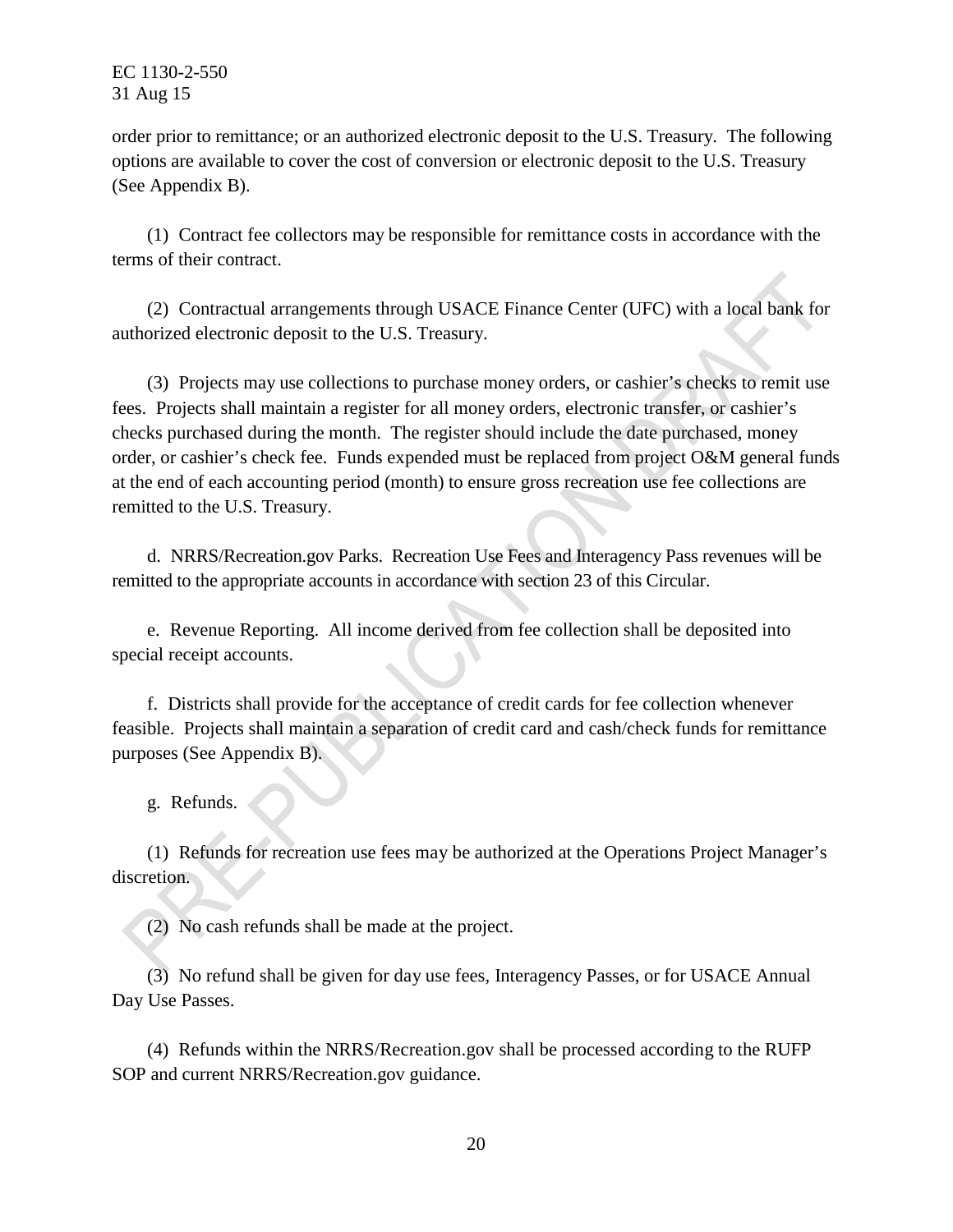(5) Non-NRRS refund requests may be approved by the Operations Project Manager or Project Manager. The requests shall be forwarded to the UFC office for processing.

24. Security Measures. Managers shall comply with Engineer Regulations governing the security and storage of funds, particularly ER 37-1-30, Accounting and Reporting Civil Works Activities. Requirements for enhancing the security of personnel handling funds as well as safeguarding funds themselves are found in Appendix B and the USACE Recreation Use Fee Program Standard Operating Procedure (RUFP SOP).

25. Controlling Paperwork Burden on the Public. The guidance in 5 CFR1320 establishes the framework for the paperwork control process. Generally this CFR provides that an agency shall not engage in a collection of information (from the public) without obtaining Office of Management and Budget approval. There are no procedures contained in this Circular that should be interpreted to require the public to provide information other than data for receipt purposes.

26. Public Relations. District Commanders shall be responsible for notifying Congressional representatives, as appropriate, of recreation user fee program changes within their congressional districts. Affected Districts shall carry out public relations activities at those locations where a user fee program is to be established prior to the initiation of collection of such fees. Information regarding the program shall be disseminated to the public to the maximum extent practicable.

FOR THE DIRECTOR:

5 Appendices Steven L. Stockton, P.E. Appendix A- Use Fee Criteria Director of Civil Works Appendix B- Maintaining Funds Security Appendix C- Program Integrity: Honor Vaults Appendix D- Special Activities Appendix E- Special Events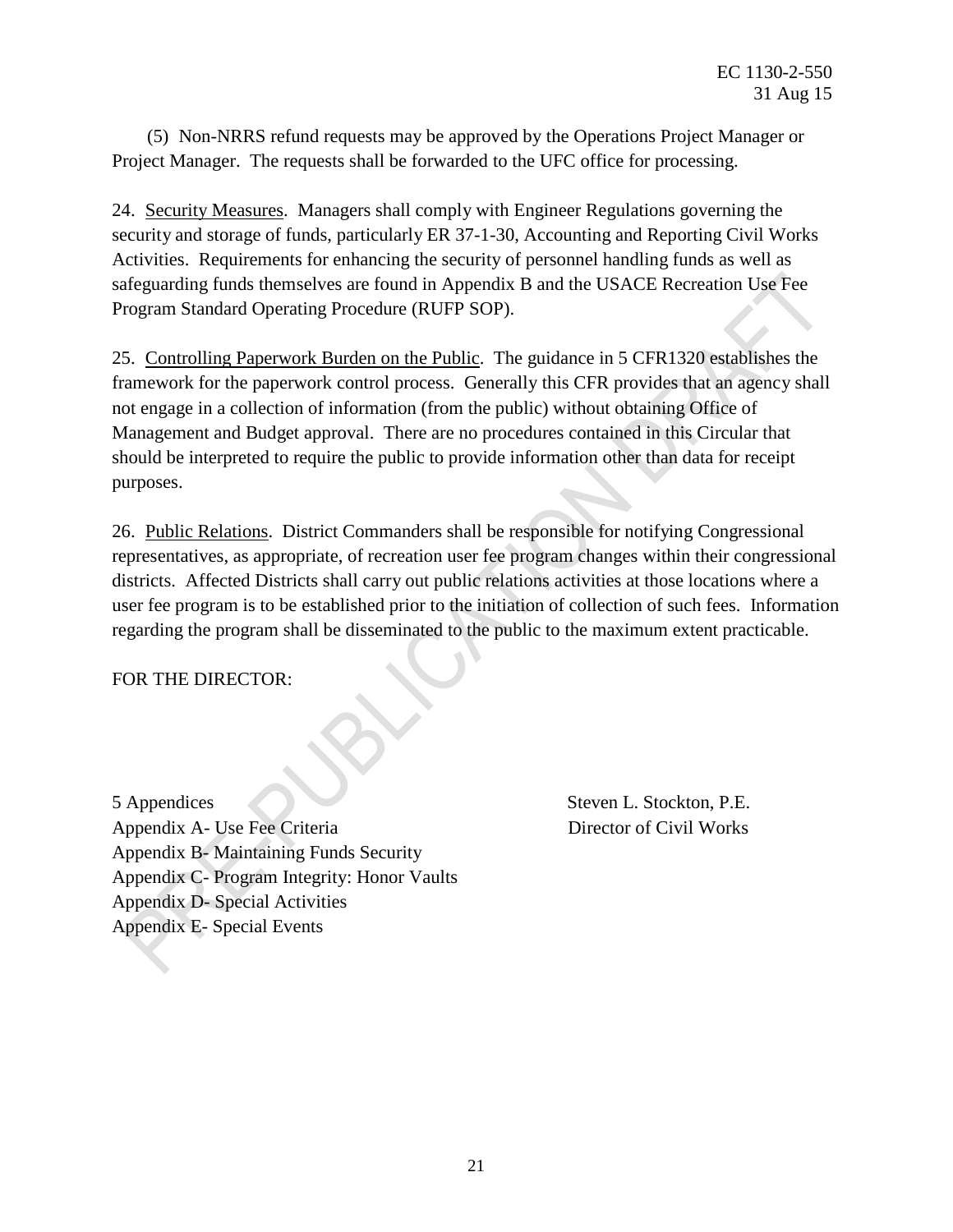EC 1130-2-550 31 Aug 15

# THIS PAGE INTENTIONALLY LEFT BLANK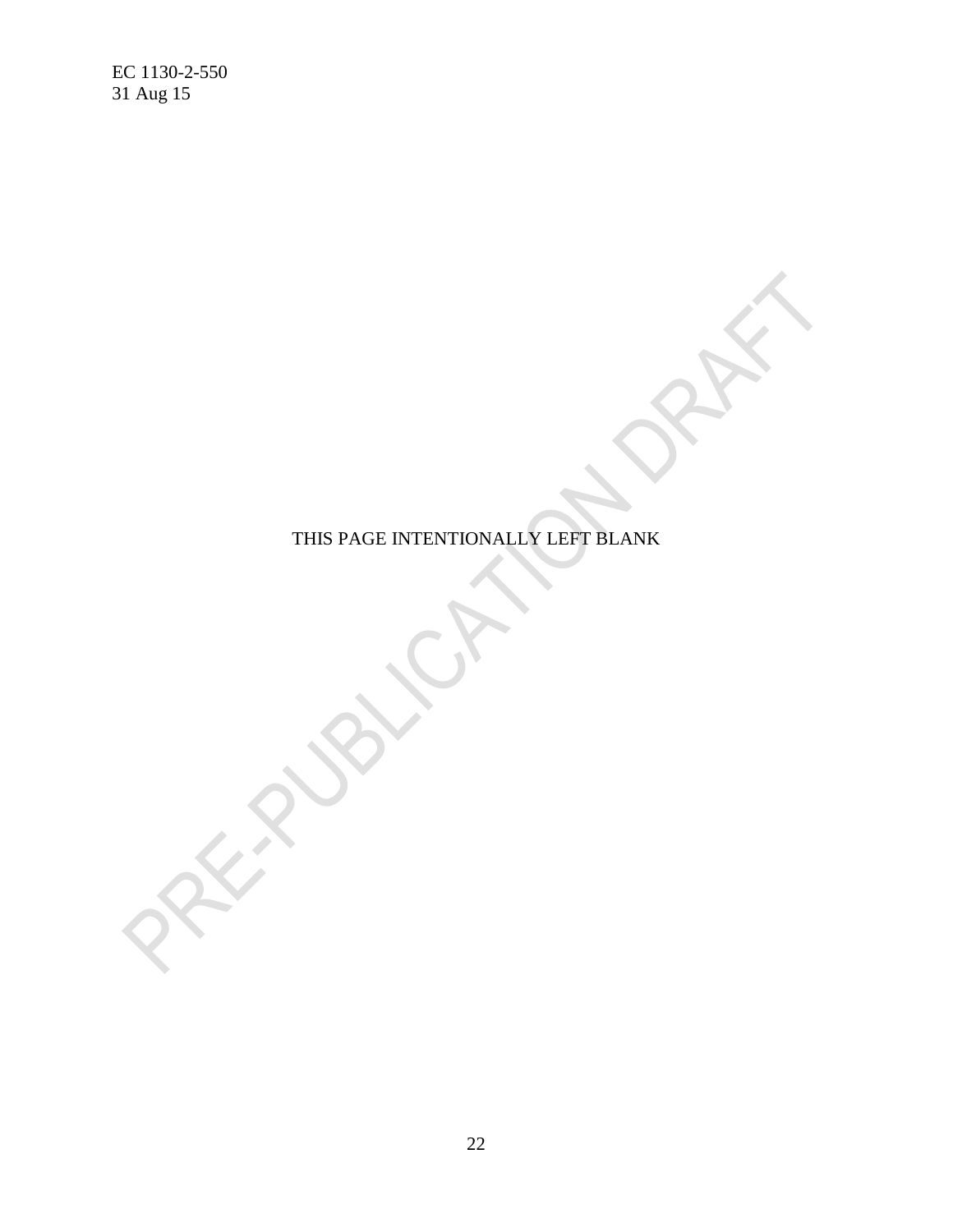# APPENDIX A

# Use Fee Criteria

# Group, Single User Unit Camp Areas, and Day Use Areas

| <b>AREA TYPE &amp;</b>       | <b>CLASS E</b> | <b>CLASS D</b> | <b>CLASS C</b> | <b>CLASS B</b> | <b>CLASS A</b> | <b>DAY USE</b> |
|------------------------------|----------------|----------------|----------------|----------------|----------------|----------------|
| <b>FACILITIES</b>            |                |                |                |                |                |                |
| Group Camp Areas             | No Fee         | Minimum        | Minimum        | Minimum        | Minimum        | N/A            |
|                              |                | \$20           | \$30           | \$40           | \$50           |                |
| Single User Unit             | No Fee         | Minimum        | Minimum        | Minimum        | Minimum        | N/A            |
| Camp Areas                   |                | \$8            | \$10           | \$12           | \$14           |                |
| Day Use Areas                | N/A            | N/A            | N/A            | N/A            | N/A            | Minimum        |
| (Per Adult)                  |                |                |                |                |                | \$2            |
| Day Use Areas                | N/A            | N/A            | N/A            | N/A            | N/A            | Minimum        |
| (Per Non-Commercial Vehicle) |                |                |                |                |                | \$5            |
| Day Use Areas                | N/A            | N/A            | N/A            | N/A            | N/A            | Minimum        |
| (Per Commercial Vehicle)     |                |                |                |                |                | \$20           |

| <b>CAMPING/DAY USE FACILITIES CRITERIA</b> |                |                |                  |                |                |         |
|--------------------------------------------|----------------|----------------|------------------|----------------|----------------|---------|
|                                            | <b>CLASS E</b> | <b>CLASS D</b> | <b>CLASS C</b>   | <b>CLASS B</b> | <b>CLASS A</b> | DAY USE |
| Restrooms                                  | 2/             |                | Vault            | Vault          | Flush          | 5/      |
| Potable Water                              |                |                | Yes              | Yes            | Yes            |         |
| Fireplaces                                 | 3/             |                | Yes <sup>®</sup> | Yes            | Yes            |         |
| <b>Refuse Containers</b>                   |                |                | Yes              | Yes            | Yes            |         |
| <b>Access Road</b>                         |                |                | Yes              | Yes            | Yes            |         |
| Designated Tent or                         |                |                | Yes              | Yes            | Yes            |         |
| <b>Trailer Spaces</b>                      |                |                |                  |                |                |         |
| <b>Visitor Protection</b>                  | 4/             |                | Yes              | Yes            | Yes            |         |
| Personal Fee                               |                |                | No               | N <sub>o</sub> | Yes            |         |
| Collection                                 |                |                |                  |                |                |         |
| Picnic Tables                              |                |                | Yes              | Yes            | Yes            |         |
| <b>Showers</b>                             |                |                | No               | N <sub>o</sub> | Yes            |         |
| Sanitary                                   |                |                | N <sub>0</sub>   | N <sub>0</sub> | Yes            |         |
| <b>Disposal Station</b>                    |                |                |                  |                |                |         |
| <b>Circulatory Roads</b>                   |                |                | Yes              | Yes            | Yes            |         |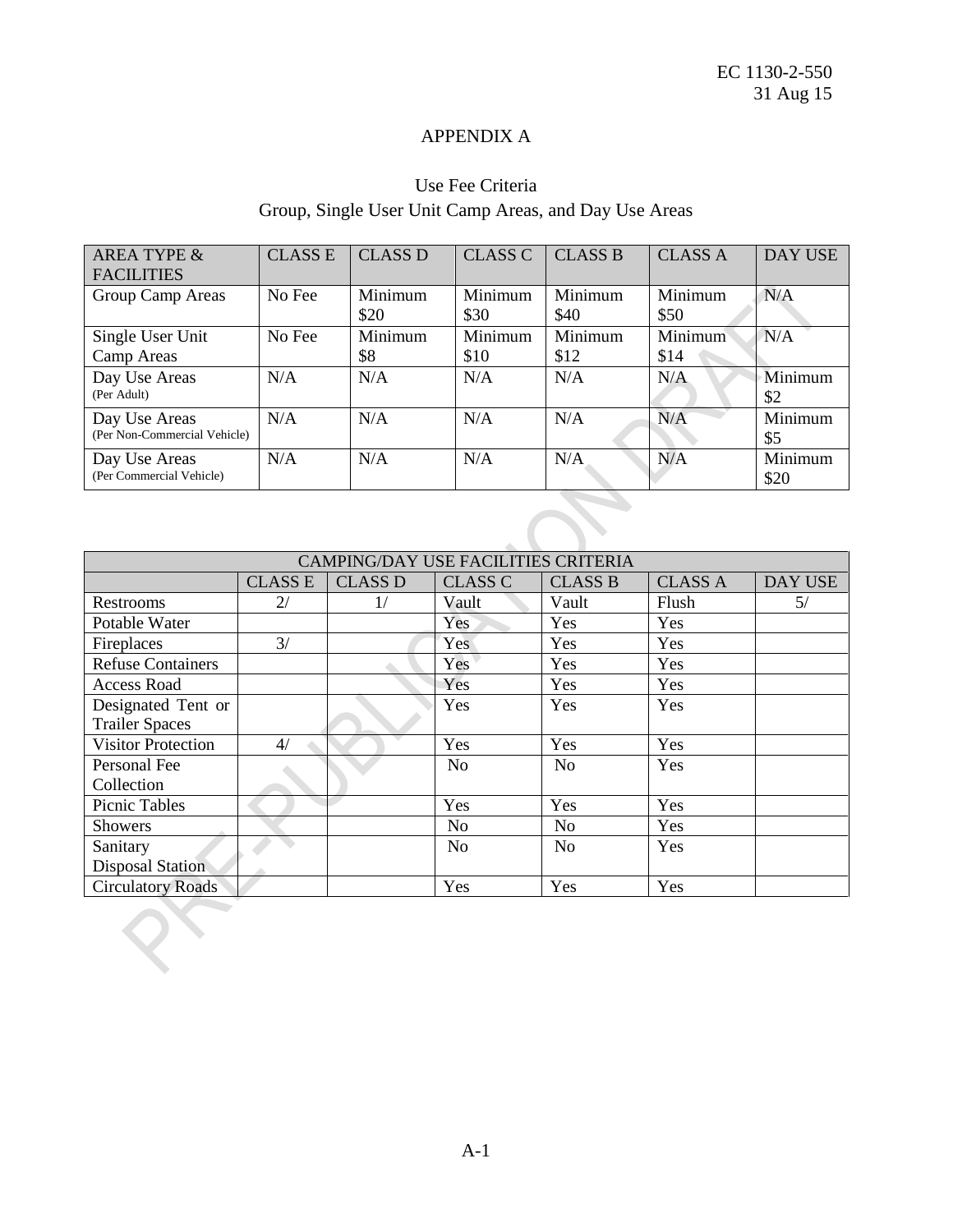EC 1130-2-550 31 Aug 15

 $\frac{1}{I}$  If at least 5 of the first 9 facility criteria are met, the site qualifies for at least a Class D designation and a fee may be charged.

2/ If less than 5 of the first 9 facility criteria are met, the site is a Class E, no-fee site.

3/ A simple device for containing a campfire (where campfires are permitted) e.g., fire ring, fireplace, or grill.

4/ Reasonable control for protection of campers consists of USACE ranger or local law enforcement surveillance.

5/ Day use fees shall be charged at recreation areas having a boat ramp and/or developed swimming beach and one or more of the following facilities: restrooms, picnicking facilities, change houses, swimming facilities, or other developed recreation facilities. See EC 1130-2- 550, section 18, Collection Costs for additional guidance.

Note: Individual campsites, group campsites, and day use areas within a single recreation area may vary in quality or desirability due to location and/or facility amenities. Variable pricing of fee campsites within a single recreation area may be instituted within the guidelines established above, if such campsite variances are identified.

Variable pricing for camping and day use may also be established based upon time differences, such as different seasons or different days of the week. Examples of variances that might affect quality or desirability of camping and day use include, but are not limited to:

(1) Proximity to the lake, proximity to attendant facilities, availability of shade, availability of individual water or sewer hookups and size or screening of site.

(2) Certain times which are more desirable for camping and day use, such as weekends in the summer.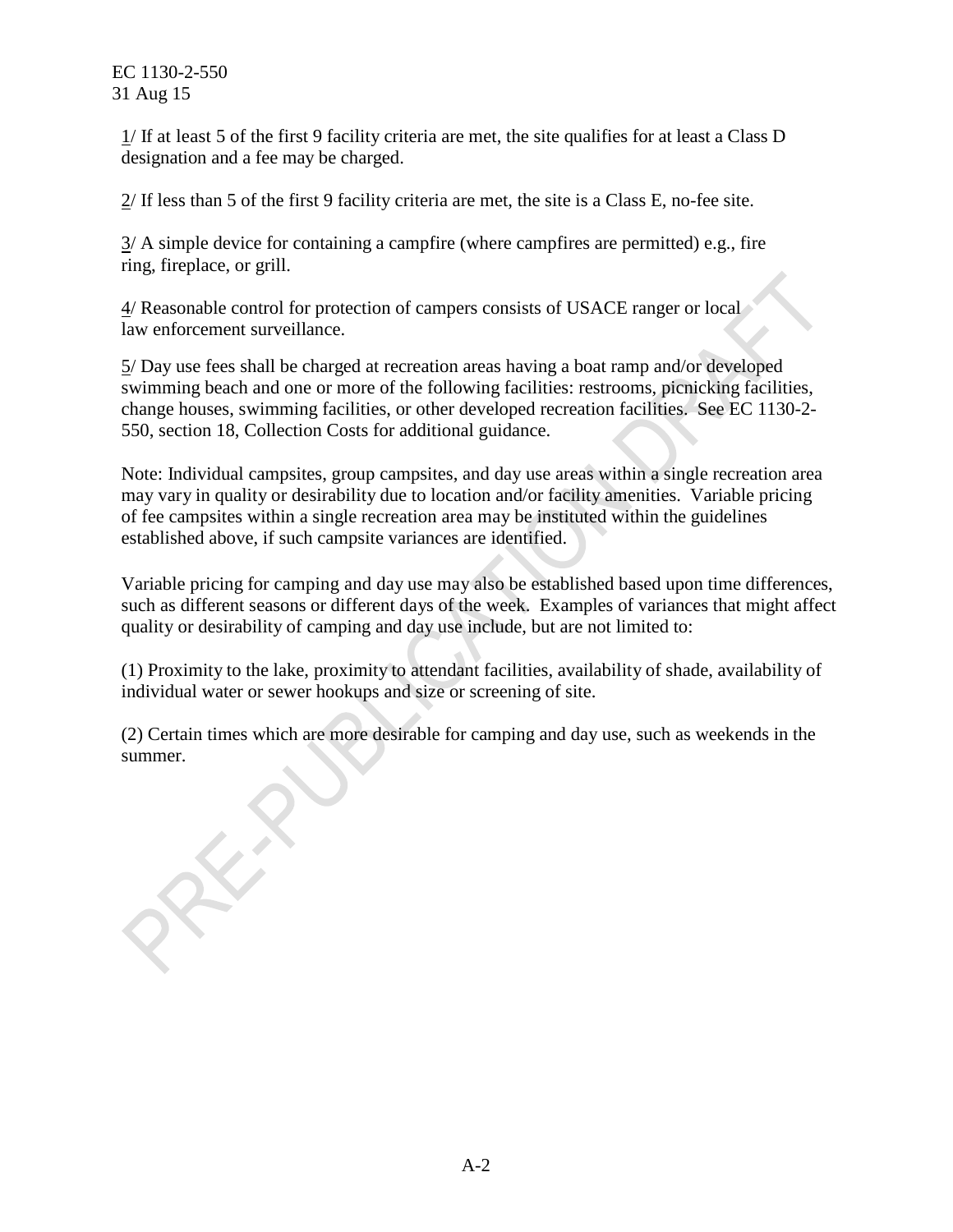## APPENDIX B

#### Maintaining Funds Security

B-1. To implement this program the following procedures are required in accordance with ER 37-1-30, Chapter 5, and DoDFMR, Volume 5, Chapters 2 and 5, and specified in the USACE Recreation Use Fee Program Standard Operating Procedure (RUFP SOP):

#### B-2. Collections Policy.

a. In accordance with 31 USC 3302(a), except as provided by another law, an official or agent of the United States Government having custody or possession of public money shall keep the money safe without:

(1) Lending the money;

(2) Using the money;

(3) Depositing the money in a bank; and

(4) Exchanging the money for other amounts.

b. Safeguarding Public Monies. It is the direct responsibility of the commander or other designated official under which the collection transaction arose to:

(1) Never mix personal funds with government funds. Fees collected, permits books, and collections records must be available for accounting purposes at all times.

(2) Place receipts under appropriate accounting control.

(3) Promptly deposit the money in the U.S. Treasury as prescribed in DoDFMR, Volume 5, Chapter 5. Collectors shall deposit or transmit collections to the disbursing officer, each business day, when funds reach or exceed \$5,000. Deposits shall be made by Thursday of each week, regardless of the amount accumulated.

(4) Ensure that all funds are properly safeguarded as described in DOD FMR 7000.14-R Volume 5, Chapter 3, Sec. 0303 from the time of collection until deposited or transmitted to the disbursing officer. All government funds until transmitted shall be secured in a permanently installed vault or safe provided by the government. Safes and vaults shall be equipped with an intrusion systems and key control systems. No foreign currency shall be accepted. Collections will be used for the purpose for which collected and will not be intermingled with funds collected and held for other purposes. Cash remittances received shall not be used for cashing checks, making change (other than to remitters), making refunds for checks drawn in an amount greater than the amount due, or for making disbursements. Proper restrictive endorsement must be placed on checks immediately upon receipt;

(5) Maintain accurate records and documentation;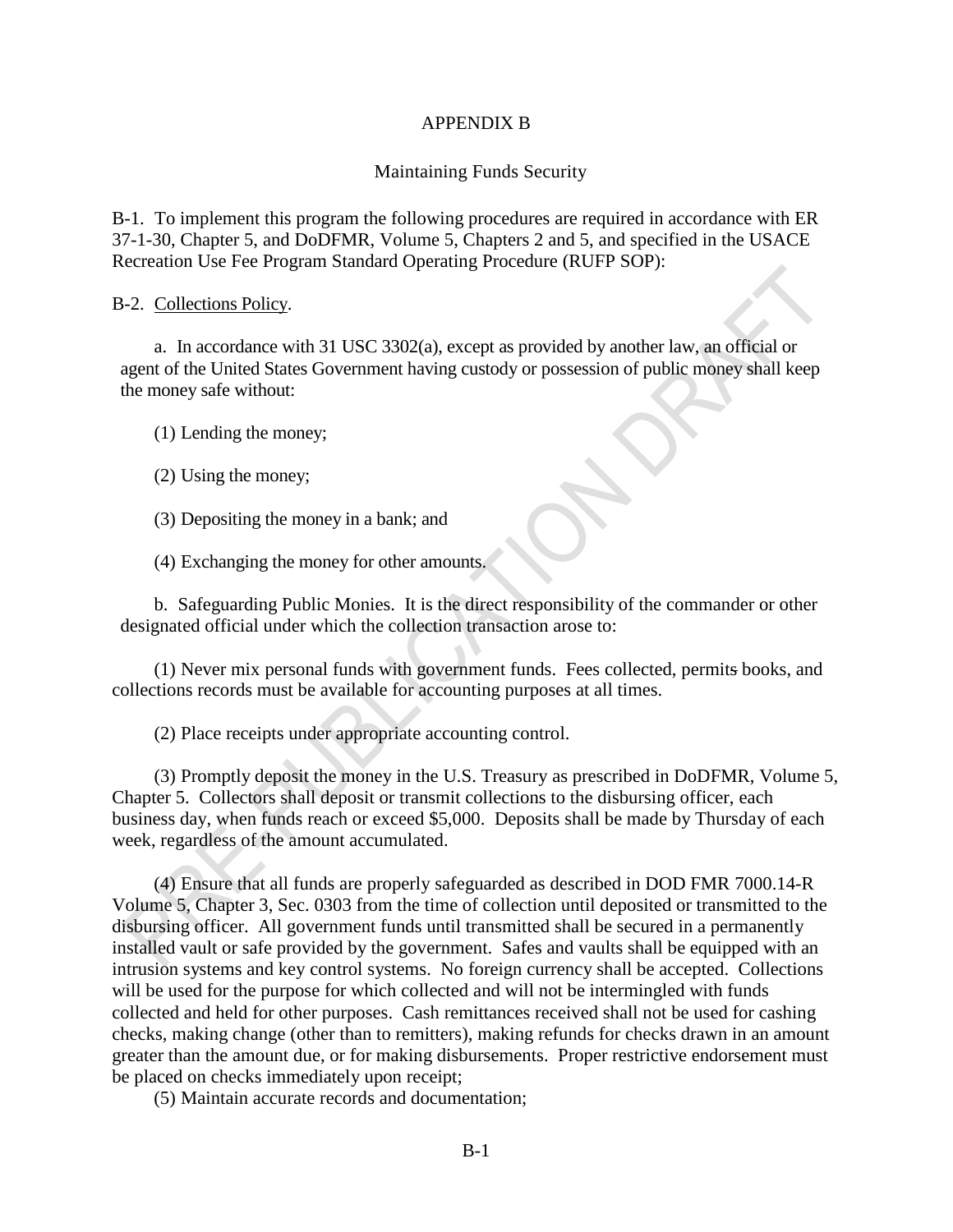(6) Account for all receipts;

(7) Account for all deposits; and

(8) Have a designated employee issue books of pre-numbered receipts (SF 1165, Receipt for Cash) or other approved forms to authorized collectors who make over-the-counter sales and collections for items such as, but not limited to, maps and Interagency Passes. Receipt books must be issued in sequential order.

c. It is the duty of employees to report matters of known, suspected, or alleged fraud to the appropriate authorities.

d. Fee Collector Roles.

(1) Authorized Collectors. District commanders may appoint authorized individuals in accordance with DoDFMR Volume 5, Chapter 2, Section 0203. A breakdown of the types of collectors can be found in ER 37-1-30, Chapter 5, Sec. 5-11. All appointments are in writing. Authorized collectors are those individuals whose official duties require them to receive collections on behalf of the government for transmittal to the disbursing officer. This shall include, but not limited to, contracted gate attendants, volunteers, and uniformed ranger personnel. Authorized collectors must be trained and comply with the RUFP SOP in collecting and depositing government funds. Authorized collectors processing collections thru the National Recreation Reservation Service (NRRS)/Recreation.gov program shall comply with the appropriate sections of the RUFP SOP on processing and managing collections thru the NRRS/Recreation.gov. Note: All financial regulations referenced shall also apply to collections processed thru the NRRS/Recreation.gov program unless otherwise noted.

(2) USACE Personnel, Contract and Volunteer Gate Attendants.

(a) The Comptroller General has approved the collection of receipts by contractors and volunteers at recreation use areas on behalf of the Federal Government when:

i. The contractor and/or volunteer does not set the amount of the fees to be collected;

ii. The contractor and/or volunteer assumes full responsibility by contract for payment in full of the receipts to the government; and

iii. The contractor and/or volunteer is fully bonded and insured. USACE policy for determining the amount of the bond or other authorized instrument is the greatest amount held at risk. It is the responsibility of the contract/volunteer fee collector to provide an adequate bond to the Operations Manager prior to beginning work. Volunteers must also have a surety bond from a federally-approved bonding institution for losses outside the purview of the above statute. ER 1130-2-500 states: "With the volunteer's permission, the USACE may obtain the surety bond on the volunteer's behalf. Government funds may be used to cover the cost of surety bonds for volunteers. A surety bond is not a grant of relief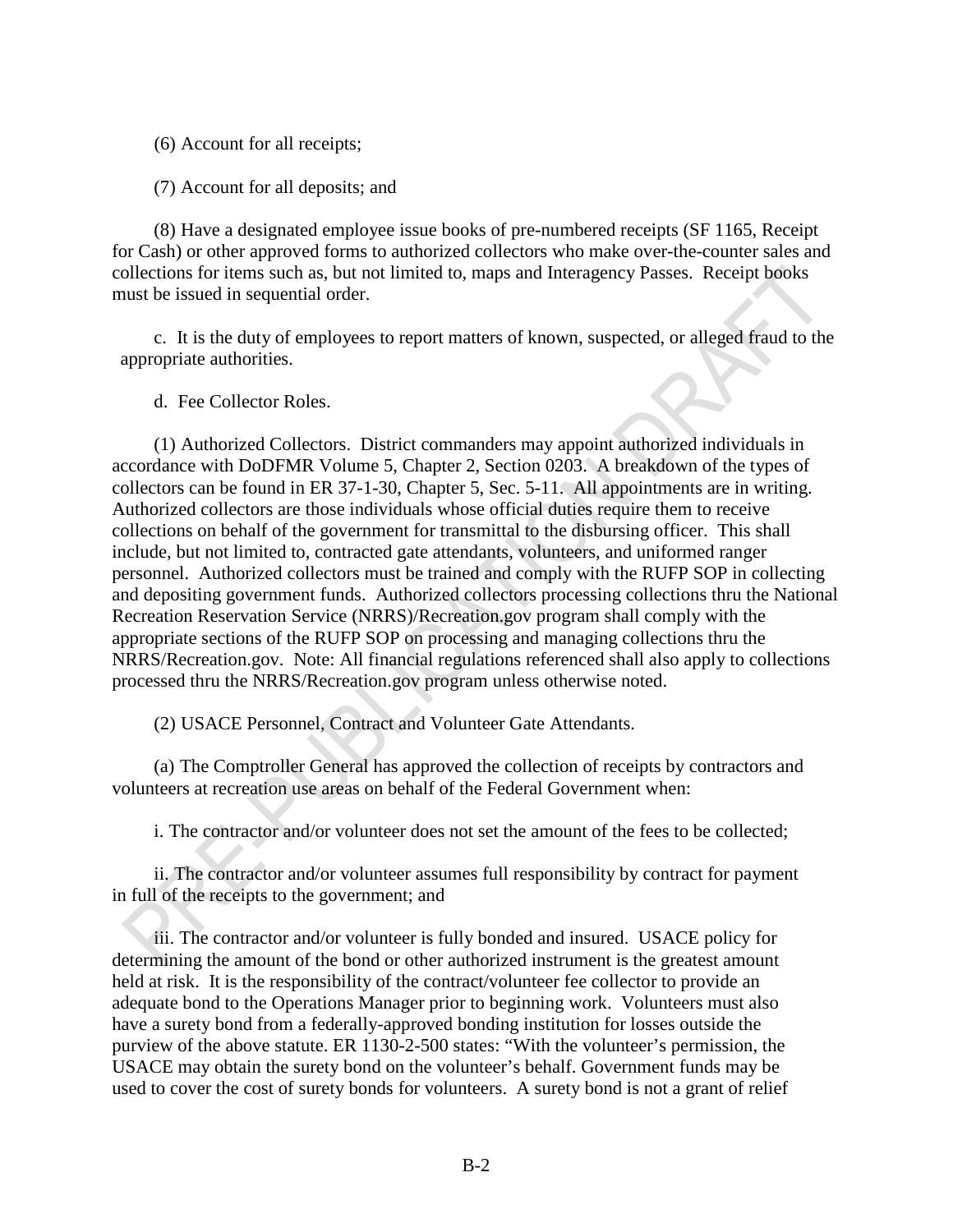for the volunteer nor does the USACE relinquish its rights against the bond or volunteer in a non-negligent loss case."

(b) Contract and volunteer gate attendants may make deposits directly to the Federal Reserve Bank (FRB). Those deposits will not be in the form of cash. Cashier's checks or money orders may be used. All documentation for recreation use fee receipts shall be transmitted to the disbursing officer in accordance with the USACE Recreation Use Fee Program Standard Operating Procedure (RUFP SOP). Internal controls must be established to provide reasonable assurance against the loss or misuse of funds, to include on-site unannounced reviews.

(c) Contractors responsible for collecting fees may not enter collection data in the financial management system.

(d) Contract and/or volunteer gate attendants will not be provided Government change funds.

(e) All USACE personnel, volunteers, and contractors responsible for collecting, transporting, transmitting, or accounting for fees or user fee permits must be provided a security awareness briefing prior to assignment of these responsibilities. The contractor's security awareness briefing will be provided as part of the pre-work meeting.

B-3. Protecting Personal Information. Name, address, telephone number, and driver's license number must be recorded on the check. Persons should not be asked to furnish Social Security Numbers for any reason.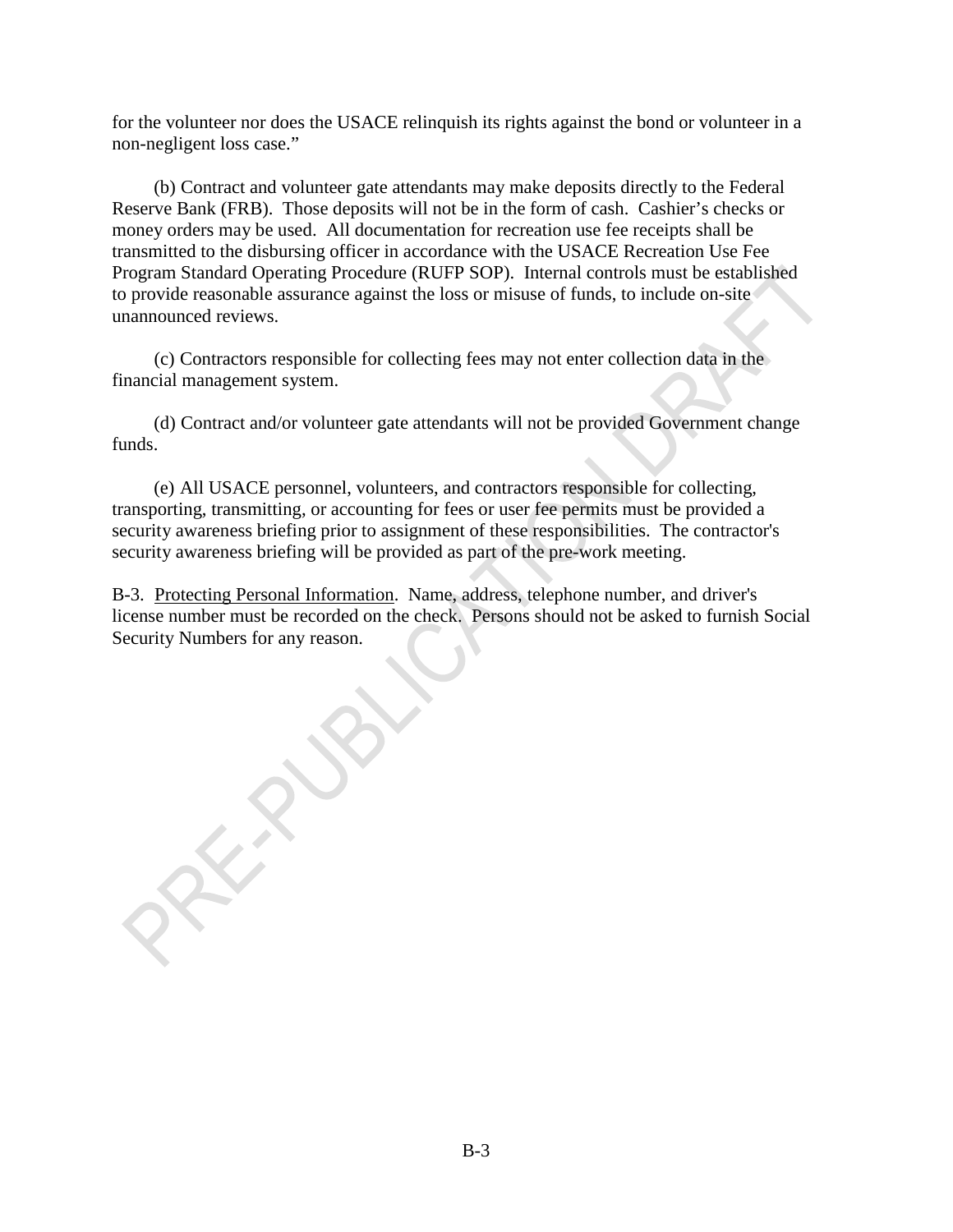# THIS PAGE INTENTIONALLY LEFT BLANK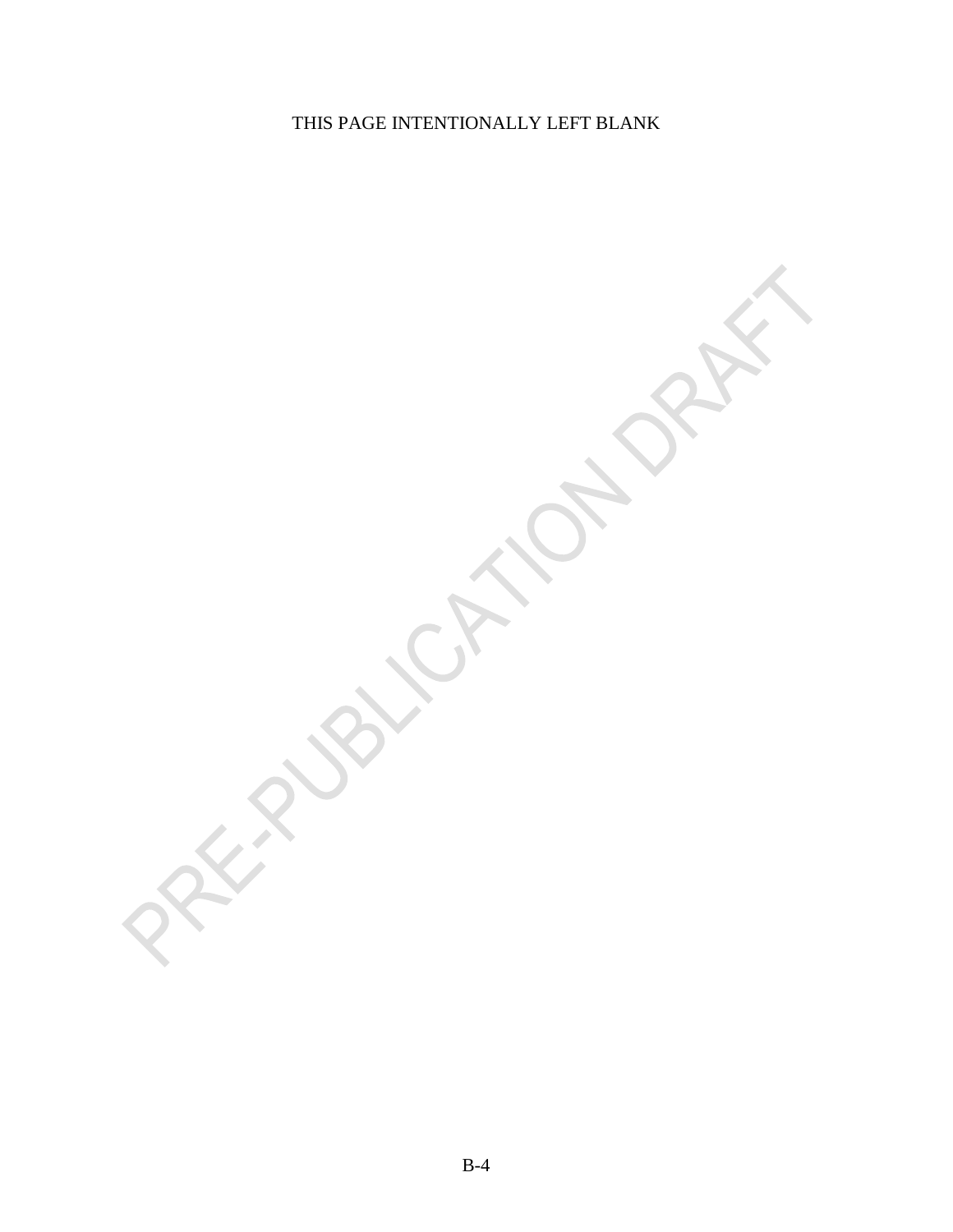# APPENDIX C

# Program Integrity: Honor Vaults

C-1. Honor system programs require diligent audit and quality assurance attention. Controls and methods shall be used to better ensure the integrity of honor system collections as outlined below and in the USACE Recreation Use Fee Program SOP.

C-2. Honor Vaults. Honor Vaults using Self-Deposit Day User and Camping User Permit envelopes may be utilized in all fee areas to collect fees. Honor Vaults shall be double box/double lock systems with one key to remove the insert box and a separate key to gain access to the contents of the insert box. Combination locks shall not be used. A determination should be made to determine whether recreation fee revenues and benefits exceed the costs associated with the collection and proper accounting of fees at each of the recreation sites within their respective areas of responsibility.

C-3. Honor Vault Key Control.

a. An authorized person shall be designated Key Control Officer.

b. The Key Control Officer may not be assigned any Use Fee Program keys (safes, honor vault, moneybags, etc.) under their control.

c. Keys required to remove the Honor Vault insert box shall be checked out to the appropriate authorized fee collectors.

d. Keys may also be issued to alternate personnel authorized to perform these duties when the primary is not available.

e. Keys may not be duplicated or shared with non-authorized personnel.

f. Lost keys shall be reported immediately to the Key Control Officer.

g. A master list of issued keys shall be maintained by the Key Control Officer.

h. The key required to gain access to the contents of the insert shall be issued to only persons authorized who are NOT issued a key that removes the insert box from the honor vault.

i. Under no circumstances shall one individual possess or have access to the keys to both open and remove an insert box.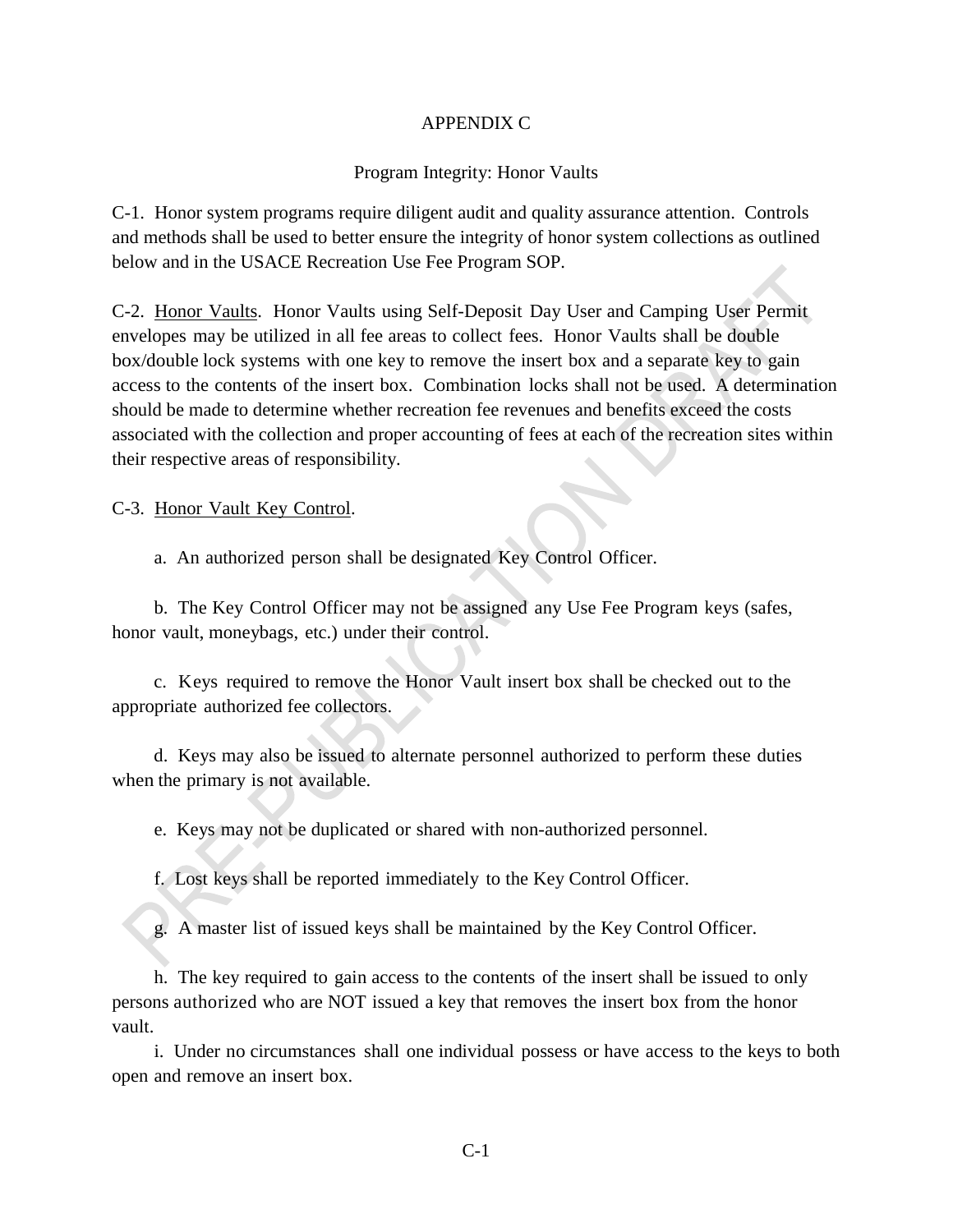j. Authorized personnel shall remove honor vault inserts and replace them with empty insert boxes.

k. The inserts that have been removed shall be transported to the Project Office within the interior of a vehicle, or secured in the back of a vehicle. The vehicle will follow a varying pick-up schedule and will vary collection routes, which is coordinated with the Project Office.

l. The inserts shall be given to an authorized person, or placed in a lockable area inside the Project Office which has controlled access.

## C-4. Additional Vault Security Measures.

a. Duties shall be rotated to ensure that the same two employees are not routinely paired for fee collection activities. This includes employees who may married or otherwise related.

b. A single person shall not have complete and individual control of funds and related paperwork from collection through deposit.

c. A local (numbering) system should be developed and implemented so that all inserts shall individually, tracked, numbered and accounted for at all times.

d. Honor Vault insert boxes shall be opened in a designated secure area and contents accounted for by two authorized fee collectors. T his shall include an authorized government employee (Recreation Fee Cashier (RFC), Alternate Recreation Fee Collector (ARFC), authorized fee collector) and another authorized fee collector (e.g., authorized government fee collector, contract fee collector, volunteer fee collector, etc.). The insert box shall be opened and the contents shall be counted and verified by both parties. After the two persons have confirmed the amount and funds were properly transferred to the authorized RFC or ARFC, the authorized fee cashier (RFC or ARFC) is then responsible for safeguarding the funds. If accountability and transfer to the RFC or ARFC is not possible the unopened honor box insert shall be secured by the insert box collector in a safe, assigned to the insert box collector, until such time as funds can be transferred to the RFC or ARFC.

e. Accounting of collections must always be conducted with two authorized people. Where dual accounting of collections is not possible, arrangements shall be made for an authorized person(s) from another Project to count the monies.

f. Honor vault collection and remittance shall be documented and tracked to ensure accountability.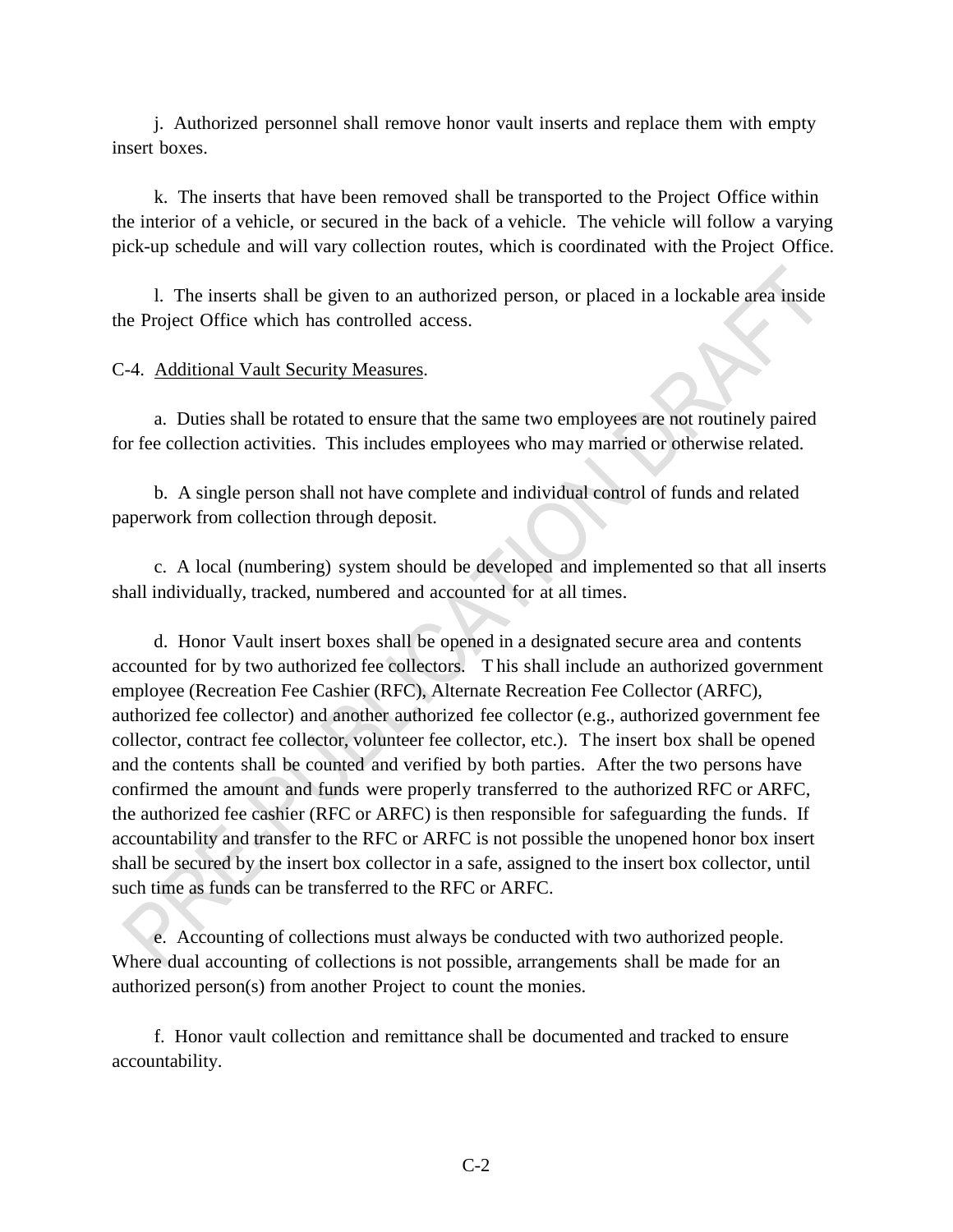g. Self-Deposit Day User and Camping User Permit envelopes that have the customer's name or vehicle license plate number written on them should be properly destroyed by shredding or incineration.

#### C-5. Compliance Inspection.

a. Honor Vault Compliance Inspection. On a limited and random basis, the RFC, Key Control Officer or another person designated by the Operations Manager (in possession of the fee insert box key) shall accompany or meet the authorized person who has a key to the outer shells of park self-deposit vaults, in the park areas. The outer shell shall be opened by the key holder, and the Key Control Officer will verify that the double lock system is in compliance. In no case shall any one employee perform a compliance check in the park by accessing the outer shell and opening the inner insert of the self-deposit vault.

b. Honor Vault Customer Payment Compliance. When conducting customer payment compliance inspections the procedures in Paragraph C-5 will be followed. However, the insert box will be opened in a secure location within the park to verify day use fee payment compliance. Upon completion of the compliance inspection all envelopes and monies will be returned into the insert box and secured in the vault.

c. For all random honor vault inspections, the designated inspector is required to check the current key control master list to verify that no one person has been issued both the honor vault key and the insert box key for the vault being inspected. The designated authorized person shall also document the local number assigned to the vault and insert box as part of the random inspection.

C-6. Controls. The following controls are required by ER 37-1-30 to ensure the integrity of the honor vault fee collection program:

a. Auditing Controls: ER 37-1-30 calls for "constant review and examination by internal audit staffs" and provisions for "policing the effectiveness of the prescribed procedures by those responsible for managing government resources," for verifying that envelopes and funds are turned in for deposit. This should include unannounced cash counts or internal control checks performed at a prescribed frequency to ensure internal controls are in place and are being followed.

b. Fraud Reporting Requirements: Posted notices, written operating procedures, orientations, etc., should make it clear that it is the duty of employees to report matters of known, suspected, or alleged fraud to the appropriate authorities.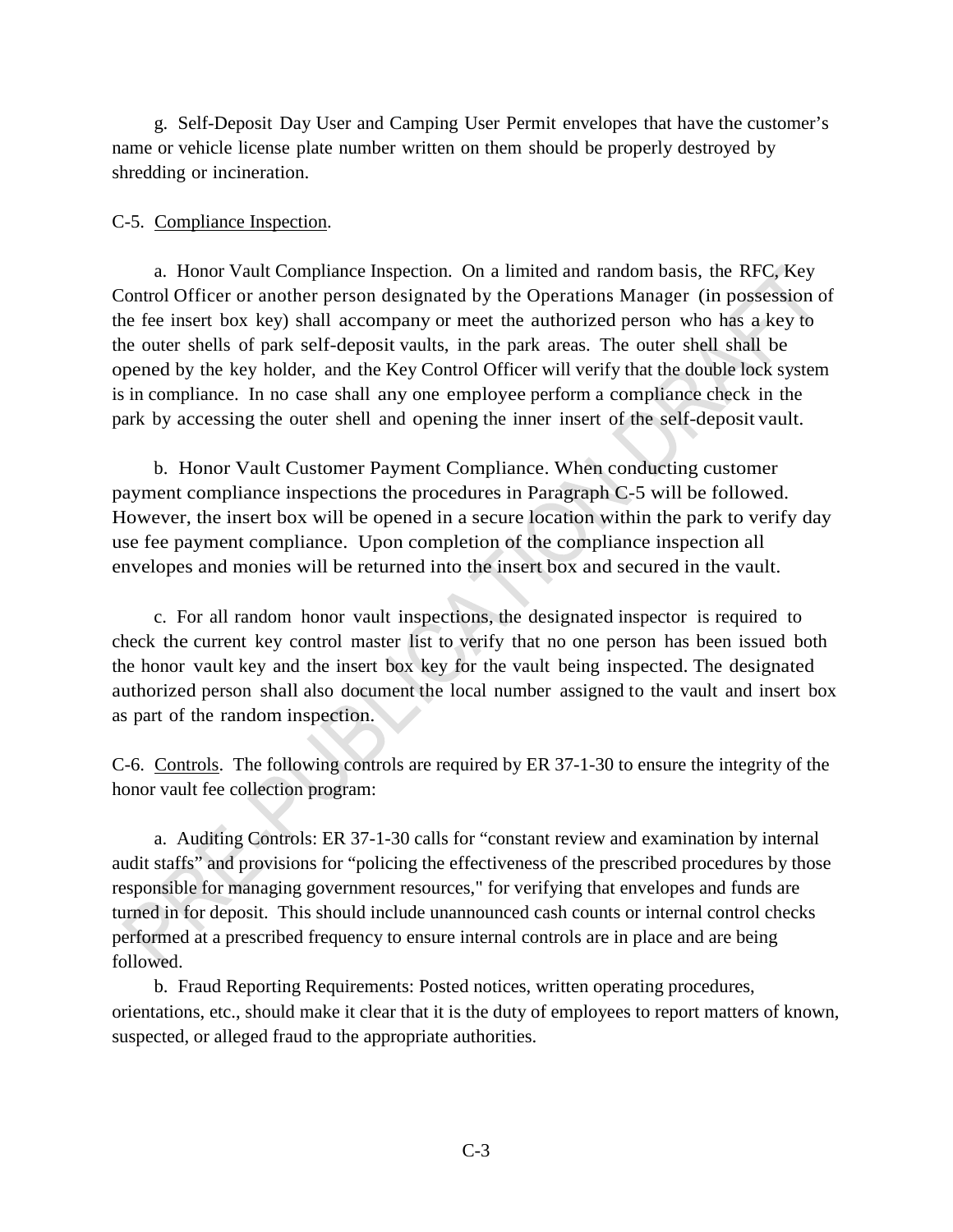c. Supervisory Control: Supervisors should be knowledgeable of fee collection operations and are required to develop and provide written operating procedures.

C-7. Additional Oversight Controls. Managers should use the Management Oversight Review Checklist when conducting an audit to sufficiently review the Honor Vault Program procedures to include:

a. Monthly trend analysis of revenue to include comparisons of revenue to prior year actual revenue and projected revenue, as well as research of any outliers.

b. Monthly reconciliations of revenue reported and deposited at the project site to revenue data reported in OMBIL to ensure all deposits are being accurately recorded in the accounting system.

c. Discrepancies should be documented and corrective actions taken, including reporting to the District Commander or his designee.

C-8. Internal Controls. Internal controls should be reviewed annually through the Mangers' Internal Control Program (MICP) guidelines as well as the MICP checklist. Controls should also include the following:

a. An assessment of work force at those sites collecting recreation fees to determine whether the site maintains adequate staff to allow for proper handling of collected fees, including segregation of duties.

b. Training requirements for personnel involved in cash collection activities and adequate documentation of training.

c. A prescribed frequency of management oversight reviews to include documentation of identified weaknesses, as well as, reporting identified weaknesses through the chain of command for corrective action.

d. Designation in writing of all personnel responsible for cash-handling duties.

e. Mandatory reconciliations of user fee amounts reported as collected at project sites with revenue data reported in CEFMS.

f. Remittances of cash deposits are no less than once a week or more frequent if cash collected equals or exceeds \$5,000.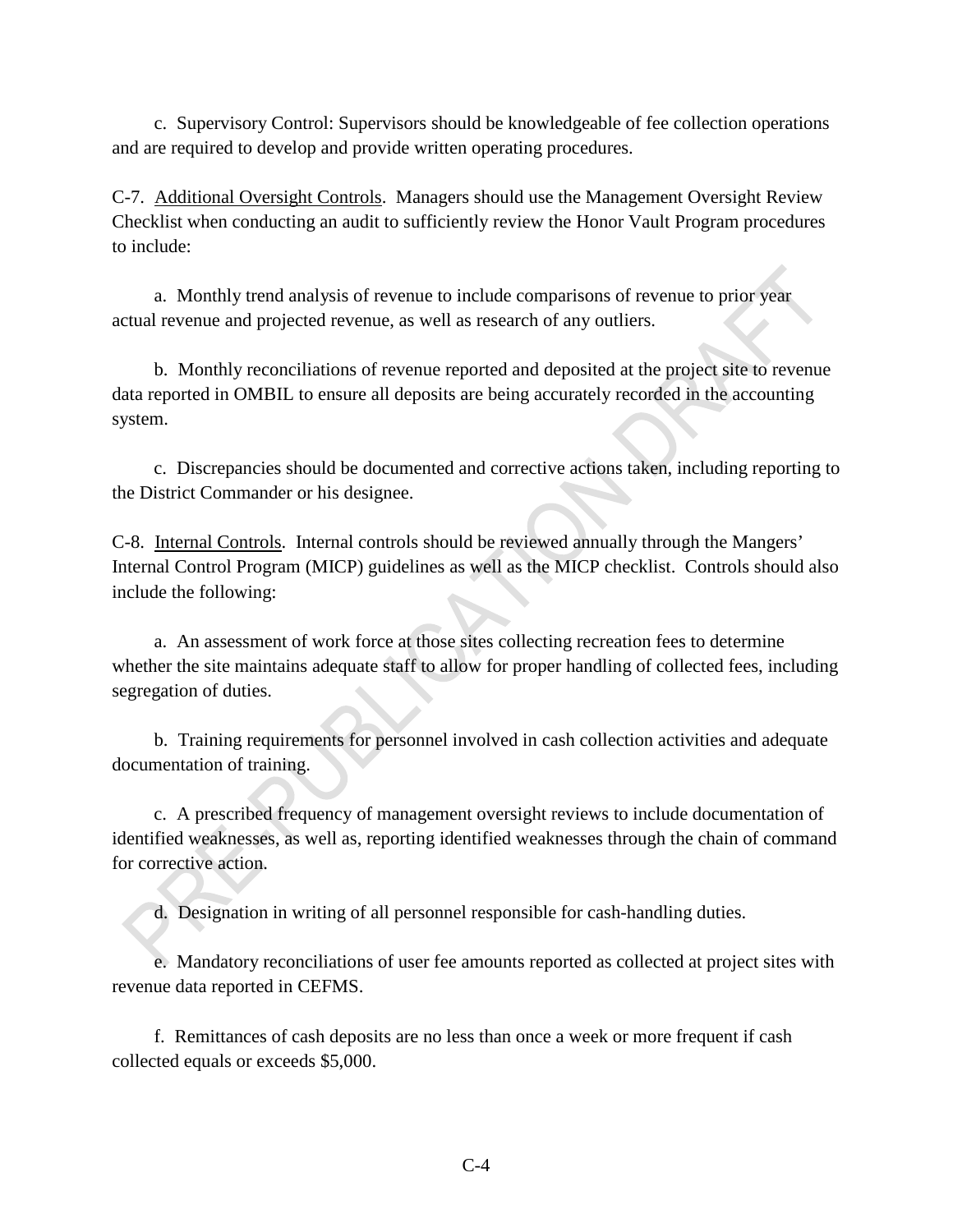C-9. Self-Deposit Honor Vaults Specifications. It is recommended that honor vault shells be constructed of 5/16" steel, and that the inserts be constructed of 3/16" 6061 aluminum with a 1/4" stainless steel slide plate. It is recommended that honor vault bases be constructed in the following manner: Four 4"  $X$  1 1/2" diameter bolts are set in a 1/8" thick, 10"  $X$  10" steel plate, the plate is then attached to a 2' storm anchor that is set in the ground. A reinforced concrete slab is poured over the structure, leaving approximately 1.5" of threaded bolts above the slab. The Honor Vault is set on these bolts and secured in place, using a socket extension wrench. Honor vault insert deposit slots shall be equipped with anti-fish baffles. Honor vaults shall be located in a highly visible well-lighted areas, and when possible under a shelter.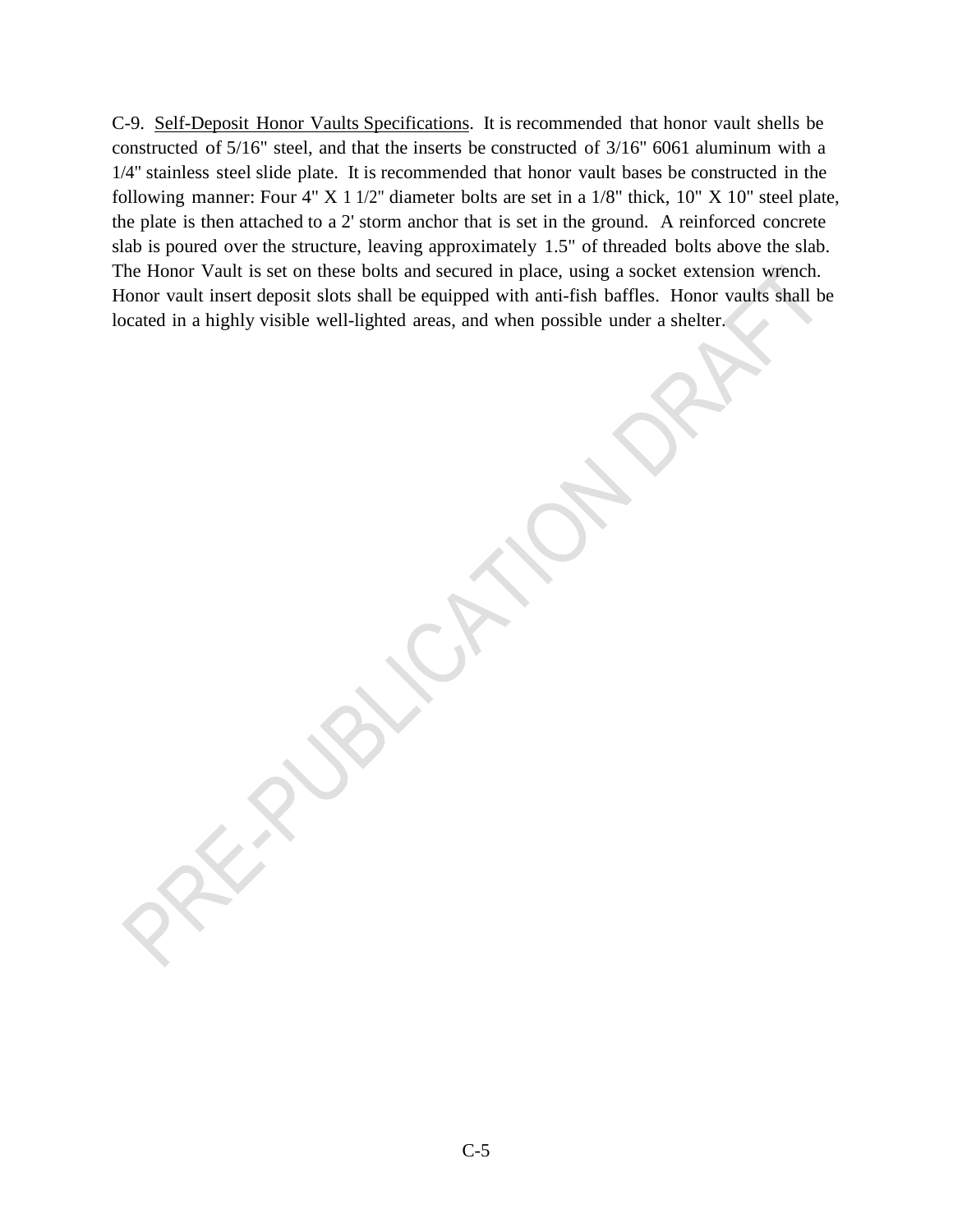# THIS PAGE INTENTIONALLY LEFT BLANK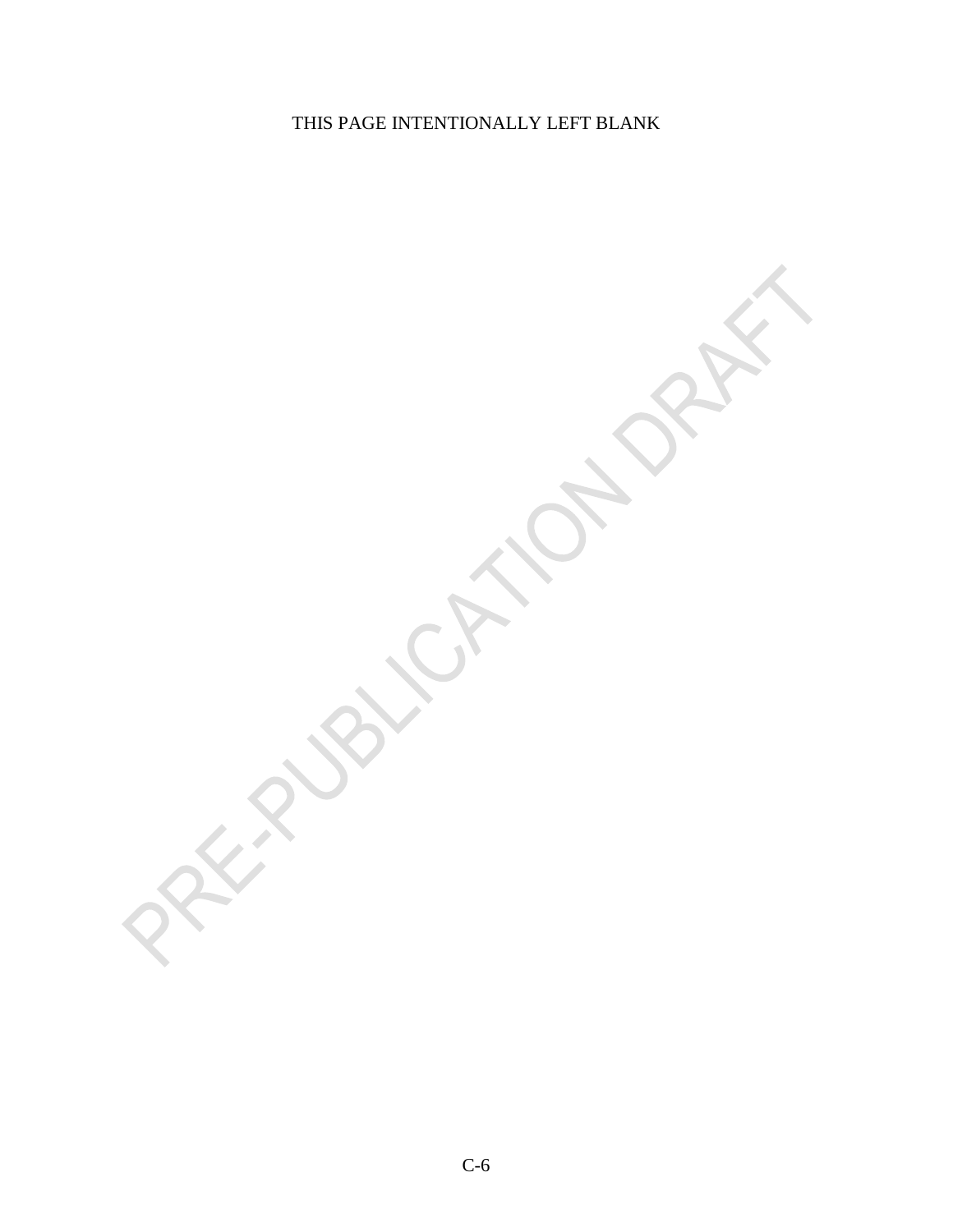#### APPENDIX D

#### Special Activities

D-1. General. In some cases, it has been determined necessary to issue Special Activity Permits or activities on land or water under the administrative jurisdiction of the USACE. These Special Activity Permits may serve to regulate these activities and promote environmental, safety, or security concerns; restrict numbers of visitors to an area; place restrictions on the recreational use activity; or provide information to the user concerning their activity.

#### D-2. Definition.

a. Special Activity Permits. These Permits may be issued for the specific use of project resources benefiting an individual or small group that may be recurring in nature or may occur frequently. Special Activities are activities that require additional management to regulate these activities and promote environmental, safety, or security concerns; restrict numbers of visitors to an area; place restrictions on the recreational use activity; or provide information to the user concerning their activity. Examples of the types of activities for which the Special Activity Permit program may be appropriate include hunting, off-road vehicle use, academic research, backcountry use, limited access to closed areas, or any unique activity that requires additional management oversight and guidance. Special Activity Permit Programs shall be developed by projects and approved by the MSC.

b. The following criteria may help Operations Project Managers determine whether certain activities should be managed by Special Activity Permits:

- (1) Participants are individuals or small groups.
- (2) Recurring type of activity.
- (3) Does not involve vendor sales.
- (4) Conveys permission to undertake a specific activity.
- (5) Does not require additional USACE support.
- (6) Has the potential to impact project resources beyond ordinary use.

(7) Is not authorized by other programs or regulations, such as the shoreline management program or Title 36, Chapter III, Part 327 of the U.S. Code of Federal Regulations.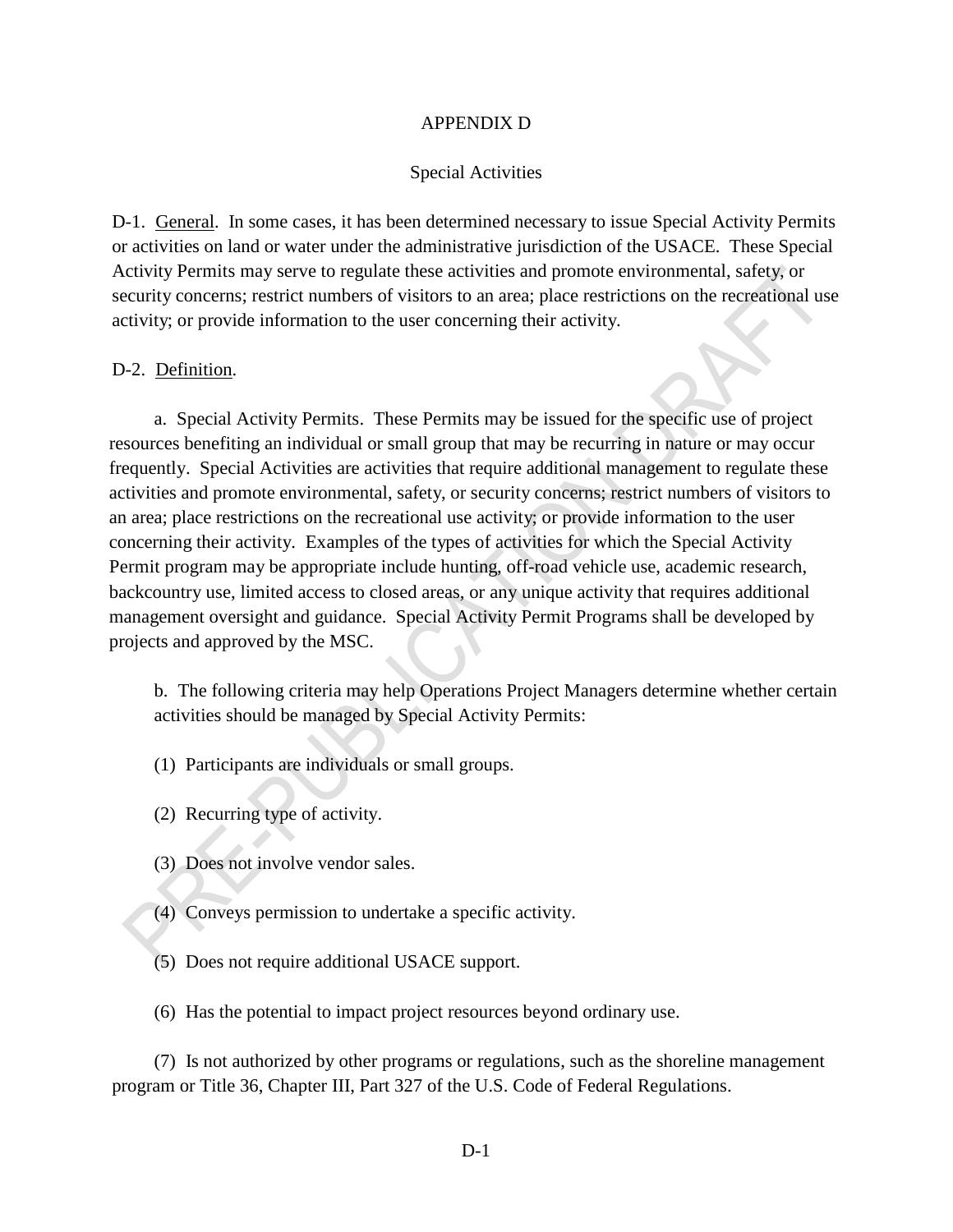(8) Activities not meeting these criteria may be classified as Special Events. When developing Special Activity Permit programs, projects should consider whether the proposed activity would be better defined as an Event or an Activity. Special Event criteria can be found in Appendix E.

(9) Activities on licensed/leased areas will not require a special activity permit unless it may adversely affect areas outside the licensed/leased area, is not sponsored by the lessee/licensee, or a permit is required by conditions in the real estate instrument.

D-3. Special Activity Fees. These fees may be charged to cover the administrative cost of a Special Activity Permit Program. If a fee is charged, a "Special Activity Permit Fee Schedule" shall be maintained at the Project office and shall be approved by the MSC via the annual fee comparability study. Permit fees may include costs incurred by the USACE to manage the permit program, as determined by the Operations Project Manager. These costs may vary depending on the size and complexity of the permit that is issued, but may include: labor; physical overhead; vehicle costs; and other indirect costs, including material and supply costs, utilities and travel, etc.

a. The fees shall be set for each permit and shall not be individualized for the issuance of each permit. If a type of activity requires additional costs to be incurred by the USACE in excess of the approved fee schedule, the activity will be considered a Special Event and managed in accordance with Appendix E. An example of a Special Activity Permit fee structure can be found in Figure 1.

b. Managers shall take care to ensure that the fees charged are comparable to similar activities at other sites through an initial and annual comparability study.

c. All fees collected for special activities, as described above, shall be retained at the site collected; and available for use, without further appropriation, solely for administering Special Activity Permits under section 1047(a) of WRRDA 2014 and carrying out related operation and maintenance activities at the site at which the fees are collected. See section 23, "ACCOUNTING," for more details.

d. At the discretion of the Operations Project Manager, in-kind services may be accepted in lieu of these fees.

D-4. Developing Special Activity Programs. Special Activity Permits must be issued under MSC approved permit programs. An example of the outline of a permit program is shown in Figure 1. Fee structure should also be included in the initial program approval.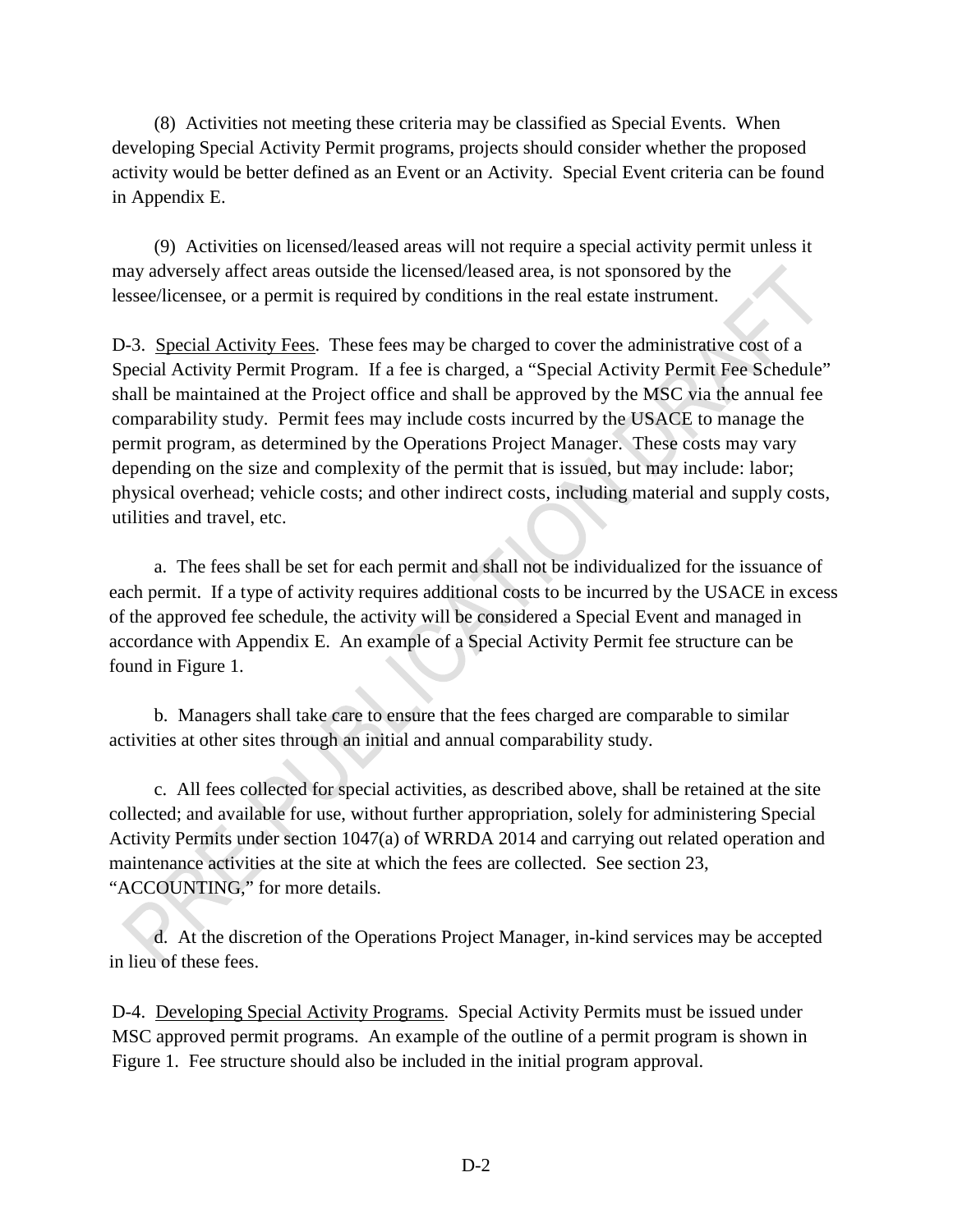Projects should review existing activities which are occurring on USACE lands to determine if issuance of Special Activity Permits to better manage these activities would be appropriate. They should also determine if there is public demand for activities which could be managed under this program. In some cases, special events which are small and recurring may be better permitted as Special Activities. Special Activity Permit programs should be established to:

- a. Provide for the protection of natural resources.
- b. Enhance the safety of activity participants, other visitors, or adjacent properties.
- c. Address security concerns.

To address the above purposes, permit programs may do the following.

a. Place a restriction on the number of individuals allowed into an area.

b. Restrict the types of recreation allowed.

c. Educate the user concerning their activity, their impacts to resources, and the regulations which are in place to manage their activity.

D-5. Special Activity Applications. An application must be obtained, completed and submitted to the Operation Project Manager within the time frame established in the approved Special Activity Permit program to allow for adequate coordination and scheduling. A sample application form is included in Figure 1.

D-6. Approval/Denial. The Operations Project Manager must be prepared, when responding to a request for special activity permits; to have the decision challenged by the requestor or other interested groups. Operations Project Managers are, therefore, responsible for developing an appropriate administrative record to support their decisions, and for possible use in the event of investigation, challenge, or litigation. The Operations Project Manager has the authority to deny a permit for any of the following reasons:

a. The proposed event is inconsistent with the project purposes and authorities.

b. The applicant has outstanding debts owed the USACE under terms and conditions of a prior permit.

c. The applicant has failed to meet the terms and conditions of an activity previously authorized by the USACE or misrepresented material information about previous activities.

d. The Special Activity application was not received in sufficient time for review, coordination, and scheduling prior to the onset of the proposed activity.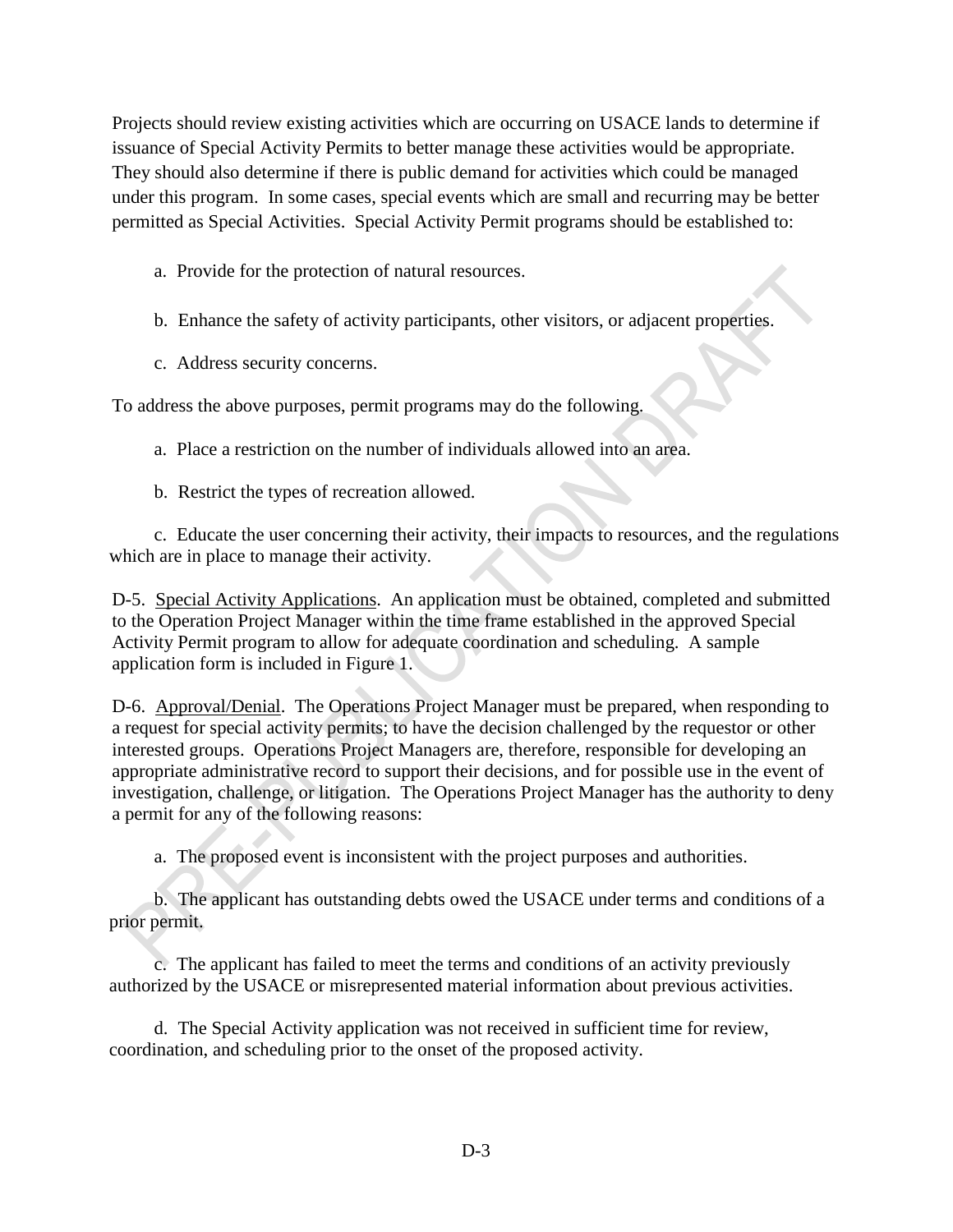e. The activity involves gambling or sexually oriented services, even if permitted under state law.

f. The use involves paramilitary training.

g. The activity involves release, storage and/or disposal of hazardous substances.

h. The activity condones discrimination.

i. The applicant refuses to agree to the permit conditions, fails to provide complete and accurate information regarding the proposed event, refuses to sign and accept a Special Activity Permit, or fails to pay required fees.

j. The activity cannot be accommodated in the area desired by the applicant due to logistical, safety, environmental, legal, or operational concerns.

k. The activity is perceived as having a purpose of promoting a political candidate's campaign (i.e., a rally, fund raiser, press conference, etc.).

D-7. Dispute Clause. Except as otherwise provided in the permit, any dispute concerning a question of fact arising under the permit, which is not disposed of by agreement between the applicant and the Operations Project Manager, shall be decided by a representative of the District Commander, who shall reduce the decision to writing and furnish a copy thereof to the applicant.

D-8. Enforcement. Enforcement of permit conditions will be in accordance with Title 36, Chapter III, Part 327 of the U.S. Code of Federal Regulations in its entirety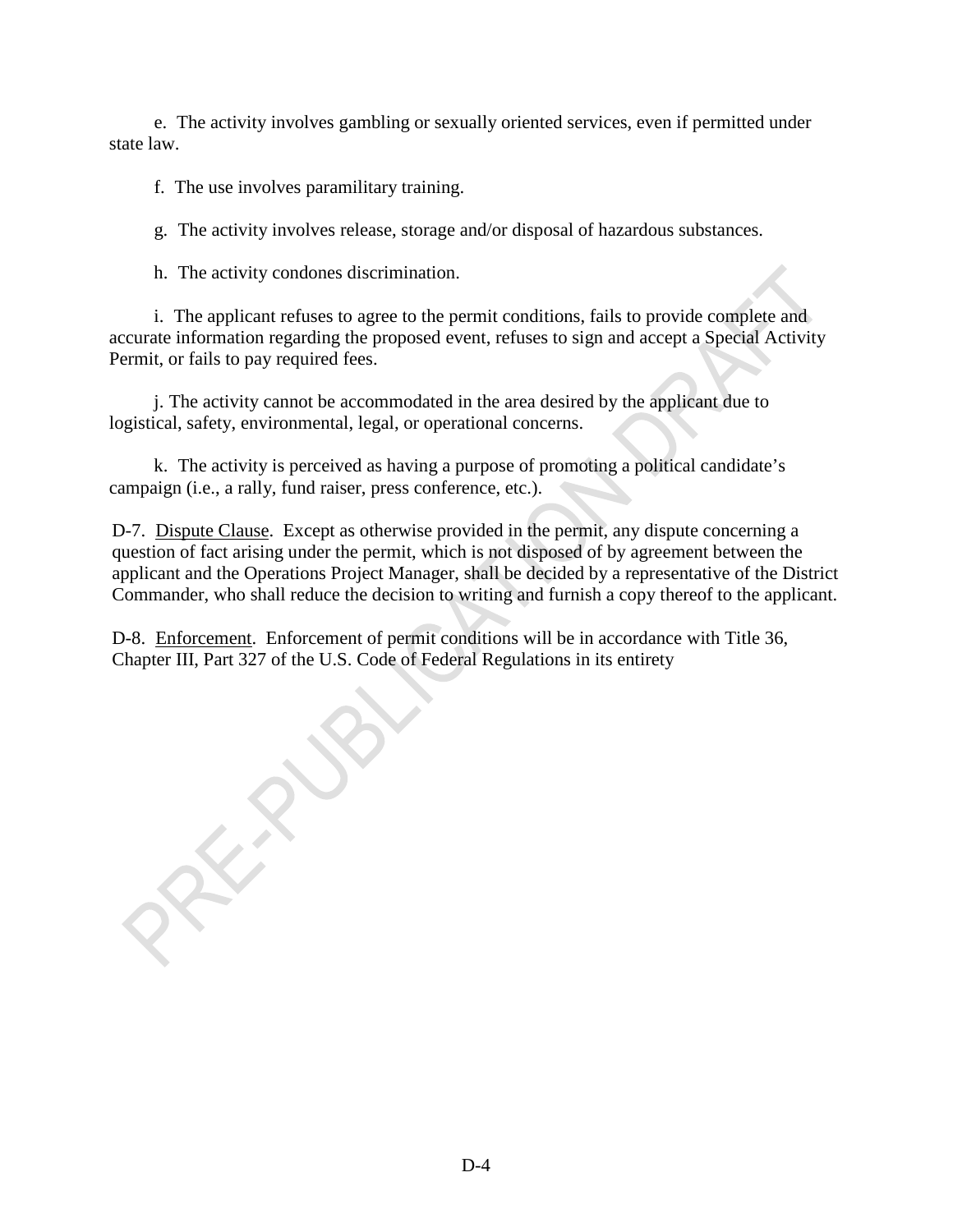# Figure 1

## EXAMPLE

Backcountry Camping Special Activity Program Permit Program

Authority: EC 1130-2-550

Purpose: Allow authorized camping at campsite #1 and #2, Lake Bluffs Trail System.

Activity: Two campsites will be constructed along the Lake Bluffs Trail system at Lake Anywhere. These campsites will consist of an under brushed area, fire ring, food hanging system, and applicable signage. These areas are spaced approximately 5 miles apart along the Lake Bluffs Trail system and are located so that they are not easily accessible by boat. The intention is for these campsites to be accessible by foot or bicycle only.

Fees: \$8 per night for groups up to 8. Groups over 8 individuals require an additional \$20/night site to cover a site visit by a GS-4 park ranger to inspect the site and remove excess litter. The maximum number of campers allowed at a campsite is 10 individuals.

Carrying Capacity: a maximum of two consecutive nights may be spent at each campsite. This restriction is placed in an effort to reduce long term impacts to the campsites.

Reservations: Reservations for these campsites must be made in advance by contacting the Lake Office at 555-555-5555.

| Activity                         | Fee        |
|----------------------------------|------------|
| <b>Backcountry Camping</b>       | \$8/night  |
| <b>Group Backcountry Camping</b> | \$28/night |

|  | Lake Anywhere Backcountry Camping Permit |  |
|--|------------------------------------------|--|
|  |                                          |  |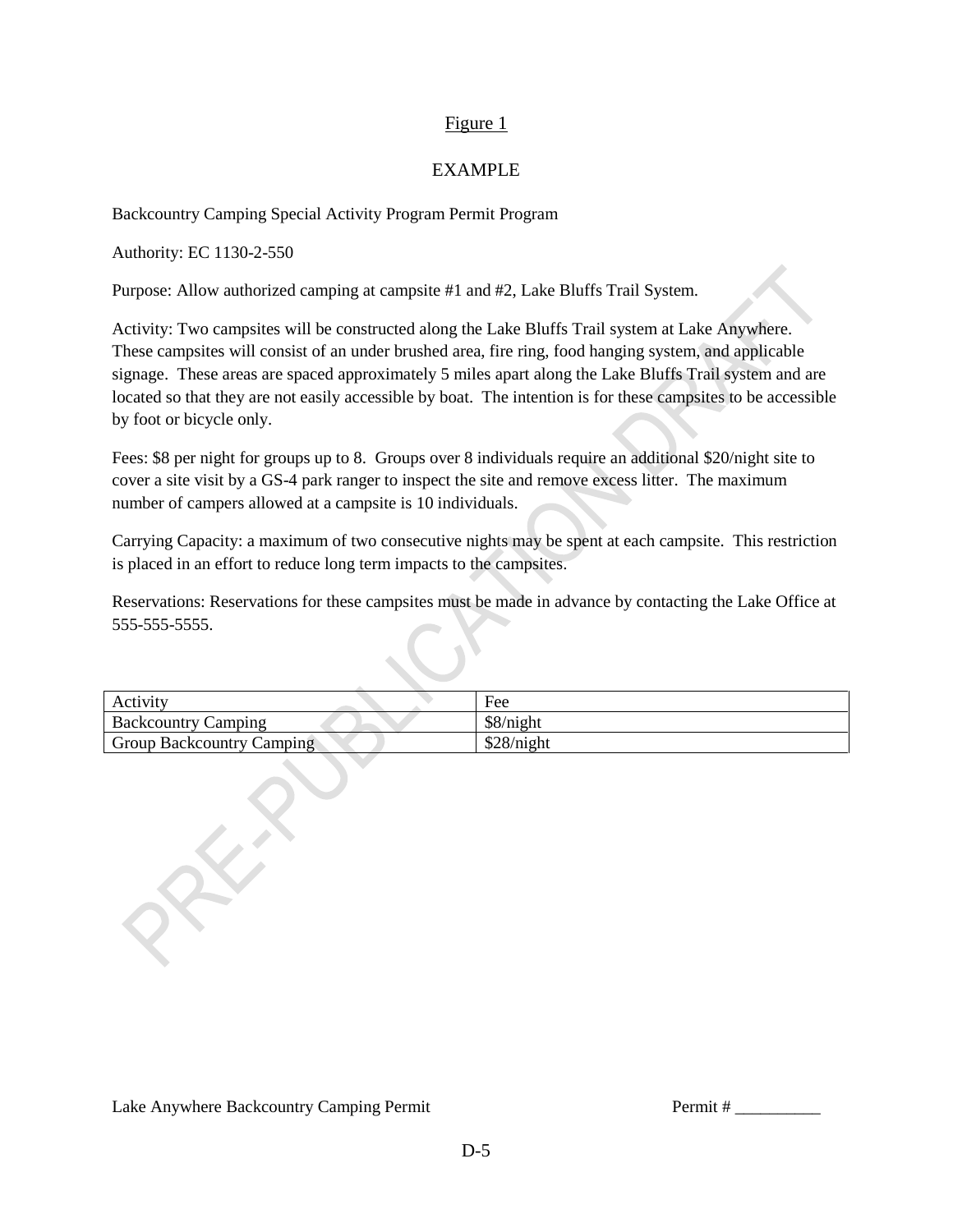|                                                                                                                | $Campsite: \n$                           |               |                 |
|----------------------------------------------------------------------------------------------------------------|------------------------------------------|---------------|-----------------|
|                                                                                                                |                                          |               |                 |
| Number in Party                                                                                                |                                          |               |                 |
|                                                                                                                | Anticipated Trip End Date: _____________ |               |                 |
| Primary Contact:                                                                                               |                                          |               |                 |
|                                                                                                                |                                          |               |                 |
|                                                                                                                |                                          |               |                 |
| <b>Emergency Contact Info:</b>                                                                                 |                                          |               |                 |
|                                                                                                                |                                          |               |                 |
|                                                                                                                |                                          |               |                 |
|                                                                                                                |                                          |               |                 |
| Vehicle:                                                                                                       |                                          |               |                 |
| Make: Model:                                                                                                   |                                          | Color: Color: | Lic Num:        |
|                                                                                                                | Parked at Trailhead                      |               |                 |
|                                                                                                                | Make: Model: Model:                      |               | Color: Lic Num: |
| Parked at                                                                                                      | Trailhead                                |               |                 |
| Make: Name and Allen and Allen and Allen and Allen and Allen and Allen and Allen and Allen and Allen and Allen | Model:                                   |               | Color: Lic Num: |
| Parked at                                                                                                      | Trailhead                                |               |                 |
|                                                                                                                |                                          |               | Permit #        |
| Make:                                                                                                          | Model:                                   |               | Lic Num:        |
| Parked at                                                                                                      | Trailhead                                |               |                 |
|                                                                                                                |                                          |               |                 |
|                                                                                                                | Issued by:                               |               |                 |

# **Please place face up on vehicle dash**

Backcountry Camping Regulations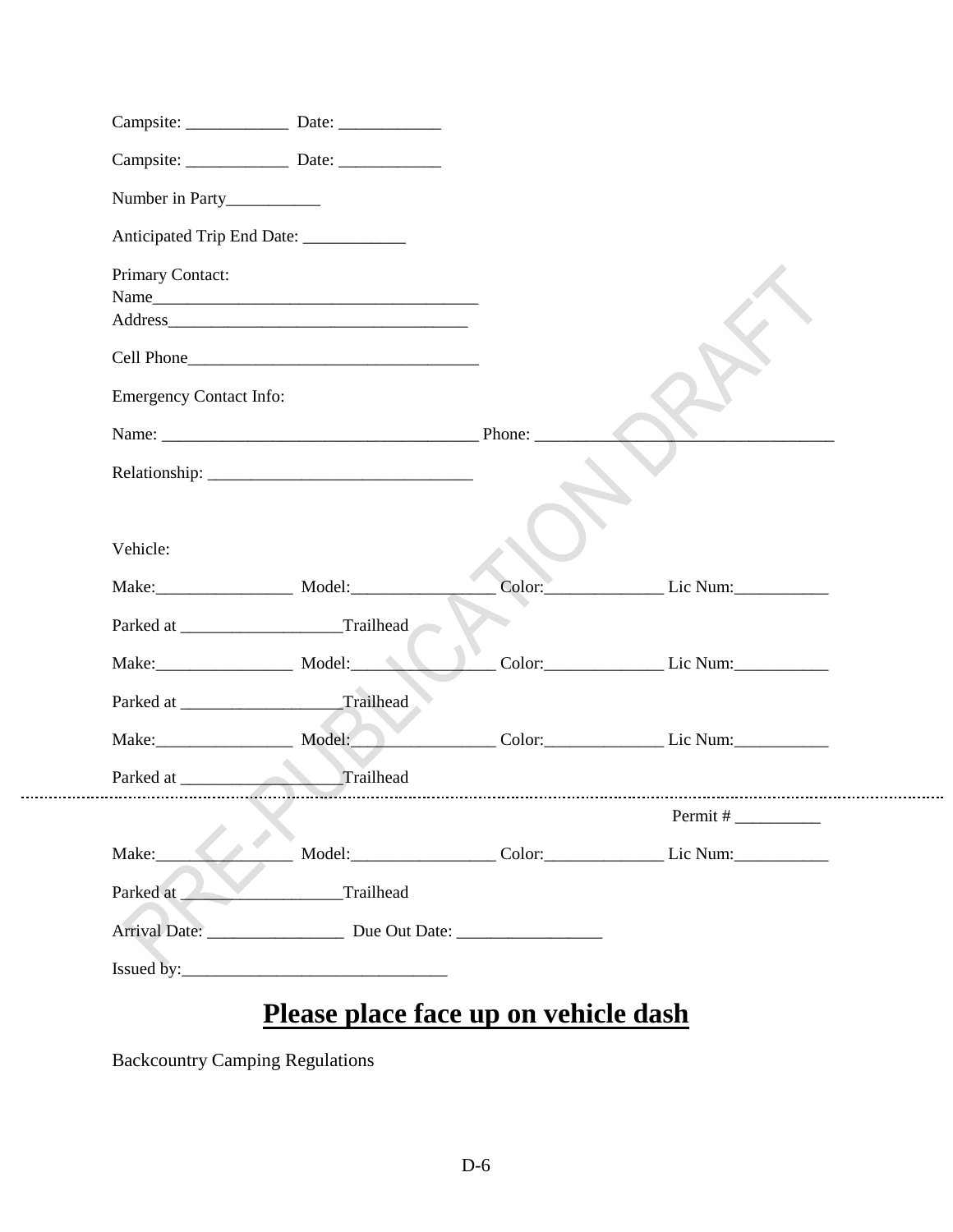1. A backcountry camping permit must be obtained prior to camping at a backcountry campsite.

2. Backcountry camping is permitted only at designated backcountry campsites.

3. A maximum of two consecutive nights is allowed at a backcountry campsite.

4. Access is allowed via foot and bicycle only. No boat in access is allowed for backcountry campsites.

5. A maximum of 12 people will be allowed at each campsite. Parties of over 8 will be assessed a \$20 charge in addition to the \$8 per night camping fee.

6. Camping is restricted to the area in the immediate vicinity of the campsite amenities.

7. Cutting, removing, or damaging vegetation is prohibited.

8. Fires are only allowed at designated campsites and shelters and must be contained in a fire ring. Constructing new fire rings is prohibited. You may only burn wood that is dead and already on the ground. You may not cut any standing wood.

9. All odorous items (e.g., food, trash, lip balm, toothpaste, etc) must be hung to prevent access by animals.

10. Human waste must be disposed of at least 100 feet from any campsite, shelter, water source or trail and must be buried in a hole at least 6 inches deep

11. All food, trash, clothing, equipment or personal items must be packed out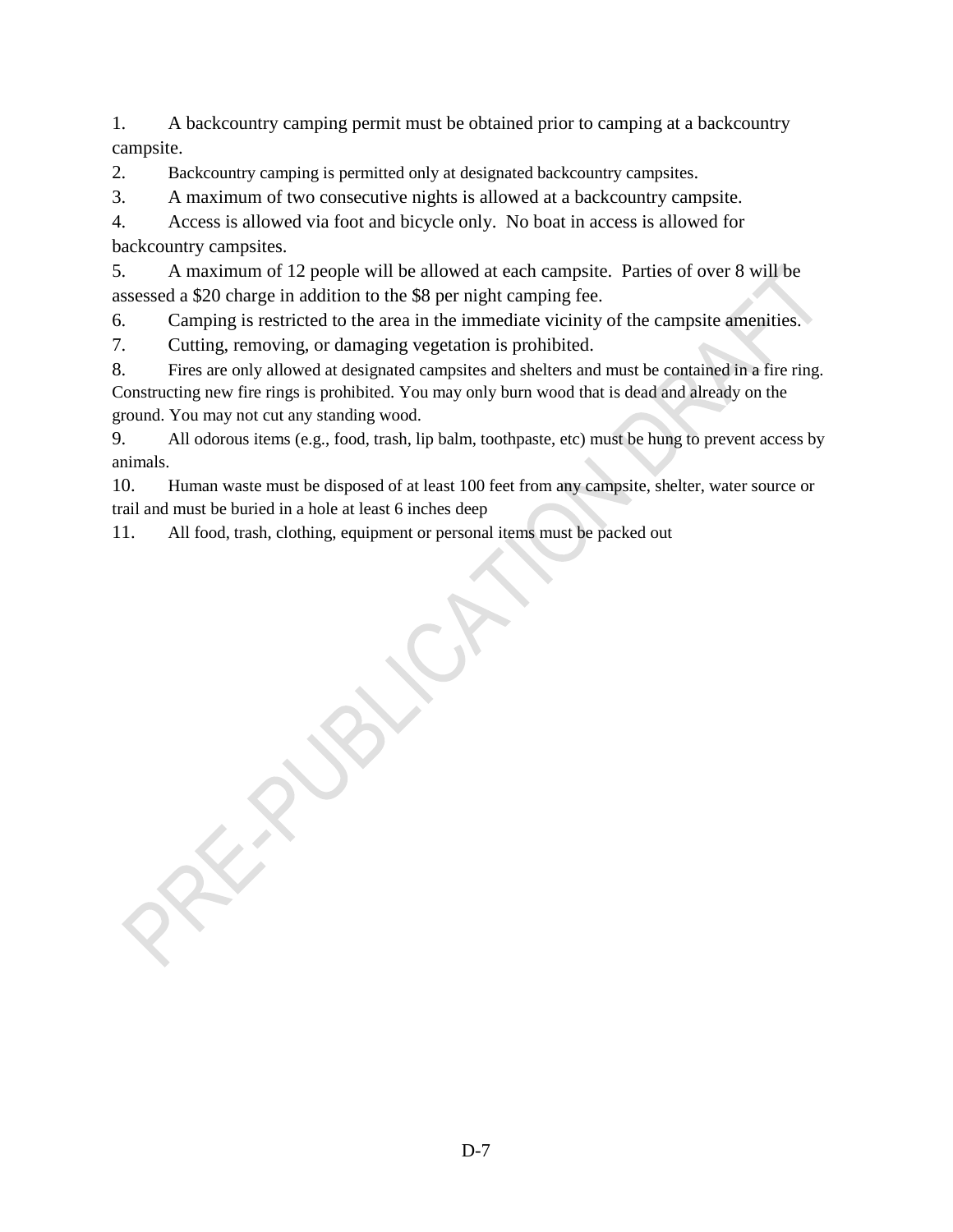# THIS PAGE INTENTIONALLY LEFT BLANK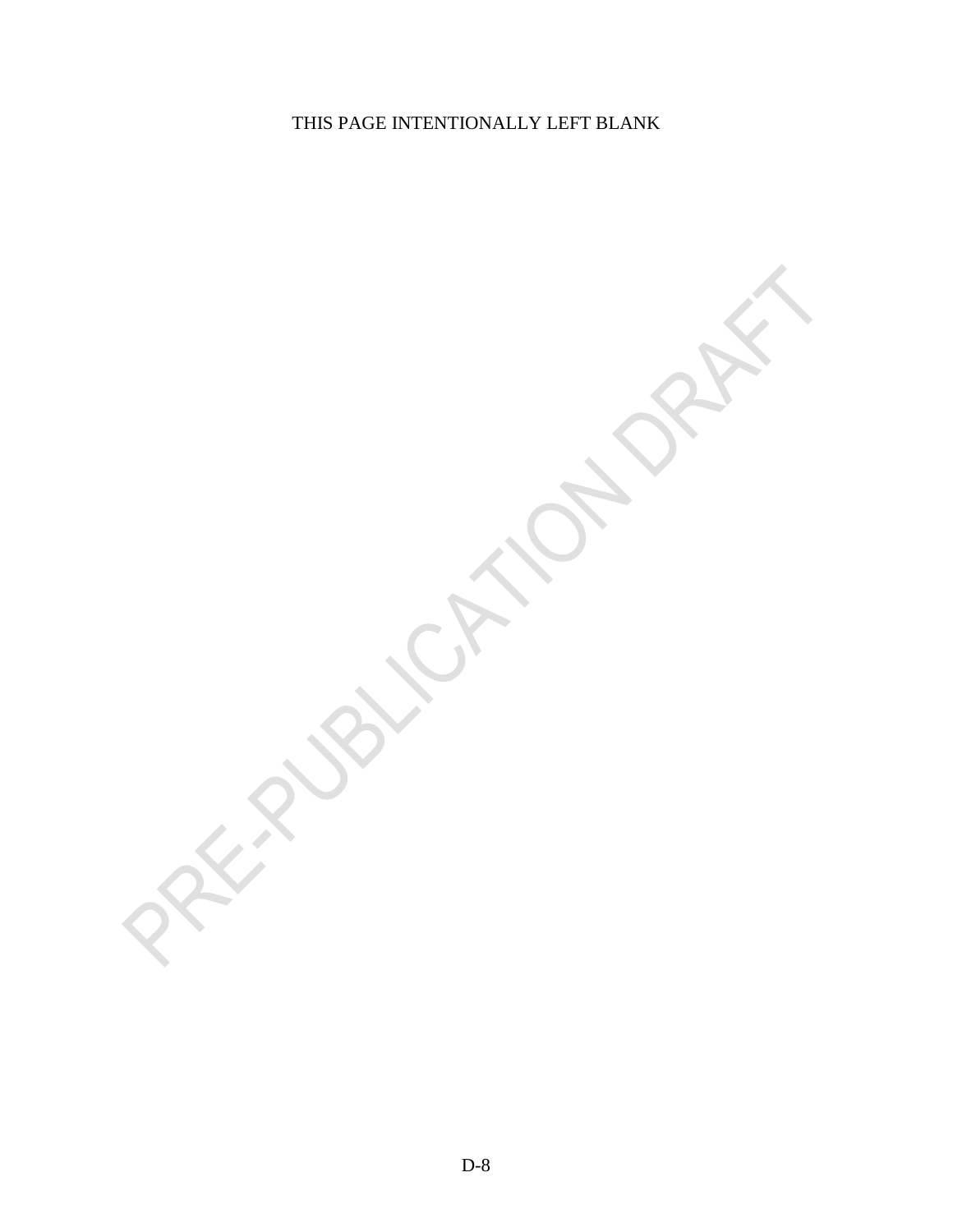## APPENDIX E

## Special Events

E-1. General. Consideration will be given to allowing special events on Federal lands and waters managed by the USACE on a first-come, first-serve basis. Special Use Permits may be issued to authorize special events such as water carnivals, fishing tournaments, boat regattas, music festivals, dramatic presentations and other special programs or activities.

#### E-2. Definition.

a. Special Event. For the purpose of this policy, a special event is defined as the organized use of project resources for a specific purpose and limited duration, beyond that normally engaged in by individuals or groups on a day-to-day basis. A special event may impact and/or restrict the intended use of the project by the general public and require USACE activities that convey special benefits to an identifiable recipient or recipients beyond those afforded to the general public.

(1) The following criteria may help Operations Project Managers determine whether an activity requires a Special Use Permit:

(a) The activity will impact project resources beyond the ordinary use.

(b) The activity has a specific purpose (e.g., a competition, tournament, large-scale picnic, fair, fireworks display, etc.).

(c) The activity may generate revenues outside of ordinary commercial concessions, requiring specific management coordination.

(d) The activity may impose crowding or hazards to other project visitors or liability to the government, requiring specific management coordination and risk management.

(e) The activity is discrete and of short duration, making a real estate instrument impractical.

(f) The activity is not authorized by other programs or regulations, such as the shoreline management program or Title 36, Chapter III, Part 327 of the U.S. Code of Federal Regulations.

(g) Activities on licensed/leased areas will not require a special events permit unless the event may adversely affect areas outside the licensed/leased area, the event will require assistance from USACE personnel, the event is not sponsored by the lessee/licensee, or a permit is required by conditions in the real estate instrument.

E-3. Qualifications for Permit. To qualify for issuance of a special event permit, an event must contribute to the enjoyment of the visiting public and be consistent with established land use classifications.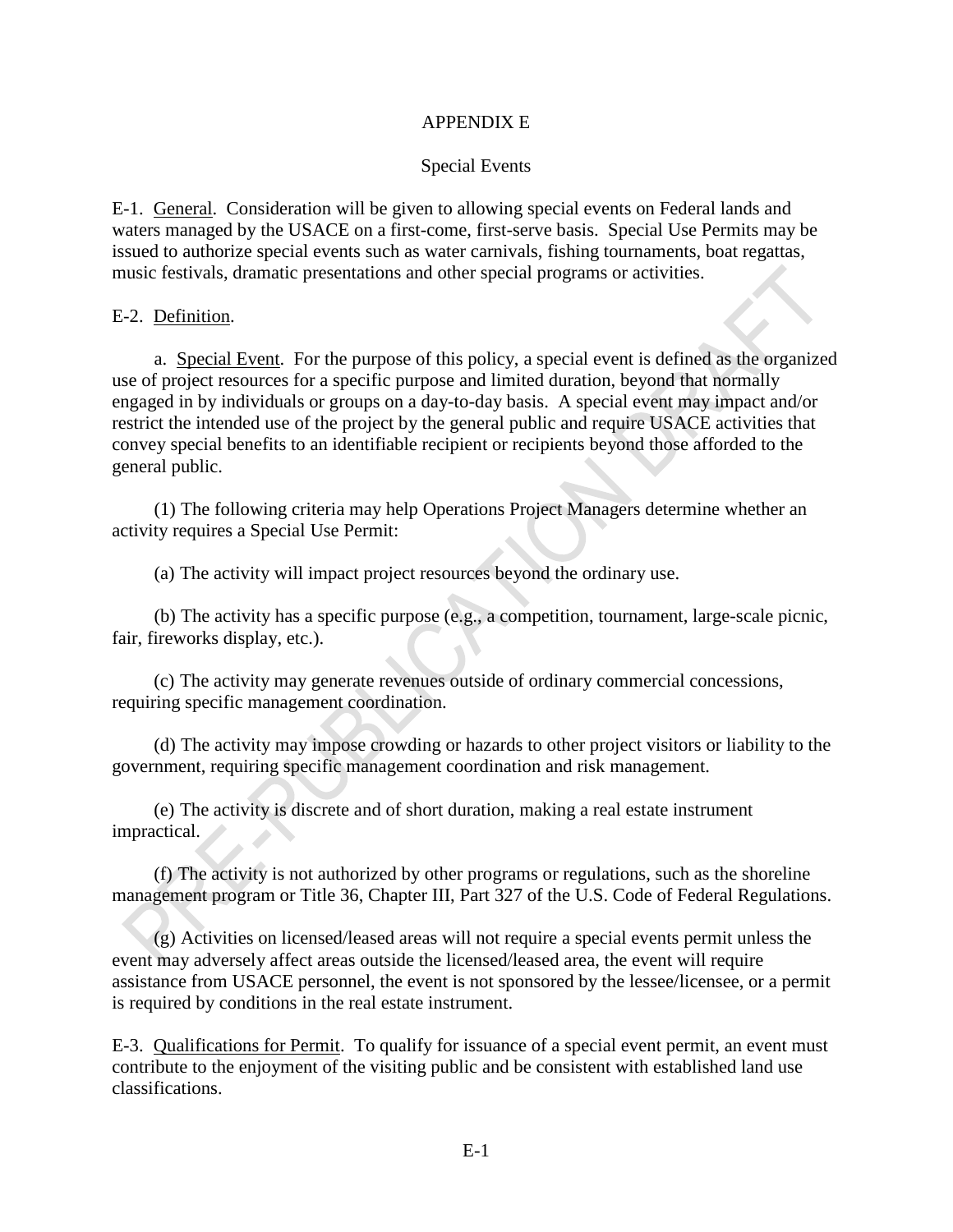E-4. Special Event Applications. An application must be obtained, completed and submitted to the Operations Project Manager within the time frame established by the Operations Project Manager to allow for adequate coordination and scheduling. An application will describe the nature of the event, the starting and closing dates and times, the location or area desired for the event, and any other pertinent information. The approved application form is attached as Figure 1 of this appendix.

E-5. Special Event Fees. If the activity is determined to be a special event, a non-refundable administrative fee of \$75.00 will be charged for each event. The \$75.00 fee is intended to recover the basic administrative costs the USACE incurs for issuing the permit. Interagency Access/Senior Pass or Golden Age/Golden Access Passport discounts do not apply.

a. In addition to the \$75.00 fee, a fee may be charged to recover costs incurred by the USACE in providing special benefits to an identifiable recipient in support of the special event, as determined by the Operations Project Manager. These costs will vary depending on the size and character of the event, but will include: direct and indirect personnel costs, including salaries and fringe benefits; physical overhead; vehicle costs; and other indirect costs, including material and supply costs, utilities and travel, etc.

b. In addition to the \$75.00 fee and the incurred cost recovery, if appropriate, events conducted for-profit will be assessed a fee of 2 percent of gross revenue, as consideration for the right to make a profit on government property. Revenue from vendor sales will be included in the gross revenue total for computation of the 2 percent fee for for-profit events. The event holder will provide documentation of gross revenue and payment of the 2 percent fee within 30 days following the event. The USACE may audit the event holder's records to verify accuracy.

c. All fees collected for special events, as described above, shall be retained at the site collected; and available for use, without further appropriation, solely for administering Special use Permits under section 1047(a) of WRRDA 2014 and carrying out related operation and maintenance activities at the site at which the fees are collected. See section 23, "ACCOUNTING," for more details.

d. At the discretion of the Operations Project Manager, in-kind services may be accepted in lieu of these fees.

E-6. Permit Procedures. It is the Operations Project Manager's responsibility to determine if the requested activity is a special event; to assure the activity is consistent with current project land use classifications and the project's Operational Management Plan; and to specify general criteria and site-specific stipulations based upon criteria in this appendix.

a. The land or facilities where the event was held will be fully restored to prior conditions by the event holder following the event in accordance with a timeframe determined by the Operations Project Manager, a performance bond may be required, prior to the event, to cover maintenance, damage and restoration costs for government resources and facilities. Performance bonds may be required for events conducted by non-profit organizations, if warranted.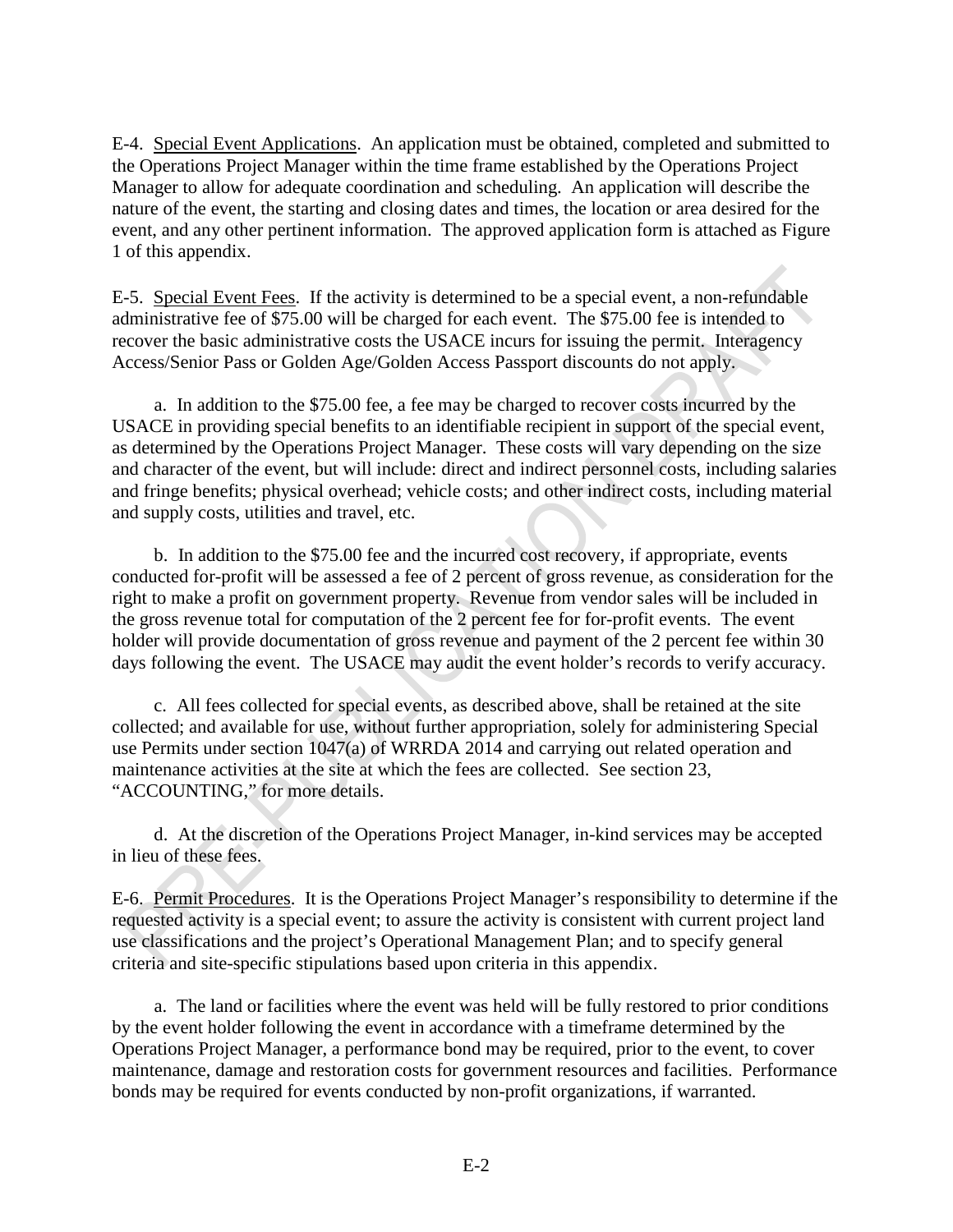b. Event holders must repair any on-site damages caused by the special event independently or through procured services. All repairs must be completed to the satisfaction of the Operations Project Manager.

c. The United States shall not be responsible for damages to property or injury to persons which may arise from or be incidental to the conduct of the special event. The event holder will be responsible for health and safety requirements of participants. The Operations Project Manager will determine if a proposed event requires liability insurance. When evaluating an event, insurance requirements should be directly related to the amount of risk associated with the requested event.

(1) Liability insurance for events such as religious ceremonies, social ceremonies (weddings, etc), club fishing tournaments or family reunions that involve less than 50 participants, may be required at the discretion of the Operations Project Manager. For the above listed events, when the expected group is over 50 participants, liability insurance, obtained by the event holder, that names the United States Government as an additional insured in the minimum amount of \$1,000,000 for each event is mandatory.

(2) For all non-motorized events, such as volleyball tournaments, foot races (running), canoe regattas, etc., when the expected group is over 50 participants, liability insurance, obtained by the event holder, that names the United States Government as an additional insured in the minimum amount of \$1,000,000 for each event, is mandatory.

(3) For all events involving mechanical apparatus, such as boats, personal watercraft, motorcycles, bikes, etc., liability insurance, obtained by the event holder, that names the United States Government as an additional insured in the minimum amount of \$1,000,000 for each event, is mandatory.

(4) Liability insurance may be required at any event, at the discretion of the Operations Project Manager, when there is an increased possibility for an accident or the activity has a high potential for involving other lake visitors. If the Operations Project Manager is uncertain whether requiring liability insurance is in the Government's best interest for a particular event, he/she should contact their district special event coordinator.

d. Performance bond(s) and/or proof of liability insurance, if required, must be submitted within time frames established by the Operations Project Manager, but prior to the start of the event.

e. Approval for vendor sales may be granted to the requesting event holder, only in the absence of a licensed concessionaire at the event site or the concessionaire's inability to support the needs of the proposed activity.

f. Collection of any fees by the event holder, in conjunction with the event, must be approved by the Operations Project Manager prior to issuance of the permit.

g. The government reserves the right to audit the event holder's records.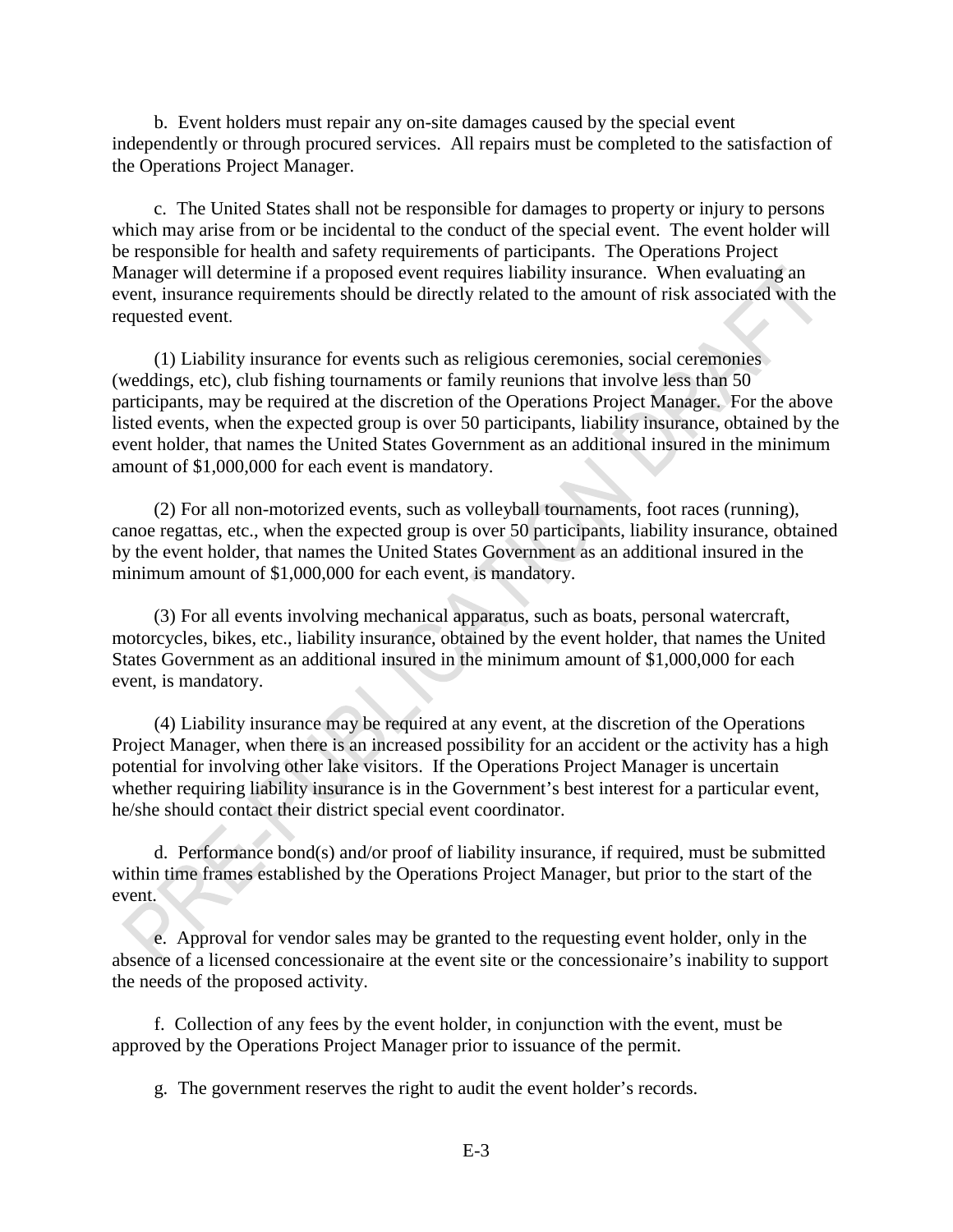E-7. Nondiscrimination. Admission to view the event must not be limited to membership of the sponsoring group, nor will any discrimination be made against a person because of race, color, religion, national origin, sex, age or disability in conducting activities. Permits will include the following condition relating to discrimination:

"Admission to view the event will be open to the general public without discrimination on the grounds of race, color, religion, national origin sex, age, or disability. Participation in the event may be limited to members of the sponsoring group provided that the group does not unlawfully discriminate against participation in the event on grounds of race, color, religion, national origin, sex, age or disability. Request for special events citing "special circumstances" for participation requiring gender or age discrimination must be accompanied by an exceedingly persuasive justification. This may be appropriate for activities, such as contact sports and sports such as tennis, golf, or competitive swimming. Fishing tournaments do not qualify for discrimination based on gender."

E-8. Permit Guidelines. A typical permit is attached as Figure 2 of this Appendix. The conditions will vary depending on the requirements for the specific event; however, all applicable conditions should be included.

E-9. Approval/Denial. The Operations Project Manager must be prepared, when responding to a request for a special event; to have the decision challenged by the requestor or other interested groups. Operations Project Managers are, therefore, responsible for developing an appropriate administrative record to support their decisions, and for possible use in the event of investigation, challenge, or litigation. The Operations Project Manager has the authority to deny an event for any of the following reasons:

a. The proposed event is inconsistent with the project purposes and authorities.

b. The applicant has outstanding debts owed the USACE under terms and conditions of a prior event.

c. The applicant has failed to meet the terms and conditions of an event previously authorized by the USACE or misrepresented material information about previous events.

d. The Special Event application was not received in sufficient time for review, coordination, and scheduling prior to the onset of the proposed event.

e. The activity involves gambling or sexually oriented services, even if permitted under state law.

f. The use involves paramilitary training.

g. The event involves release, storage and/or disposal of hazardous substances.

h. The event condones discrimination.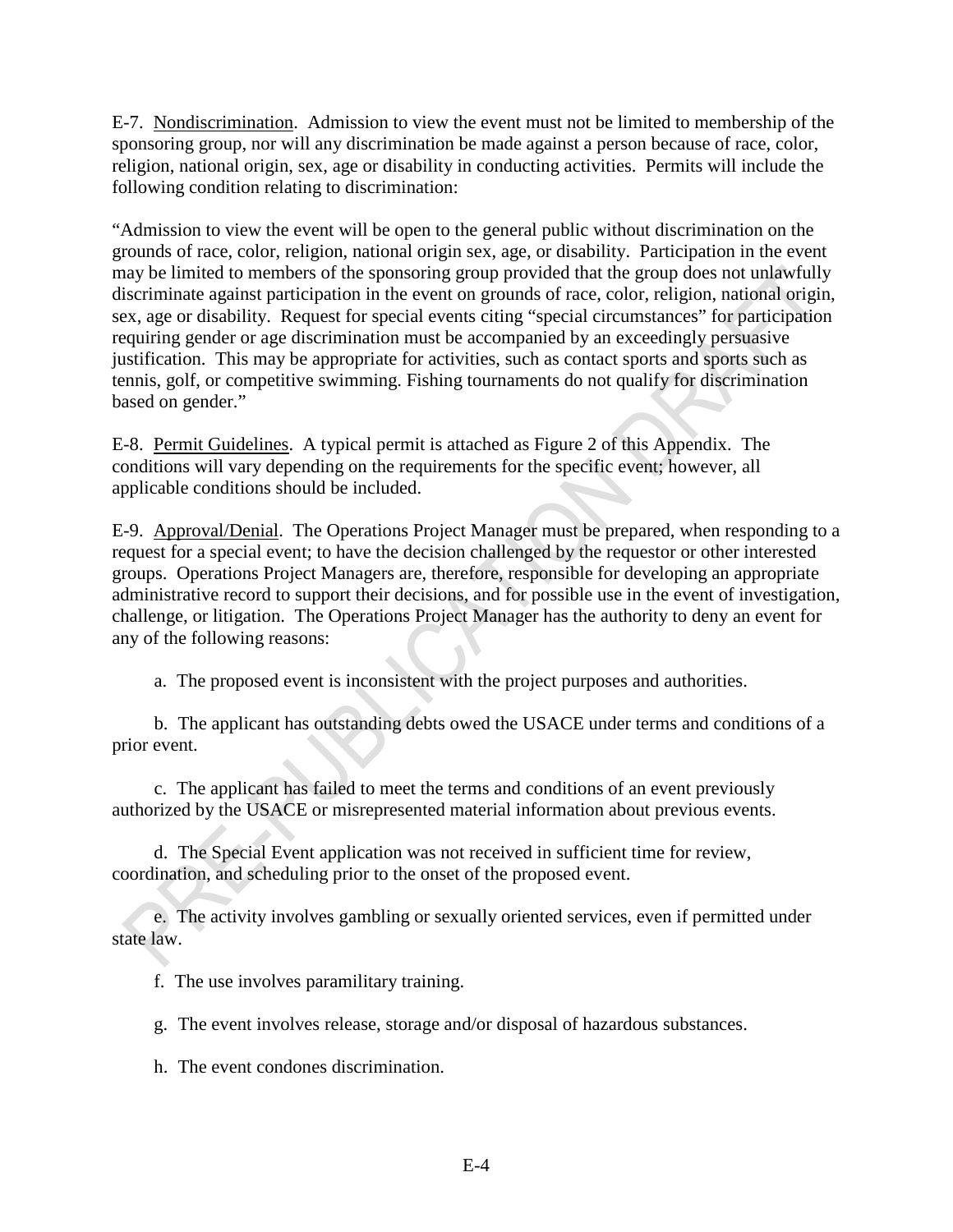i. The applicant refuses to agree to the permit conditions, fails to provide complete and accurate information regarding the proposed event, refuses to sign and accept a Special Event Permit, fails to provide acceptable proof of required insurance and/or performance bond or fails to pay required fees.

j. The event cannot be accommodated in the area desired by the applicant due to logistical, safety, environmental, legal, or operations concerns.

k. The event is perceived as having a purpose of promoting a political candidate's campaign (e.g., a rally, fund raiser, press conference, etc.). Otherwise, an event may not be denied on the basis of content or message.

E-10. Dispute Clause. Except as otherwise provided in the permit, any dispute concerning a question of fact arising under the permit, which is not disposed of by agreement between the applicant and the Operations Project Manager, shall be decided by a representative of the District Commander, who shall reduce the decision to writing and furnish a copy thereof to the applicant.

E-11. Enforcement. Enforcement of permit conditions will be in accordance with Title 36, Chapter III, Part 327 of the U.S. Code of Federal Regulations in its entirety; particularly, Part 327.21 Special Events, and Part 327.23 Recreation.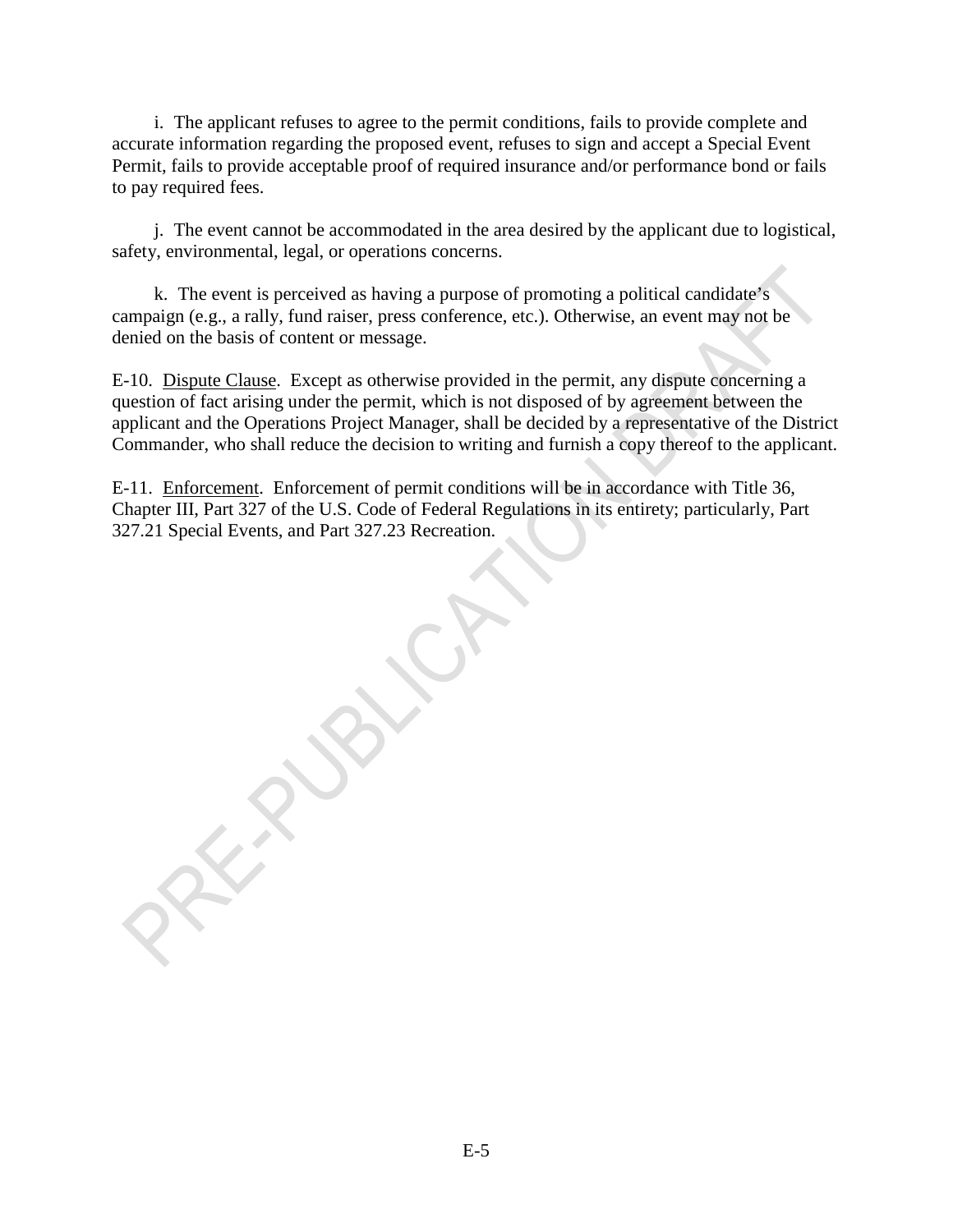# **Figure 1**

## **SPECIAL EVENT APPLICATION U.S. Army Corps of Engineers**

Please provide the following application information necessary to process your request (attach additional pages if necessary): À

| Name:                   |
|-------------------------|
|                         |
|                         |
| E-mail:                 |
|                         |
|                         |
|                         |
|                         |
| Number of Participants: |
|                         |
| Number of vehicles:     |
| Number of vessels:      |

1. Are fees or donations to be collected from the public or participants? If "yes," what are the amounts and for what purpose will they be assessed? What are the expected gross revenues? For what purpose will the collected funds be used?

2. Will the event involve vendors? If "yes," list each individually.

3. How will access to and from the event area be controlled and non-participating vehicle and boat traffic be directed around or through the event area?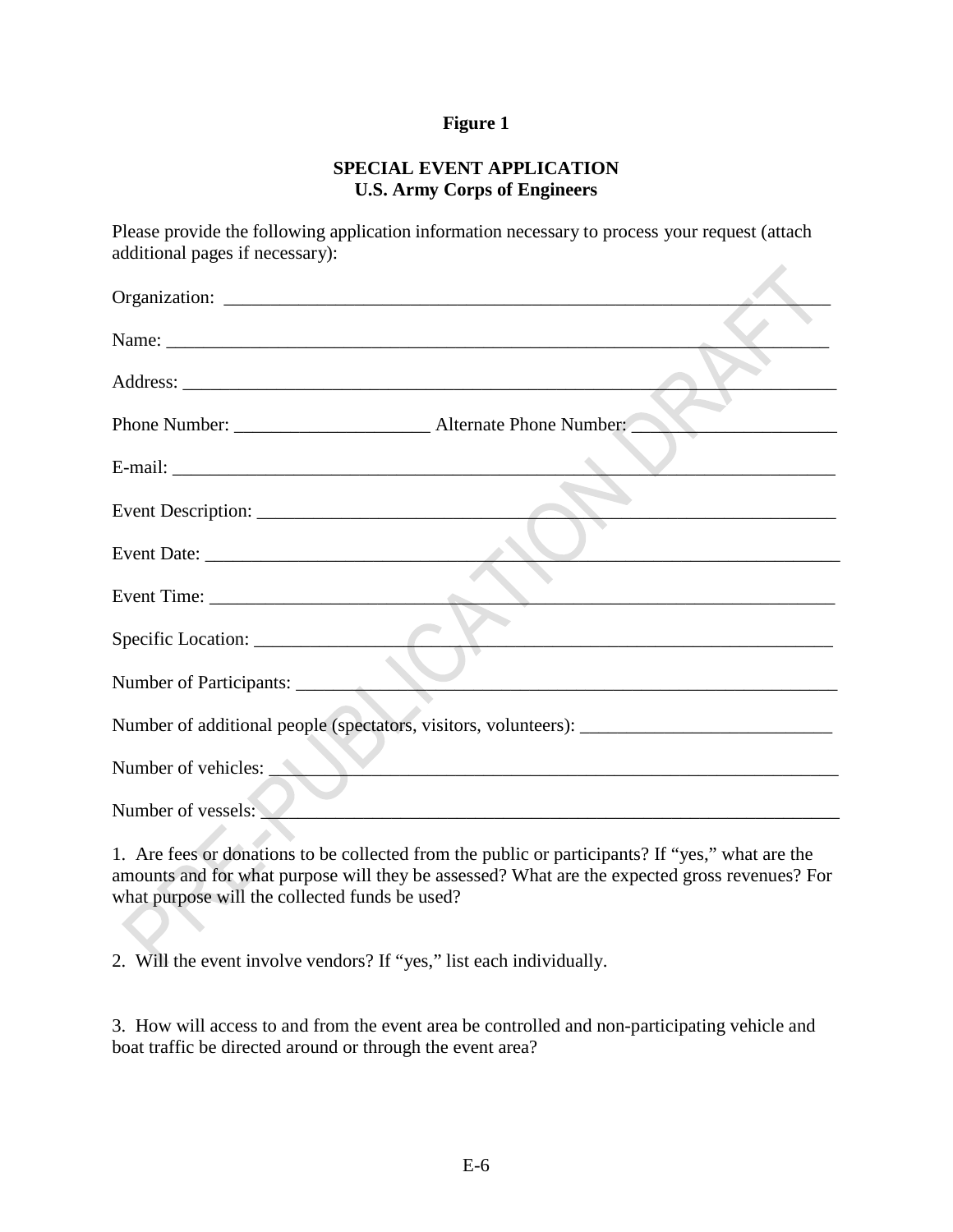4. Will restricted access to the event be required? If "yes," what circumstances or conditions of the event require that access be restricted?

5. What are the time requirements for set-up and take-down for the event?

6. Will first-aid stations, ambulances, safety vessels, or other safety measures be required? If "yes," what measures will be taken to provide the needed services and equipment?

7. Will support equipments (i.e., buoys, temporary course markers, bleachers or traffic control devices) be required? If "yes," list the equipment and when they will be set up and taken down.

8. Will there be any storage requirements needed prior to or following the event?

9. Are permits from other governmental agencies required? If "yes," list agencies and type of permits.

10. Will security measures be required for crowd or traffic control? If "yes," what measures will be taken to ensure adequate public safety?

11. The Privacy Act of 1974 requires that each individual asked or required to furnish personal information be advised of the following:

Authority: 5 U.S.C. §552a.

Purpose: To provide a contact in connection with special event activities.

Routine Uses: Special Use Permit is issued under the direction of the U. S. Army Corps of Engineers. The names and addresses of those who obtain the Special Use Permit are not reported, but are kept on file at the project office to provide a point of contact in case of emergency. This information is not maintained alphabetically or by any other personal identifier. Disclosure of information is voluntary. Failure to provide the requested information will preclude issuance of a Special Use Permit.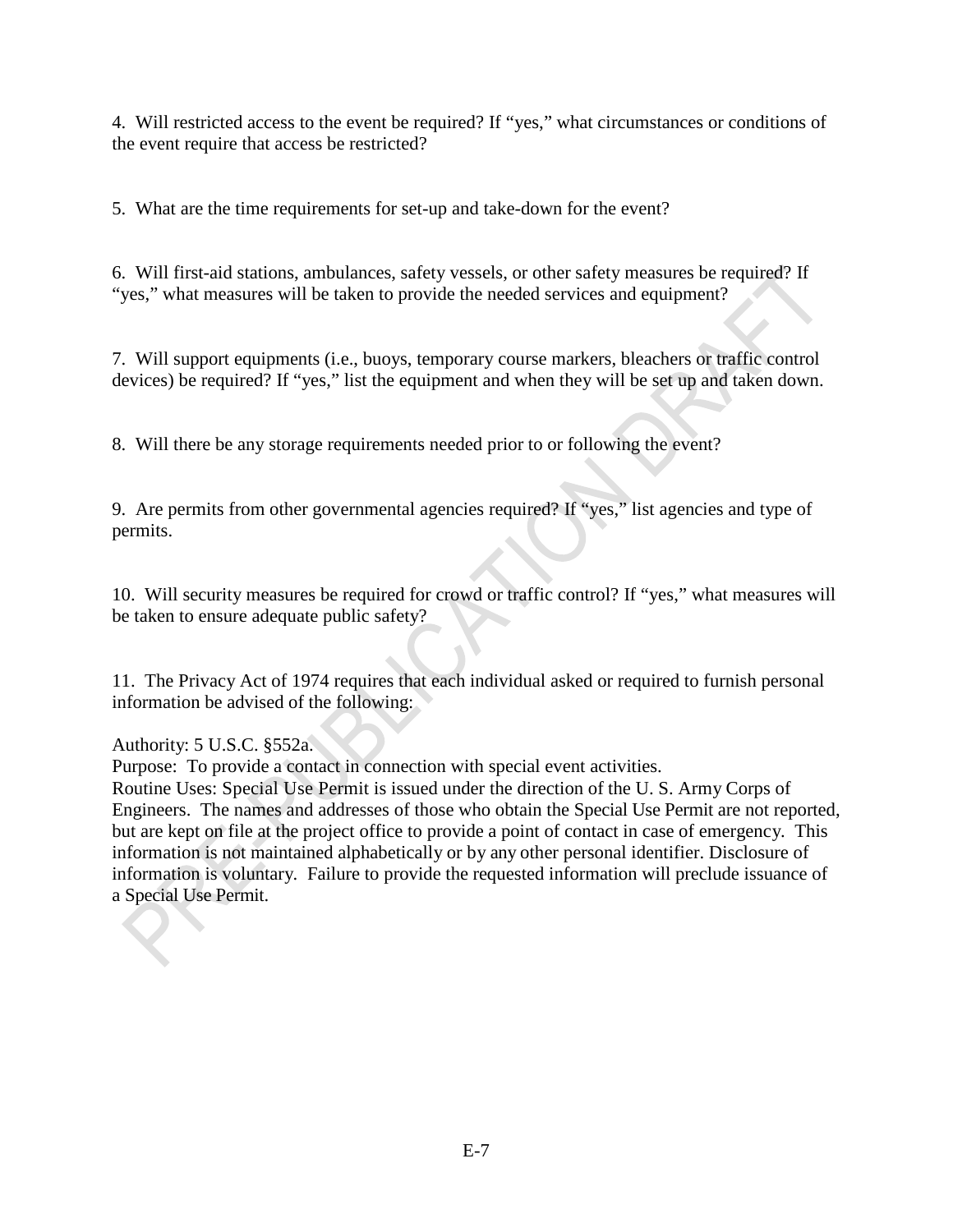# **Figure 2**

# **SPECIAL USE PERMIT U.S. Army Corps of Engineers**

| For                                    | on lands and waters administered by the |
|----------------------------------------|-----------------------------------------|
| Event                                  |                                         |
| U.S. Army Corps of Engineers at ______ |                                         |
| Project/Site                           |                                         |
| Issued to:                             |                                         |
| Individual/Organization                |                                         |
| For the period of _                    |                                         |
| Date/Time                              |                                         |
|                                        |                                         |

Subject to the following conditions:

1. The exercise of the privileges hereby granted shall be without cost or expense to the United States and shall be personal to the event permit holder referred to as "holder" throughout. This Special Use Permit and event thereby authorized shall be under the conditional approval of the Operations Project Manager and subject to Federal rules and regulations including Title 36, Chapter III, Part 327 of the U.S. Code of Federal Regulations, and applicable Federal, state and local regulations. Other state and local permits, if required, have been obtained and copies provided to the Operations Project Manager.

2. The holder acknowledges that he/she has inspected the premises, knows its condition and understands that the same is granted without any representations or warranties whatsoever and without any obligation on the part of the United States. Neither the USACE nor any USACE employee shall be responsible for damages to property or injuries to persons which arise from or are incidental to the exercise of the privileges herein granted and shall be held harmless from any and all such claims.

3. Any property of the United States damaged or destroyed as a result of or incidental to the event shall be promptly repaired or replaced and premises restored by the holder to the satisfaction of the Operations Project Manager. The holder shall exercise due care in the use of the premises to protect environmental and cultural resources. The holder must restore the event site within the time frame established by the Operations Project Manager. If the holder fails to remove personal property or restore the premises within the established time frame, the property shall either become the property of the United States without compensation therefore, or the Operations Project Manager may cause the property to be removed and the premises restored. The holder shall pay all costs for removal of said property and restoration of the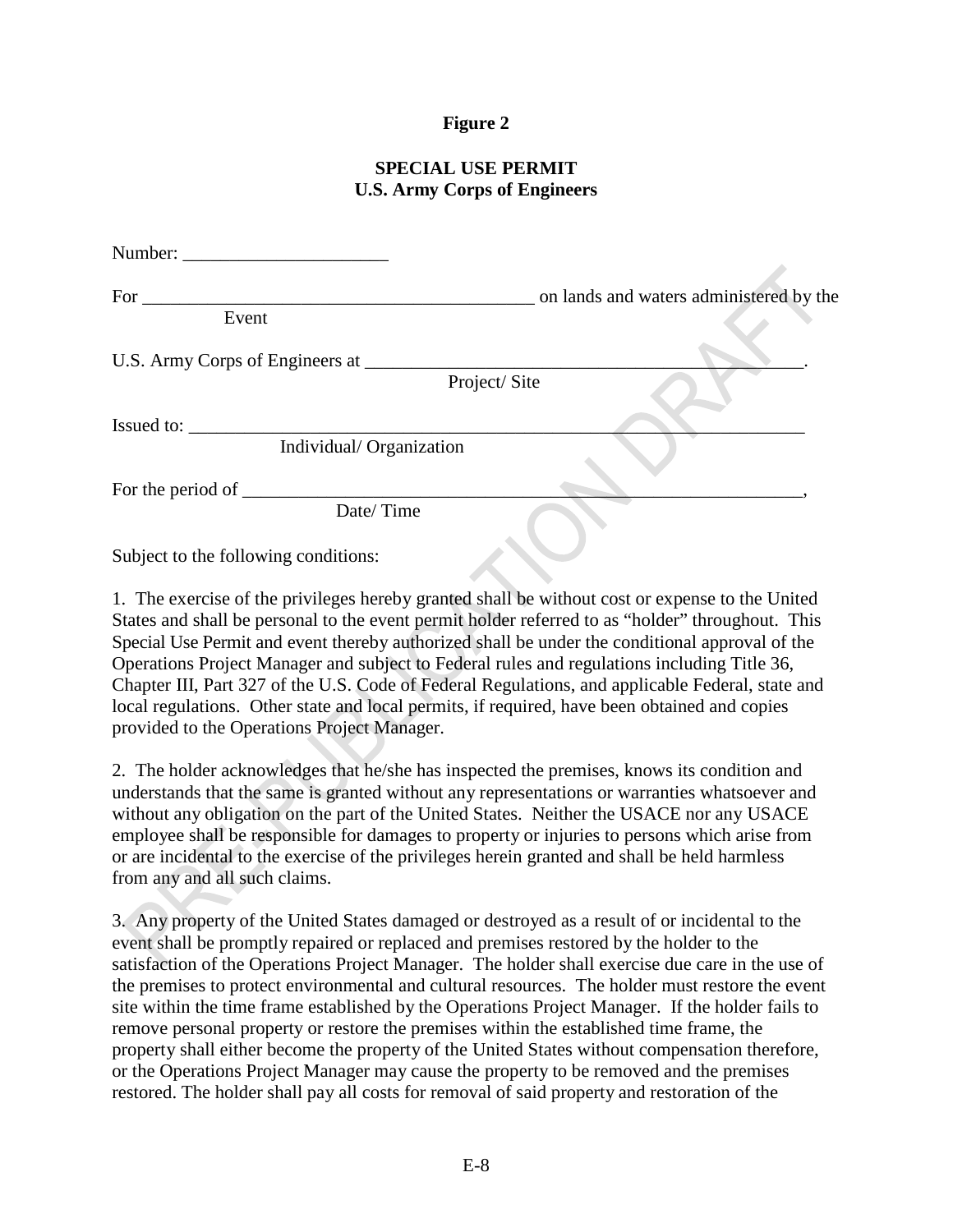premises. A performance bond in the amount of  $\frac{1}{2}$  [ ] (is) [ ] (is not) required to cover potential maintenance, damage and restoration costs for government resources and facilities and/or removal of personal property.

4. The holder shall provide sufficient services to ensure the health, welfare, safety, supervision and security of participants and spectators. The holder  $\begin{bmatrix} 1 \\ 1 \end{bmatrix}$  (is not) required to furnish liability insurance in the minimum amount of \$1,000,000 that names the United States Government as an additional insured party for this event.

5. Private use of the project lands will not preempt public use of project recreational resources. A majority of project facilities will remain available to the general public.

6. Participation in or admission to view the event will be open to the general public without discrimination on the grounds of race, color, religion, national origin, sex, age or disability. Participation in the event may be limited to members of the sponsoring group provided that the group does not unlawfully discriminate against participation in the event on grounds of race, color, religion, national origin, sex, age or disability. Request for special events citing "special circumstances" for participation requiring gender or age discrimination must be accompanied by an exceedingly persuasive justification. This may be appropriate for activities such as contact sports and sports such as tennis, golf, or competitive swimming. Fishing tournaments do not qualify for discrimination based on gender. No "special circumstances" have been presented to justify discrimination for this event.

7. The government reserves the right to refuse, relocate or cancel any event at any time before or during the event as determined by the Operations Project Manager, without liability to the government or its employees.

8. The holder shall pay a non-refundable special event fee of \$75.00 for the issuance of this Special Use Permit.

10. In addition to the Special Use Permit fee, the holder and all participants shall pay all applicable recreation user fees and reservation fees normally charged at the facility. Reservation fees collected [ ] yes [ ] no. Amount \$

11. The holder  $\lceil \cdot \rceil$  will  $\lceil \cdot \rceil$  will not reimburse the government for costs incurred which are specifically related to the special event, i.e., direct and indirect personnel costs, including salaries and fringe benefits; physical overhead; vehicle costs; and other indirect costs, including material and supply costs, utilities, travel and rents or imputed rents on land, buildings and equipment. The amount of incurred costs \$

12. Collection of participant fees in the amount of \$ \_\_\_\_\_\_\_\_\_\_\_\_\_ [ ] (is) [ ] (is not) authorized for this event. For a non-profit event, collections that exceed the actual cost of the event will be collected by the USACE for legal disposal, unless such surplus proceeds are used for benefit to the project. The government reserves the right to audit the event holder's records.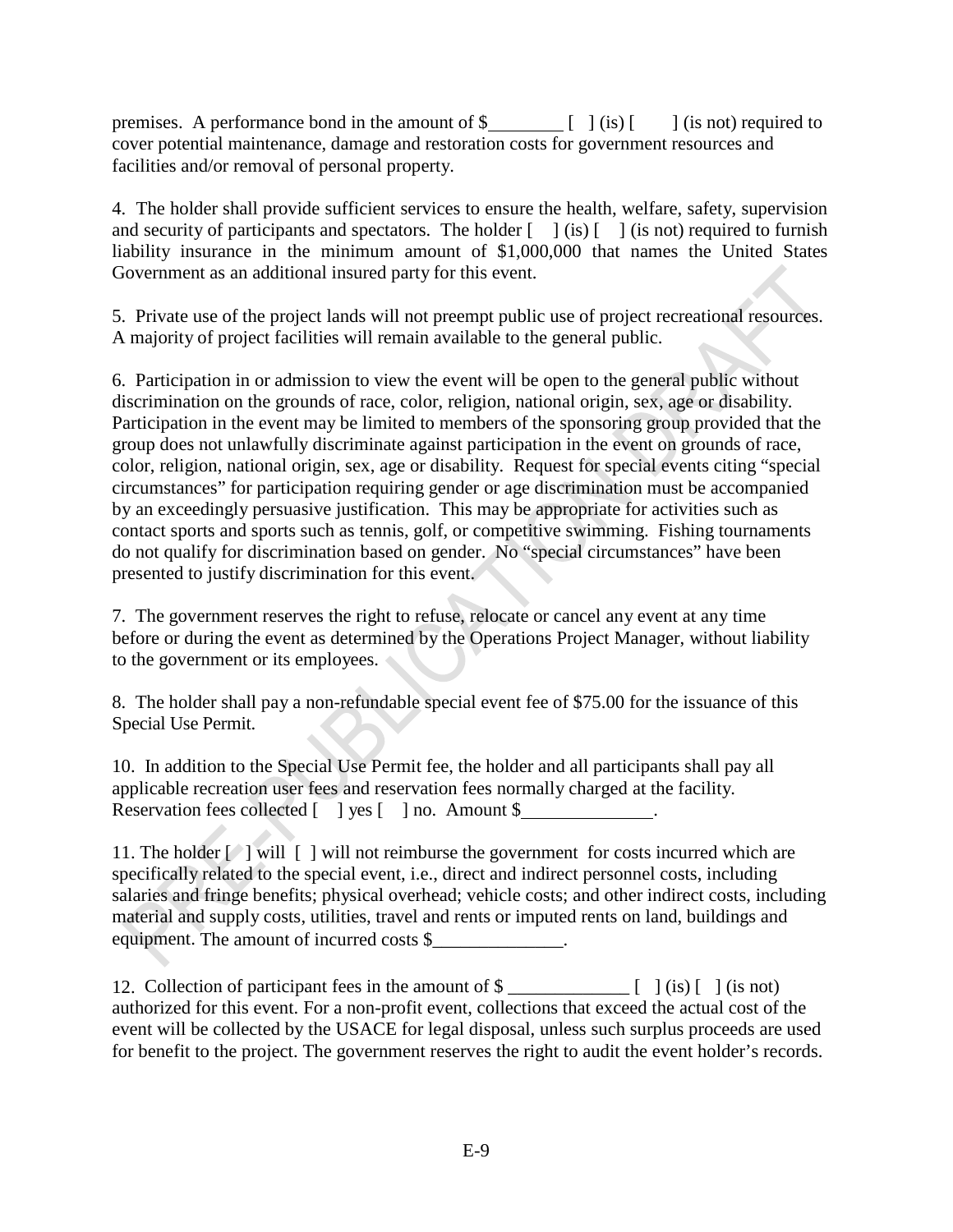13. The following vendors are authorized to operate in conjunction with this event:

Vendor operation is only allowed during the operational hours of the event and must cease at the conclusion of the event.

\_\_\_\_\_\_\_\_\_\_\_\_\_\_\_\_\_\_\_\_\_\_\_\_\_\_\_\_\_\_\_\_\_\_\_\_\_\_\_\_\_\_\_\_\_\_\_\_\_\_\_\_\_\_\_\_\_\_\_\_\_\_\_\_\_\_\_\_\_\_\_\_\_\_\_\_\_ \_\_\_\_\_\_\_\_\_\_\_\_\_\_\_\_\_\_\_\_\_\_\_\_\_\_\_\_\_\_\_\_\_\_\_\_\_\_\_\_\_\_\_\_\_\_\_\_\_\_\_\_\_\_\_\_\_\_\_\_\_\_\_\_\_\_\_\_\_\_\_\_\_\_\_\_\_ \_\_\_\_\_\_\_\_\_\_\_\_\_\_\_\_\_\_\_\_\_\_\_\_\_\_\_\_\_\_\_\_\_\_\_\_\_\_\_\_\_\_\_\_\_\_\_\_\_\_\_\_\_\_\_\_\_\_\_\_\_\_\_\_\_\_\_\_\_\_\_\_\_\_\_\_\_

14. The holder shall not remove or disturb, cause or permit to be removed or disturbed, any historical, archeological, architectural, or other cultural artifacts, relics, remains, or objects if antiquity. In the event such items are discovered on the premises, the holder shall immediately notify the Operations Project Manager and protect the site and the material from further disturbance until clearance to proceed is received.

15. The holder will comply with all Federal, state, county and municipal local laws, ordinances and regulations. Other agency permits provided  $\lceil \cdot \rceil$  yes  $\lceil \cdot \rceil$  no.

16. This Special Use Permit is nontransferable.

17. Additional special conditions are attached, if checked here  $\lceil \cdot \rceil$ .

I agree to abide by all terms and conditions of this Special Use Permit:

 $\bigcap_{i=1}^n\bigcap_{i=1}^n\bigcap_{i=1}^n\bigcap_{i=1}^n\bigcap_{i=1}^n\bigcap_{i=1}^n\bigcap_{i=1}^n\bigcap_{i=1}^n\bigcap_{i=1}^n\bigcap_{i=1}^n\bigcap_{i=1}^n\bigcap_{i=1}^n\bigcap_{i=1}^n\bigcap_{i=1}^n\bigcap_{i=1}^n\bigcap_{i=1}^n\bigcap_{i=1}^n\bigcap_{i=1}^n\bigcap_{i=1}^n\bigcap_{i=1}^n\bigcap_{i=1}^n\bigcap_{i=1}^n$ 

Event Holder Date

Permit is hereby approved:

 $\blacksquare$ **Operations Project Manager Date** 

**Figure 3**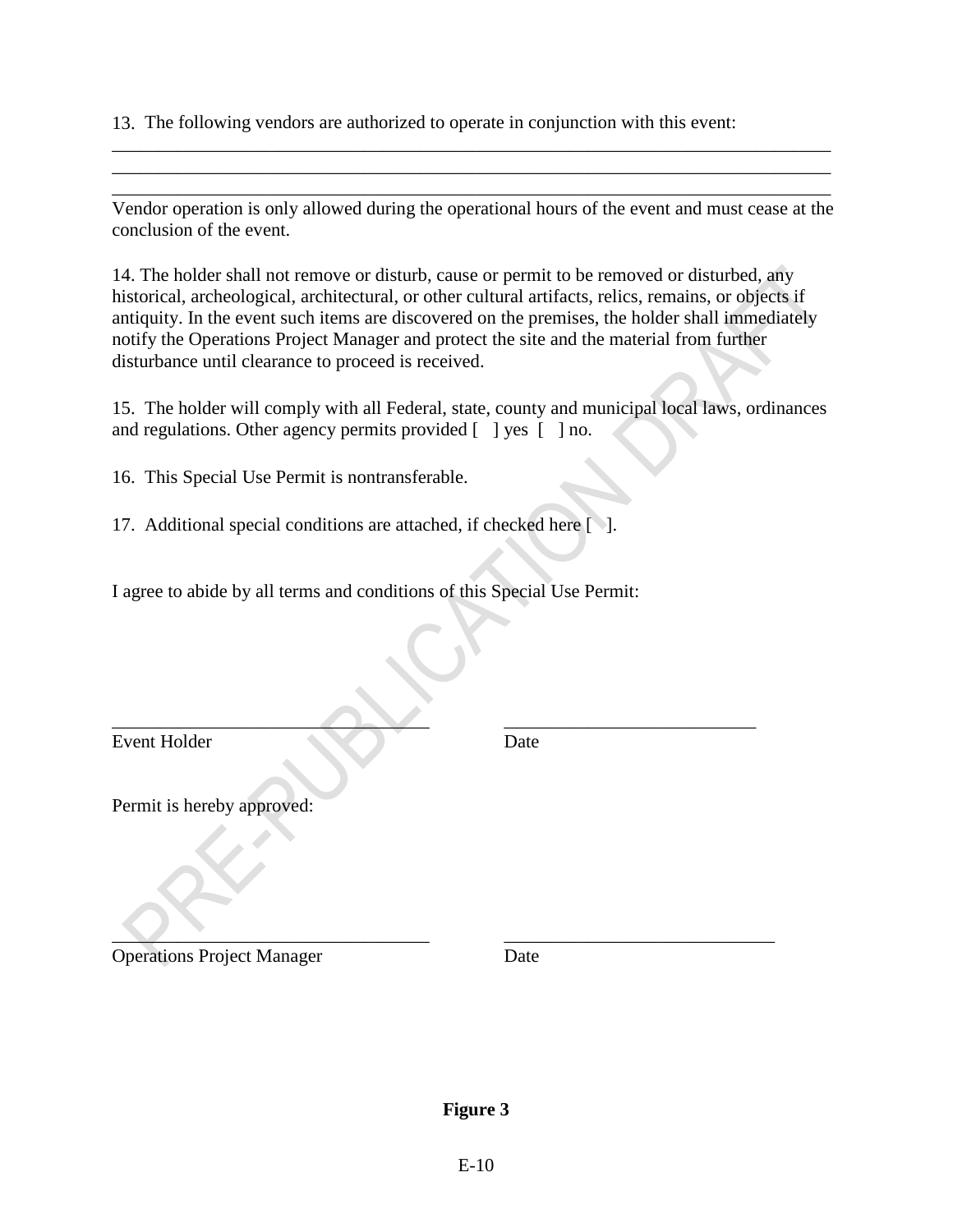# **SPECIAL USE PERMIT - COST WORKSHEET U.S. Army Corps of Engineers**

The US Army Corps of Engineers shall provide support to this special event as follows: A fee to recover costs associated with support of this event is assessed as follows: Labor (effective rate)  $\text{\$}$  X hours = \$ **Admin and Review**  $\text{\$}\_\text{\_}\text{X}\_\text{\_}$  hours = \$ Ranger on Site  $hours = $$ Post Event Inspection  $\text{S}$  X  $X^+$  $\mathbf{\hat{S}}$  $hours = $$ Vehicles  $X$  miles = \$ Supplies  $\mathsf{\$}$  $Total$ Materials Total **Utilities** Water Electricity